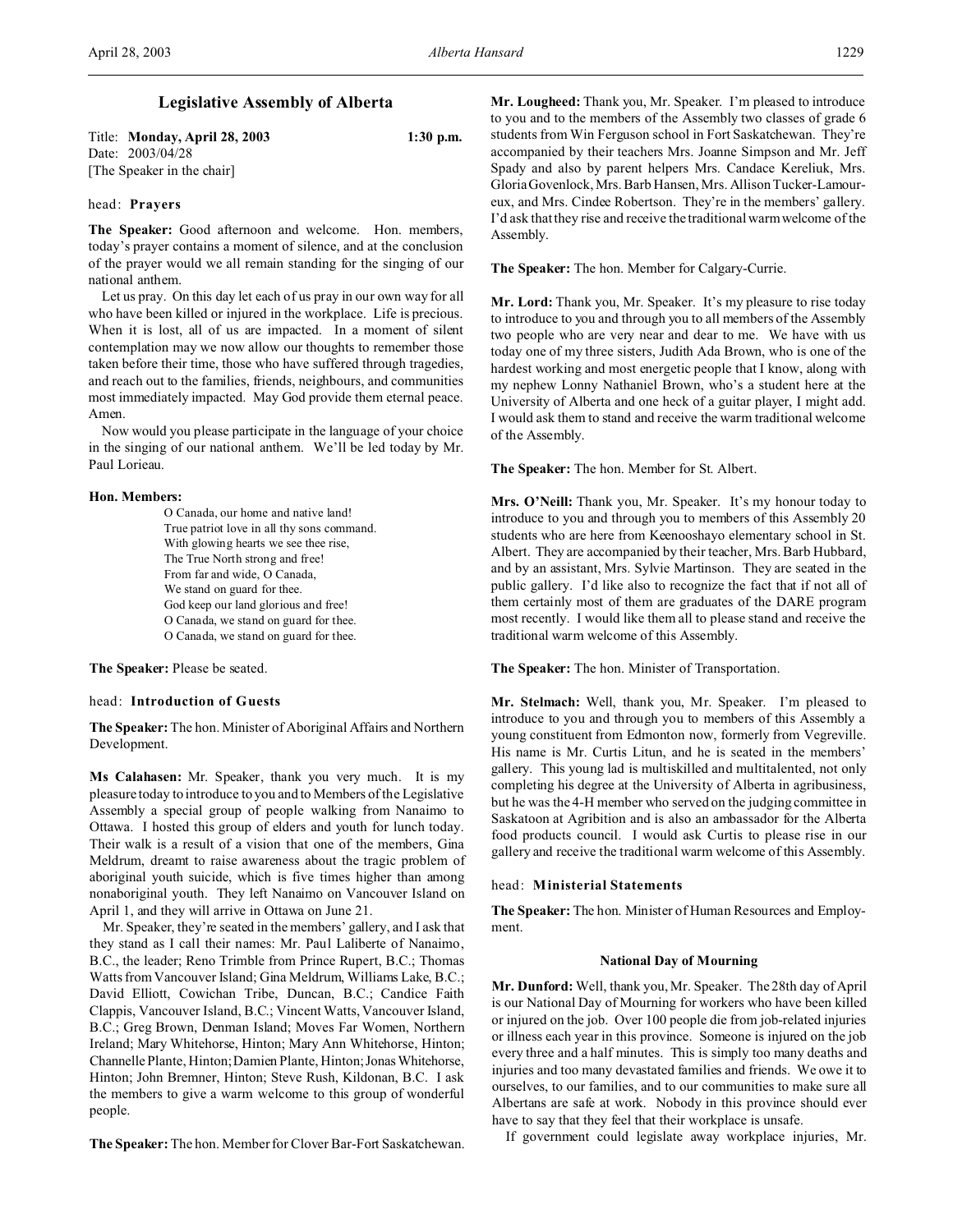Speaker, you can be sure we would have done it long ago. We all need to make workplace safety part of our culture. This year we launched the WorkSafe Alberta initiative in conjunction with labour, employers, and safety associations to make substantial improvement in workplace safety. We need kids to question their parents before they leave for work. We need parents to question their kids when they get their first job. We need unions to put safety first, and we need employers to realize that the investment they make in a safety program will pay dividends many times over.

We in this Assembly have the privilege and responsibility of leading our society. When it comes to societal change, we all have to accept that it is up to us to lead that change. If we will not do it, then we cannot expect anyone else to. The change that we have to make is to eliminate the idea of an accident. Even the use of that word is unacceptable because it implies that there was no way of anticipating or preventing tragedy, and that just is not true. With all the investigations that we have conducted, we know that safety comes down to making the right choice every time.

We honour our fallen workers by remembering them at ceremonies that are being held in communities across this province and by renewing our commitment to safer workplaces.

Thank you, Mr. Speaker.

*1:40*

**The Speaker:** The hon. Member for Edmonton-Gold Bar.

**Mr. MacDonald:** Thank you, Mr. Speaker. Seventeen fewer families were devastated by the loss of a loved one to a senseless work-related death last year compared to 2001, but we can only truly celebrate when no one dies on the job in this province. People working to make a living for themselves and their families should not be robbed of the natural expectation that they will go home to a family and a future. Every three and a half minutes an Albertan is injured or killed in the workplace. Hopefully, industry, safety associations, labour, and government will be able to meet the challenge from Alberta's Human Resources and Employment minister to work together and reduce workplace incidents by 40 percent by the year 2004, and at this time on behalf of the Official Opposition I would like to thank the hon. minister and his staff for their commitment to improve workplace safety in this province.

Setting a good example to be followed is Syncrude. Syncrude and its contractors achieved excellent safety performance in 2002 while achieving a record production level, which is also reflected in lower operating costs. The combined lost-time injury rate was less than one injury for every 2 million hours worked. This compares very favourably to the Alberta mining and petroleum sector average of 14 injuries for every 2 million hours worked. Syncrude and all its contractors, union and non-union, are setting an example for the rest of the workplace in this province. I would be honoured and pleased to stand here next year and congratulate the minister on successfully sending far more Alberta workers home to their families for another year.

The National Day of Mourning was officially recognized by the federal government in 1991, eight years after the day of remembrance was launched by the Canadian Labour Congress. On this day we must take a moment to remember workers who have been killed, disabled, or become ill as a result of their work, but on every day of the year we must remain vigilant to prevent tragedy. This is how we must honour those who have had their lives taken or forever changed as the result of a workplace trauma. Mr. Speaker, hug your family a little longer tonight when you get home and remember those who were not so fortunate.

**Mr. Mason:** Mr. Speaker, I would request unanimous consent of the House to read a statement in response to the minister's statement.

[Unanimous consent granted]

**Mr. Mason:** Thank you very much, Mr. Speaker. Today marks the eighth annual International Day of Mourning for workers killed and injured on the job. Last year 101 Albertans were killed at work. This was the sixth year in a row that a hundred or more Alberta workers were killed. No one goes to work expecting not to come home. They expect and their families expect that they're going to go to work, that they're going to work safely, and that when their shift is over, they're going to come home and have dinner with their family. That has not been the case for too many people. Our hearts go out to their families and friends. They will not be forgotten.

Last year 155,000 Alberta workers were also injured on the job. It is essential that we ensure that people injured while working to support their families receive reliable workers' compensation services. We again urge the government to establish a long-standing claims tribunal so that injured workers do not face the additional burden of losing their homes and their independence. We should not sacrifice justice and leave workers and their families to carry the costs of their workplace injury.

In the last session of this Legislature we passed the Occupational Health and Safety Amendment Act to prevent workplace injuries. This Legislature will have to remain vigilant to determine what additional steps must be taken. Government, employers, and workers must work together to eliminate sources of workplace injuries and strive for injury-free work sites.

Thank you.

### head: **Oral Question Period**

**The Speaker:** First Official Opposition main question. The hon. Leader of the Official Opposition.

#### **Education Funding**

**Dr. Nicol:** Thank you, Mr. Speaker. The basic instructional grant given to schools increased by only 2 percent in the last budget. This gives an instructional grant for schools of \$4,454 per student for the next year. To the Minister of Learning: how did the government decide that an increase in the basic instruction grant of only 2 percent was enough?

## **The Speaker:** The hon. minister.

**Dr. Oberg:** Thank you very much, Mr. Speaker. I would say at the outset that school boards received much more than 2 percent. As the hon. Leader of the Opposition fully knows, there was an 8 percent increase in special needs, there was a 3 percent increase in transportation, and the increase to my department on the basic learning side averaged out at a 4.9 percent increase. So, first of all, to say that the school boards only received 2 percent is absolutely wrong.

Second of all, Mr. Speaker, what we pride ourselves on when giving out the dollars to the school boards is allowing the school boards to have the flexibility in how they spend those dollars. Indeed, it is up to the school boards how they spend those dollars. When it comes to the actual amount, as to why it was 2 percent, there are economic issues that are concerned. We full well know that there are special-needs children which are built into the formula. There are sparsity and distance components in the formula, and that all determines what a school board receives when it comes to the actual funding.

Thank you.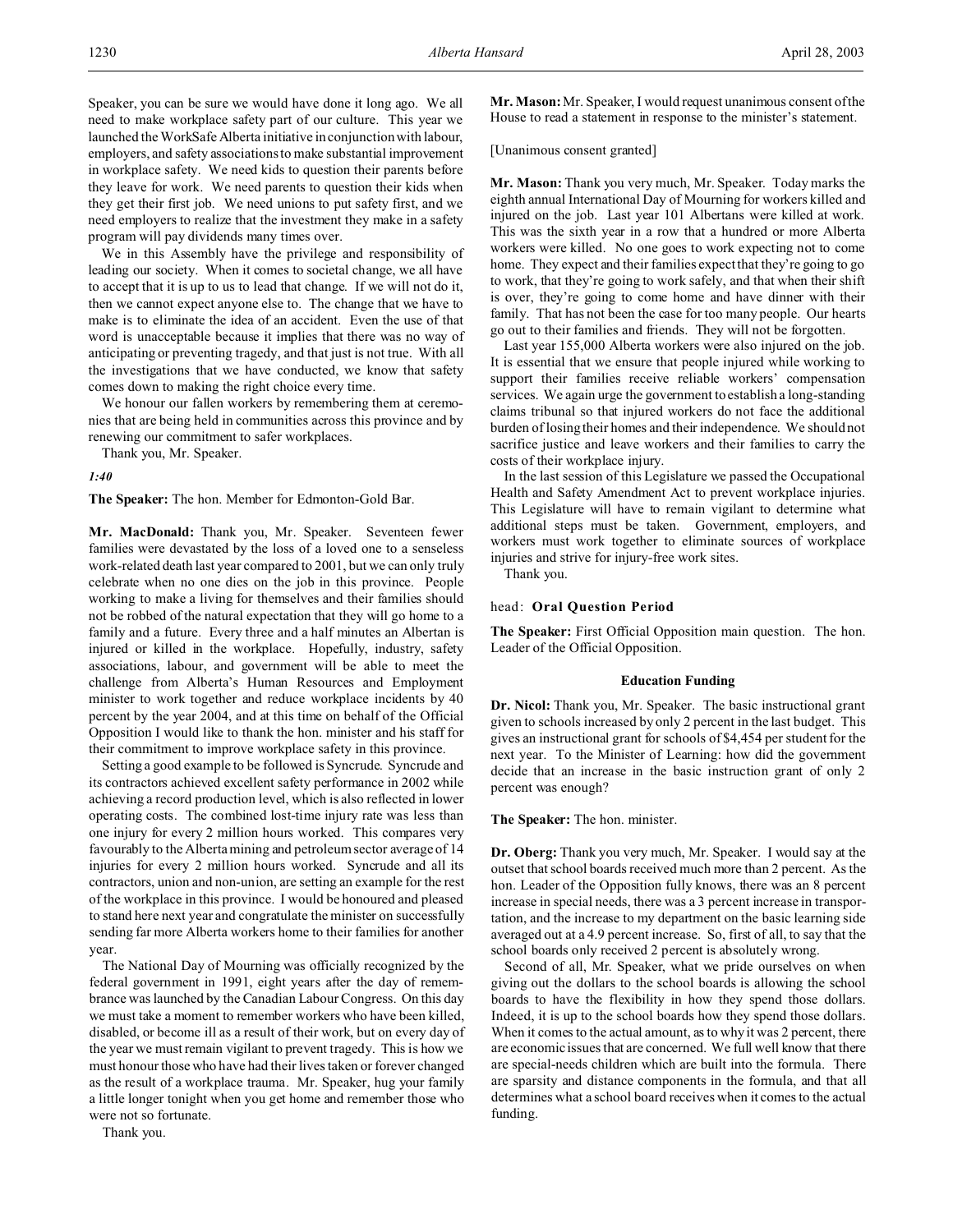**Dr. Nicol:** Again to the minister: has your department ever costed out what a school can buy with the \$4,454 and whether or not that's enough to give them a quality education?

**Dr. Oberg:** Well, Mr. Speaker, again, I'll use the example. That \$4,454 is only the basic amount per student. But even if it was only \$4,454, which it isn't, but if it were that, each particular classroom of roughly 25 students would have around \$120,000 to work with. The realistic amount is closer to \$7,000 that a school has actually to deal with. Seven thousand times 25 is very close to \$200,000 per classroom.

**Dr. Nicol:** Again to the minister: when will your department fund education based on the school's actual costs rather than this mix that you're talking about?

**Dr. Oberg:** Well, Mr. Speaker, if a student were just a student were just a student, it would be relatively easy to fund education. We have students in parts of this province where the cost of living is extremely high. We have students in parts of this province where there are only 10 or 15 students, and we have to educate them. That is our job, to educate those students, and that's something we take extremely, extremely seriously. So to say that it is a simple process, simply to say, "Well, this student costs \$1,000, this one \$5,000," is an absolute fallacy.

### **Municipal Funding**

**Dr. Nicol:** Mr. Speaker, rural recreation centres may be forced to close their doors because increasing energy costs have made it impossible to make ends meet. Without energy rebates rural municipalities will have to find ways to further subsidize recreation centres just to keep them open. To the Premier: is it the policy of this government to force ice arenas to close and children to go out on the streets to play hockey?

# **Mr. Klein:** No, Mr. Speaker.

**Dr. Nicol:** Why did the Premier stand up in this House and claim that the natural gas rebate program is reasonable and intelligently thought out when recreation centres and all other facilities working on fixed budgets throughout the province face closure?

**Mr. Klein:** Mr. Speaker, I'll have the hon. Minister of Energy supplement, but the rebate program as it now stands has been reasonably and intelligently thought out. Back in 2001, of course, we had to deal with the situation on an ad hoc basis, and we gave an undertaking to the Alberta public that we would come up with a program to deal with the issue in future years on a sustainable basis, and that's why the rebate program was brought in, to arrive at a yearly average of \$5.50 a gigajoule. So I don't know what to say to those communities other than that they do have opportunities to enter into budget programs, and on that point I'll have the hon. minister respond.

**Mr. Smith:** Well, Mr. Speaker, it is a well-thought-out and responsible program. In fact, if we can go back to the Leader of the Opposition's comments on the bill in 2001, it says:

If we go ahead and estimate the price of natural gas for our budgeting process at \$7 . . . and . . . start protecting the price at \$5, what we've got is a \$2 margin there that we . . . either have to put into our budget [or] debate the dollars that are necessary to cover that difference between what we're expecting out of revenues . . . Otherwise we'll end up running a deficit budget, and in Alberta we don't want to do that.

So I thank the member of the opposition for his comments. In fact, if he would again go through the Natural Gas Price Protection Act, he would find that the regulations embed his comments.

# *1:50*

**The Speaker:** The hon. leader.

**Dr. Nicol:** Thank you, Mr. Speaker. To give that quote that I gave in 2001 really shows how little the minister understood about the question I asked.

To the Premier: why does the government insist on downloading its funding responsibilities to rural municipalities?

**Mr. Klein:** Mr. Speaker, we don't. We provide a reasonable amount of money to municipalities through various grant program, including the municipal grants and transportation grants, and there are numerous programs, I would remind the hon. leader of the Liberal opposition, that go to support community organizations. There's the community facilities enhancement program, the community initiatives program, so there are many programs available for municipalities. We do more than our part to assist and partner with municipalities. One of the more recent initiatives is one that was alluded to by the hon. Minister of Municipal Affairs. It hasn't been finalized yet, but this is a program to joint venture with municipalities to achieve conservation measures. So there is yet one more example of how this government participates and co-operates with municipalities to achieve things that are for the common good of Albertans.

# **Toxic Mold in Foothills Medical Centre**

**Dr. Taft:** Mr. Speaker, last Thursday in this House the Minister of Health and Wellness said, "The best advice that I have . . . from the [Calgary] regional health authority is that there is no evidence of a toxic mold in [the Foothills]." The minister of human resources said, "We are not aware that there's been a definition of a toxic mold at this point." The Premier said, "There is no evidence of toxic mold in . . . the Foothills hospital." To the Premier: given that I have in my hand lab tests, which I will table this afternoon, showing that three kinds of toxic mold were found in the Foothills and that these were fully known by the Calgary health region, will the Premier withdraw his statements from Thursday and admit that this Assembly was misinformed?

**Mr. Klein:** Well, Mr. Speaker, I would like to see the documentation. I'd like to see who prepared the documentation. The hon. member did not answer a question that I posed nor is he required to answer a question, but I asked him: would he stand up in the House and name the person who identified the toxic mold and whether or not that person was acting for the Liberal Party and in the interests of the Liberal Party?

**Dr. Taft:** They were legitimate tests conducted for the Calgary health region.

The medical officer from the Foothills said earlier this month that the molds recently found in the renal dialysis unit were probably the same toxic varieties shown in these tests, which the Calgary health region has. To the Premier: is the Calgary health region not telling you this information, or is your government just not listening?

**Mr. Klein:** Mr. Speaker, the hon. Minister of Health and Wellness and the Minister of Human Resources and Employment are much closer to this situation, and I'll have either one or both of them respond.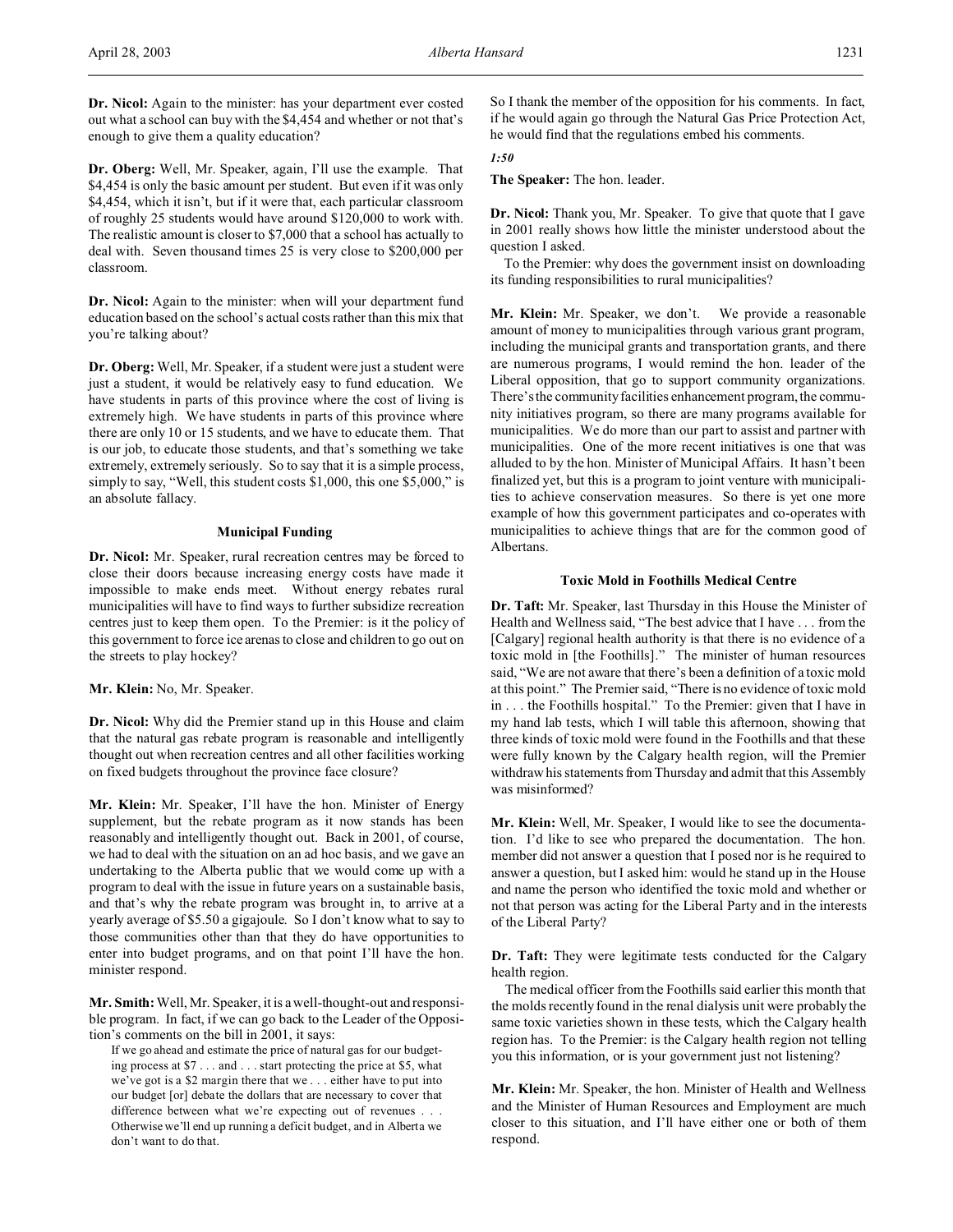**Mr. Mar:** Mr. Speaker, there has been some concern expressed by employees with the regional health authority, and today Alberta workplace health and safety and the Calgary health region and unions representing the hospital employees are meeting to discuss this particular issue.

Again, Mr. Speaker, I can only repeat what I said last Thursday, which is that the best advice that we have at this time is that there is no evidence of toxic mold in the Foothills hospital. However, I of course will undertake to the member and to all members of the Assembly a review of the material that he wishes to table later on this afternoon. I can only say, Mr. Speaker, that the people who work with the regional health authority do take the safety of their patients and their employees seriously. There has been comprehensiveness in the review of this issue undertaken by the regional health authority, but again if the hon. member has material that is meritorious of further consideration, then we'll certainly take that into account and raise that with the regional health authority.

**Dr. Taft:** Well, to the Minister of Health and Wellness I repeat the obvious request. If this government is so confident that there is nothing to hide, will he order an independent test for toxic mold at the Foothills immediately?

**Mr. Mar:** Mr. Speaker, I want to say that I do have confidence in the regional health authority, but I don't know anything about this report that the hon. member wishes to table later on today. He has the advantage of all of the information and speaking about it as if it were gospel. I can't say that. Neither myself nor the hon. member is a microbiologist. We are not experts in this area. We do rely upon solid individuals with the proper credentials to determine whether or not this is, in fact, a dangerous situation. All I can say, again, is that I have confidence in the regional health authority taking the issue of the safety of their patients and their staff seriously.

**The Speaker:** The hon. Member forEdmonton-Strathcona, followed by the hon. Member for Calgary-McCall.

### **Severe Acute Respiratory Syndrome**

**Dr. Pannu:** Thank you. Mr. Speaker, last Thursday the Premier gave universities and school boards 24 hours to come up with a plan to prevent SARS from entering the province through student exchanges. This from a government that has yet to come up with its own detailed action plan to deal with the threat of the SARS virus. My questions are to the Minister of Health and Wellness. With the confirmation of another case of suspect SARS in the Capital health region, why has the government failed to come up with its own detailed action plan to address the threat posed by the SARS virus in this province?

**Mr. Mar:** Mr. Speaker, I would refer the hon. member to *Hansard* of Thursday of last week, I believe, where we talked about how the province has been working for some number of years and continues to improve a program as it relates to infectious diseases. Now, you won't find a line item in our budget relating to SARS. You won't find a line item in our budget referring to West Nile virus, but they all fall within an appropriate category of infectious diseases that we have to be prepared for, and we are prepared for it. I indicated to the House last week that if one needs to see how successful this is, one need only look at how quick our response was to meningitis. So we do have a plan in place.

I should comment on this to the hon. member. We do as of today

have six suspect cases of SARS in this province. Now, suspect cases by definition are those cases where individuals are showing SARSlike symptoms, but there is no diagnostic test for SARS. Of those six cases, five of them have fully recovered. They're at home now, and they've fully recovered. The sixth one, the most recent one, which was brought to our attention earlier this week, is an individual who is now at home and has not shown any worsening of the symptoms. You move from a suspect case to being a probable case when your symptoms continue to worsen and there's no other medical explanation available. We have not had a probable case of SARS in this province, nor have we had a confirmed case of SARS in this province, Mr. Speaker.

So we do have an appropriate plan in place. We ask individuals to take appropriate precautions. When individuals do think that they have SARS-like symptoms, there is a process by which they can be appropriately looked after by the right kind of health professionals. In this way we can minimize the danger of SARS to Albertans, and we can protect their health as best we can.

**The Speaker:** The hon. member.

**Dr. Pannu:** Thank you, Mr. Speaker. To the same minister: given that what the minister released last Thursday was a list of symptoms that Albertans should look for to see whether or not they're infected by SARS, when is this minister going to stop being complacent and instead impose a 24-hour deadline on himself by tabling a government SARS action plan in the Legislature no later than tomorrow afternoon?

#### *2:00*

**Mr. Mar:** Mr. Speaker, we of course have taken this matter of SARS very seriously. Ministers of health from across Canada have been talking about the appropriate measures that we can all take, and we have learned much from the experience of the province of Ontario. We have been in regular contact, myself with my counterpart, the Hon. Tony Clement, minister of health from Ontario, and our provincial medical officers and public health officials have been in contact with their counterparts in other parts of Canada. We do have a plan in place, and it is solid.

**The Speaker:** The hon. member.

**Dr. Pannu:** Thank you, Mr. Speaker. My second supplementary to the same minister: given that in this year's budget funding for provincial health laboratories was frozen and funding for vaccines cut by 20 percent, how can the minister assure Albertans that Alberta's public health care system won't be overwhelmed by SARS or the West Nile virus?

**Mr. Mar:** Well, Mr. Speaker, on the subject of the Provincial Laboratory I can say, for example, in response to the issue of West Nile virus, that we will by this summer be able to test for that in our own provincial laboratory for microbiology. Our public health laboratory will be able to do that this summer instead of relying on the federal laboratory that's located in the province of Manitoba. That laboratory in Manitoba has done very, very good work for us in the past, but the speed of return on this will be quite a bit improved by being able to do this within the province of Alberta. So our laboratory is appropriately resourced, and we will take the necessary measures to ensure that we can maximize the protection of Albertans through surveillance and through education. Again, we do have a solid plan in place.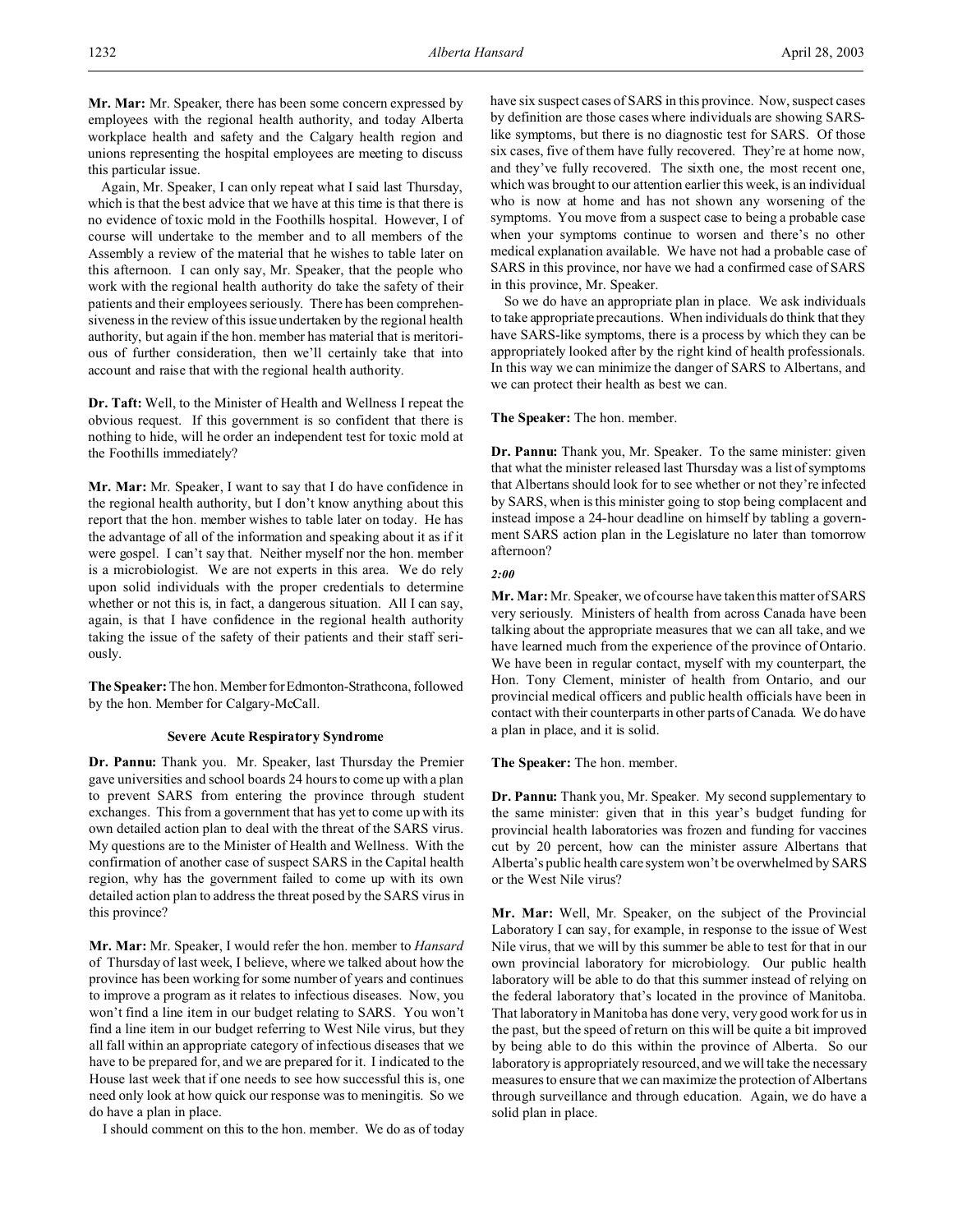**The Speaker:** The hon. Member for Calgary-McCall, followed by the hon. Member for Edmonton-Glengarry.

# **Alberta's Relationship with the U.S.**

**Mr. Shariff:** Thank you, Mr. Speaker. Last week the hon. Minister of Economic Development announced that he was traveling to Washington, D.C., in an attempt to strengthen ties with our good friends and neighbours to the south, the United States of America. My question is to the hon. Minister of Economic Development. Can the minister tell us whom he met with and what they spoke about?

**Mr. Norris:** Well, I'd like to thank the hon. member for the question and say at the outset, Mr. Speaker, that it was an absolute honour to go and represent Alberta. Contrary to reports these meetings were not secretive, and they weren't ultra right-wing groups at all. They were members of the Bush administration that we met with to talk about Alberta. Things that were discussed, obviously, were: now that the conflict in Iraq is coming to a close, where does Alberta fit in that rebuilding process? I would like to make it very, very clear to the members of the House that the leadership that our Premier showed was not only courageous and at the right time, but the message got through loud and clear, and our American friends and trading partners are more than willing to continue doing business with Alberta. To that end, we talked about the role Alberta will have in the continental energy program that President Bush and Vice-President Cheney have talked about. I'm very, very pleased to respond that, most significantly, Alberta is front and foremost in that process, and we will continue to be a good friend and ally. That was the message we gave, and they heard it loud and clear.

**Mr. Shariff:** Can the minister tell us if those meetings were successful in strengthening Alberta's relationship with the U.S., and how does he measure it? [interjections]

**Mr. Norris:** Well, you know, I hear the members opposite talking about puffball questions. Quite frankly, I find it offensive that they don't even want to hear the answer, because guess who's driving the economy, Mr. Speaker? It's the businesses of Alberta. It's not these people right here. I can tell you that for darn sure. If you want to actually find out what's going on in the world, open your eyes and go take a trade mission with our biggest trading partner, who is extremely offended by comments of a personal nature, which you guys seem to do on a regular basis, attacking people rather than policies. I don't understand that. I still don't understand that. It's nonsense, absolute nonsense.

The bottom line, Mr. Speaker, is that there were personal attacks made by people in Canada on our biggest and best trading partner, the United States. So if you think it's a puffball when people are losing their jobs in Alberta, that's probably what you should go out and campaign on. We don't think that; we don't feel that way. Businesses are driving this economy. That was the message we wanted to get out, and they got it loud and clear. [interjections] You still rattle on. You still don't get it; do you?

The bottom line is that jobs are very vitally important to Albertans. The oil sands represent untold fortune, and we are going to get the Senate house committee on oil and energy supply as well as, hopefully, the Secretary of Energy to come tour the oil sands in the fall and see what's going on in Alberta, because it's sure not getting out from those guys.

**The Speaker:** The hon. Member for Edmonton-Glengarry, followed by the hon. Member for Lacombe-Stettler.

# **Private/Public Partnerships**

**Mr. Bonner:** Thank you, Mr. Speaker. On page 17 of the 2003- 2006 fiscal plan it says that alternative financing, P3s and privately borrowed money, will cost Albertans \$76 million in interest costs alone. It would be immensely foolish to spend all this money on interest payments when this province has endless surpluses and there will likely be a multibillion dollar sustainability fund. It would be cheaper just to spend the money we already have or borrow the money ourselves rather than pay the private corporation premium. To the Minister of Infrastructure: why is this government willing to spend \$76 million in interest costs for alternative financing when this province has plenty of money to finance these projects itself?

**Mr. Lund:** Mr. Speaker, I thought on Thursday, when our budget was before the House, that we went through this very thoroughly, but obviously the hon. member is very slow at picking up what exactly P3s are all about and what alternate financing might be about. I have explained to him on numerous occasions that the P3 concept is not just about the financing or getting capital to build a project. There are a whole host of other areas where we see an advantage, and so does the private sector see an advantage in doing partnerships and making sure that our projects are built in a timely fashion.

**Mr. Bonner:** To the same minister, Mr. Speaker: what proportion of the \$76 million in interest costs will be a premium paid to private corporations above what Albertans would have to pay if they borrowed the money themselves?

**Mr. Lund:** On and on it goes, Mr. Speaker. I'm not sure what angle to approach it from because, obviously, he hasn't picked up what we're talking about. There's not even a P3 coming forward. At this point we don't want to have one before us if we can demonstrate once again that, in fact, we're not paying a premium for the dollars. I've given the member many times in the House examples where we have the likes of Good Sam and Caritas and Bethany Care and others in P3 partnerships with us, or go down to Olds College and look at what Greenleaf has done. Look at what the John Deere corporation has done at Olds College, and the list goes on and on and on. We could cite so many examples. This is not about paying a premium for the dollars that are invested.

**Mr. Bonner:** Why is this minister willing to unnecessarily spend \$76 million in interest payments when that money could be used to purchase more than 14 new schools?

**Mr. Lund:** Mr. Speaker, I guess he must be figuring that if he says it often enough or reads it often enough, he's actually going to believe it. [interjection] Well, there is one good thing about having him in here: at least he's not telling students these kinds of economics, because it doesn't make any sense.

**The Speaker:** The hon. Member for Lacombe-Stettler, followed by the hon. Member for Edmonton-Mill Woods.

### *2:10* **Video Lottery Terminals**

**Mrs. Gordon:** Thank you, Mr. Speaker. My questions today are to the Minister of Gaming. I would like to talk about the constitutional challenge initiated by VLT retailers in 1997-98 in those municipalities that voted by plebiscite in favour of VLT removal. Seven municipalities – namely, the county of Lethbridge No. 26, the MD of Opportunity No. 17, the regional municipality of Wood Buffalo, the towns of Lacombe, Canmore, Coaldale, and Stony Plain – will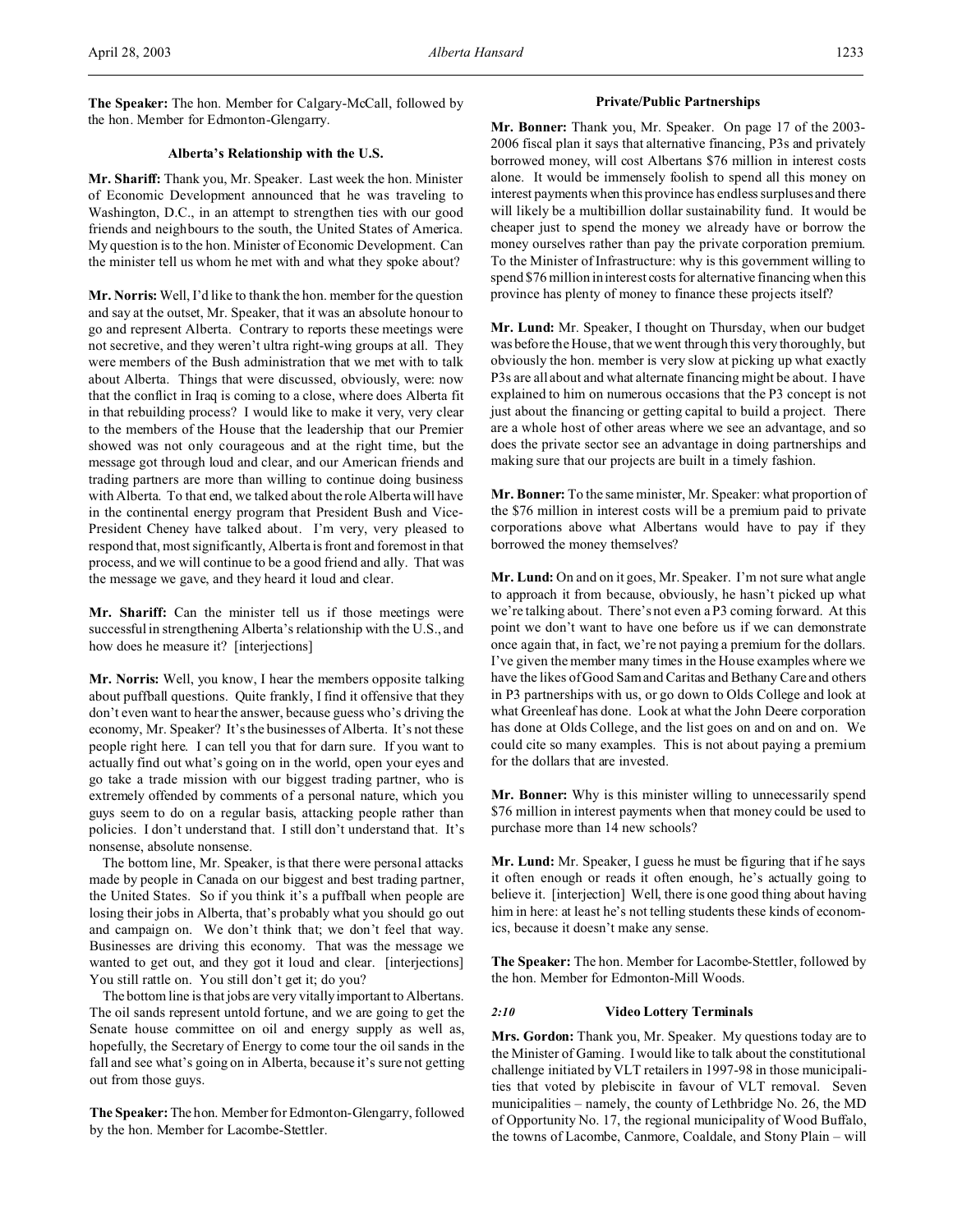### **The Speaker:** The hon. minister.

**Mr. Stevens:** Thank you, Mr. Speaker. As the hon. member has rightly indicated, in '97-98 there were a number of votes throughout the province of Alberta where communities determined whether or not they wanted VLTs to continue within their communities. At that time, the government indicated that we would honour those votes. In '97 a number of the communities had votes that led to removal. In '98 there was a challenge of the legislation under which we were operating, which led to a court decision indicating that we would have to amend it. Amendment to the legislation was done in the spring of 1999, and the following day an application was made to the courts for an injunction pending a determination of the constitutionality of that legislation.

We have been pursuing this matter. In the intervening period there was a Supreme Court decision, which originated in the province of Manitoba, called the Siemens case, which was very similar to ours. Alberta Justice lawyers intervened in that. The Supreme Court ruled last fall verbally and gave written reasons this past January. The decision, therefore, was adjourned until the end of April in order that the court that would hear this matter would have the benefit of the Supreme Court decision. Because of the Supreme Court decision, Mr. Speaker, I'm reasonably satisfied that this matter was resolved quickly and finally today.

**The Speaker:** The hon. member.

**Mrs. Gordon:** Thank you, Mr. Speaker. Just for the sake of the retailers could the minister please answer: are there any further appeals possible, and when will the machines be removed from these municipalities?

**Mr. Stevens:** The decision today, Mr. Speaker, was based on a consent judgment. Specifically, it indicated that the actions against the government would be discontinued and the injunction that has prohibited the government from relying on its legislation to remove the VLTs from the seven communities would be lifted. Because it is a consent judgment, that brings the matter to a final conclusion as of today, and therefore within 48 hours from today the VLTs will be removed from all the locations in the seven communities which are affected.

**Mrs. Gordon:** Will the community groups, associations, and organizations that live and volunteer their time in these municipalities still be able to access lottery funds?

**Mr. Stevens:** The short answer to this question, Mr. Speaker, is yes. We have in the province a number of communities where there has never been gambling, where there has never been VLTs. In '97 we removed VLTs from a number of communities. In all those situations community groups in those affected areas have been able to make application for and receive grants if they wish, and we intend to maintain that policy going forward.

**The Speaker:** The hon. Member for Edmonton-Mill Woods, followed by the hon. Member for Peace River.

### **Legal Representation for Children in Care**

**Dr. Massey:** Thank you, Mr. Speaker. Recently a judge in Calgary ruled that 439 children who were allegedly abused while in government care are entitled to legal representation. My question is to the Minister of Children's Services. Why did government lawyers argue that these children should not have legal representation?

**Ms Evans:** Well, Mr. Speaker, it would be very difficult to abbreviate some 32 pages of court findings and all the testimony and all the interaction in the court and give sufficient response here. Suffice it to say that we made representation, and we have considered the representation that was made and the judge's comments relative to jurisdiction, his instructions further to the parties. I'd be very pleased to sit with the hon. member and arrange for a thorough debriefing on it, but I will not fetter the judgment with a very quick response to it. You would be aware that in this House previously I have responded to the hon. member's question on the John Doe cases and indicated that where children need legal representation, we do provide it.

**Dr. Massey:** To the same minister, Mr. Speaker: why hasn't the minister provided the files of these children to their legal representatives so that a fair assessment of their plight can be made?

**Ms Evans:** Well, Mr. Speaker, clearly, the Crown has reviewed the files, and it would be less than responsible for us simply on the applicant's request to provide files that are confidential, files that belong to the children and families and guardians in question.

Mr. Speaker, perhaps the Minister of Justice would care to comment on the appropriate disposition of files in Children's Services when anybody makes an application and tries to render a judgment in opposition to the Crown.

**The Speaker:** Hon. Minister of Justice and Attorney General, from a sub judice point of view is this okay? Only you know if there is an ongoing court case here or not.

**Mr. Hancock:** Well, thank you, Mr. Speaker. I think we're talking about the policy of when it's appropriate to release information by the Minister of Children's Services. I think that if the situation were reversed and the Minister of Children's Services took it upon herself to release files of individual children to somebody who came along and purported to be an advocate on behalf of those children, the opposition would be screaming foul under the Freedom of Information and Protection of Privacy Act. I think it behooves the Minister of Children's Services to be completely circumspect with respect to how she handles children's information, information in files of the government, and to do so until such time as a court may determine whether there is somebody who is appropriate to be placed as a next friend or in any other way act on behalf of those children.

**Dr. Massey:** Well, if that's the case and given that neither the Public Trustee nor the Children's Advocate will legally represent children abused in government care, who will protect these children?

**Ms Evans:** Well, Mr. Speaker, currently we are protecting these children. The Crown is protecting these children, and the blanket statement that these children may not be protected is false. We clearly provide that protection. We provide legal representation. We provide review by the Children's Advocate, and we receive advice from the Children's Advocate if further consideration is needed. Earlier this year we indicated that we had a much faster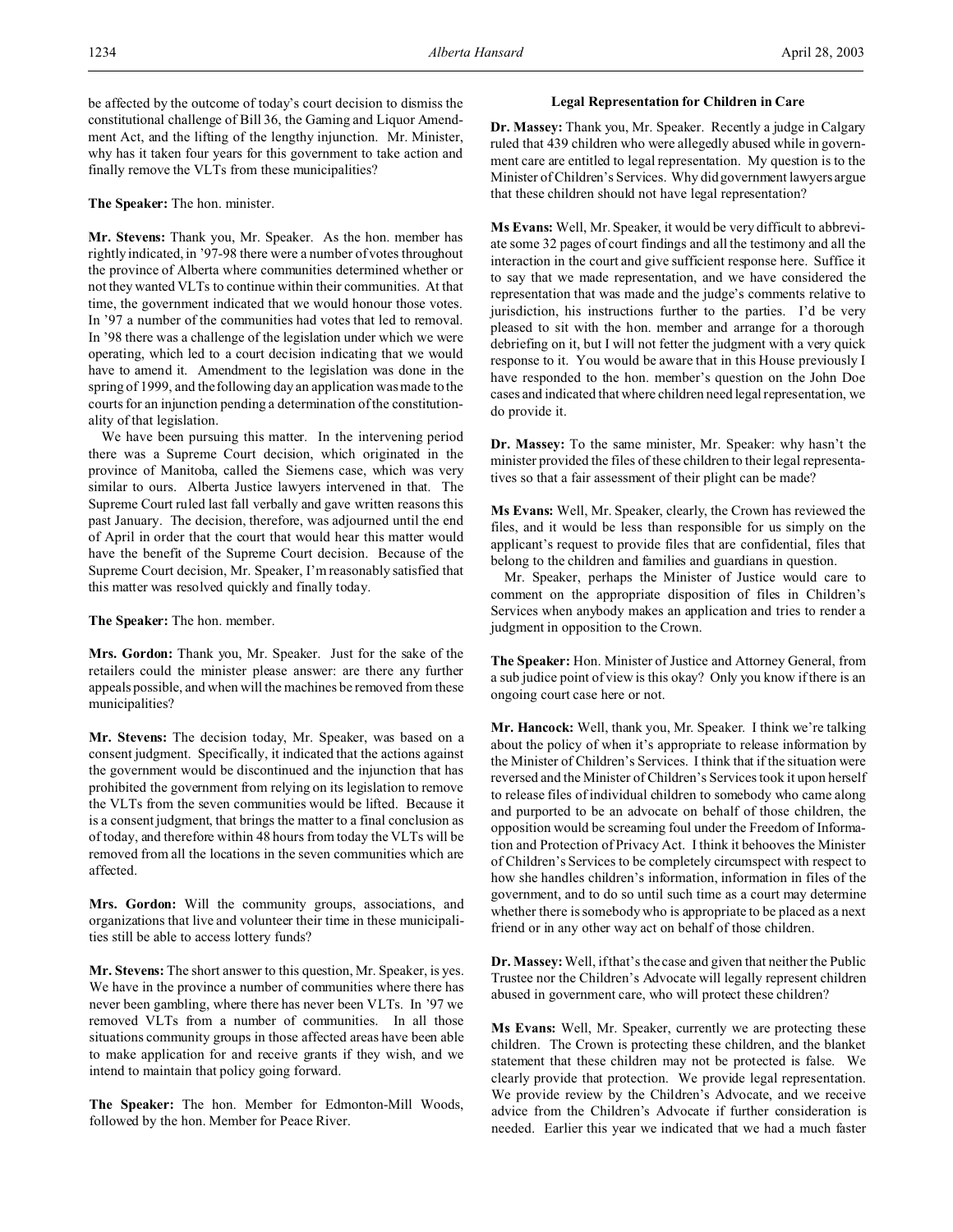turnaround on abuse cases, immediate turnaround where those occur, and should the Children's Advocate determine that there was a necessity for representation, that would be brought forward, and from time to time that, in fact, has happened.

**The Speaker:** The hon. Member for Peace River, followed by the hon. Member for Edmonton-Gold Bar.

## **Health Regions' Funding Formula**

**Mr. Friedel:** Thank you, Mr. Speaker. My questions are to the Minister of Health and Wellness. Members of the health region boards in my area have expressed some concern about the funding levels they're receiving for providing services in this coming year. While the overall provincial funding for health care seems adequate, it looks like there's a disproportionate amount of the funding going to metro regions and the rural regions are having to struggle for the funds for providing a proper level of service. Also, there's concern that the amalgamation of the rural boards doesn't seem to have helped the situation all that much. I wonder if the minister could tell us what the overall financial picture is regarding the delivery of health services in all the rural regions compared to the metro regions.

**The Speaker:** I'm going to accept that question, but I also caution the members as well. We have to be very brief on this, and tomorrow we have designated estimates of Health and Wellness.

*2:20*

**Mr. Mar:** Thank you, Mr. Speaker. I'll say right off the top that, in fact, the largest increase to a health authority was to a rural region, and that was region 9, centred around Fort McMurray, receiving an increase of 9.9 percent.

Mr. Speaker, a year ago in Budget 2002 we anticipated keeping overall health spending at a 4 percent increase, in line with projected increases in provincial revenues. In Budget 2003 we were pleased to announce an increase in health funding of 7.2 percent. That included \$248 million in federal transfers. The nine health regions received an average of a 6.1 percent increase, for a total base operating budget of \$3.868 billion. It is true that the regional health authority in Calgary received a slightly larger increase than the average, at 7 percent. The new Capital health region is at about the average, at 6 percent. No health region throughout the province received less than 4.2 percent.

There is recognition in our funding formula, Mr. Speaker, for population growth, so the faster your population is growing, obviously the larger the increase you'll get. Funding also recognizes the demographics of aboriginal Albertans, seniors, and women of childbearing age, who tend to use more health services. There is a funding adjustment for doing that. Finally, there's a funding adjustment for doing business in more remote areas. For example, again, the region surrounding Fort McMurray received the highest increase in the province, at 9.9 percent.

**Mr. Friedel:** To the same minister, Mr. Speaker: I wonder if he could tell us where we're at relative to the definition of a minimum level of ensured health services no matter where you live in the province.

**Mr. Mar:** Well, Mr. Speaker, on the legal side of it I can say that there is a standard that is established through regulations and legislation that would include the Hospitals Act, the Public Health Act, the Health Professions Act, and the Nursing Homes Act. Of course, the standard of quality for professional standards is established by the various health professional colleges.

With respect to the delivery of services, Mr. Speaker, it would be correct to say that there is not equal access but that there is equitable access to services throughout the province. An example of that would be that nobody would expect pediatric cardiac surgery to be done in a facility in Fort Macleod, but a mother who has a child who is in need of such surgery would certainly have equitable access to that service that is performed in the city of Edmonton.

Mr. Speaker, we are embarking on further refining our definition of what are the reasonable expectations of services regardless of where people live in the province. Primary health care initiatives are an important part of that, and as people know, the Health Link line will be up and running throughout the entire province by the summer of this year. We are also engaged in a process of a Rural Health Strategy Committee, that will have its work completed by May of this year, and we certainly look forward to the results of that in terms of better defining what are the reasonable expectations for health care regardless of where people live in Alberta.

**The Speaker:** The hon. member.

**Mr. Friedel:** Thank you, Mr. Speaker. Again to the same minister: when these changes are implemented, will the funding formula be adjusted to adequately cover any of the necessary changes?

**Mr. Mar:** Mr. Speaker, our population-based funding formula has been the subject matter of a number of different independent evaluations and most recently in 2001 by Ernst & Young. This review and the previous reviews have confirmed the integrity of our funding formula. The answer in short to the hon. member's question is no. The answer is not more health funding or reallocating what we have, but each region should allocate wisely to implement new models of delivery for delivering services in better ways.

**The Speaker:** The hon. Member for Edmonton-Gold Bar, followed by the hon. Member for Edmonton-Highlands.

# **Natural Gas Prices**

**Mr. MacDonald:** Thank you, Mr. Speaker. Natural gas storage levels have dipped to historic lows, which means historic high natural gas prices for Albertans. Although ATCO Gas's proposed May rate is about \$5 a gigajoule – and that's more than double the seasonal average price of \$2 a gigajoule – the true shock of rising prices will hit consumers again when they receive their home heating bills next winter. Thanks to this government's flawed Natural Gas Price Protection Act Albertans will have to struggle through another winter of high heating bills before any help is perhaps available. My first question is to the Premier. Is it government policy that Albertans have to start saving now so they can afford to heat their homes next winter given that there is very little likelihood that there will be an election next year and that home heating bills will remain high as a result of that?

**The Speaker:** There's a lot of speculation here.

**Mr. Klein:** All speculation. Mr. Speaker, I heard the word "perhaps" even from the hon. member: perhaps next year; perhaps this might happen; perhaps that might happen. Perhaps that might happen: I mean, that is good political doublespeak, but it doesn't mean anything.

Mr. Speaker, I would remind the hon. member that there is to be a review of the regulations associated with the legislation at the end of June this year to determine whether the assessment period for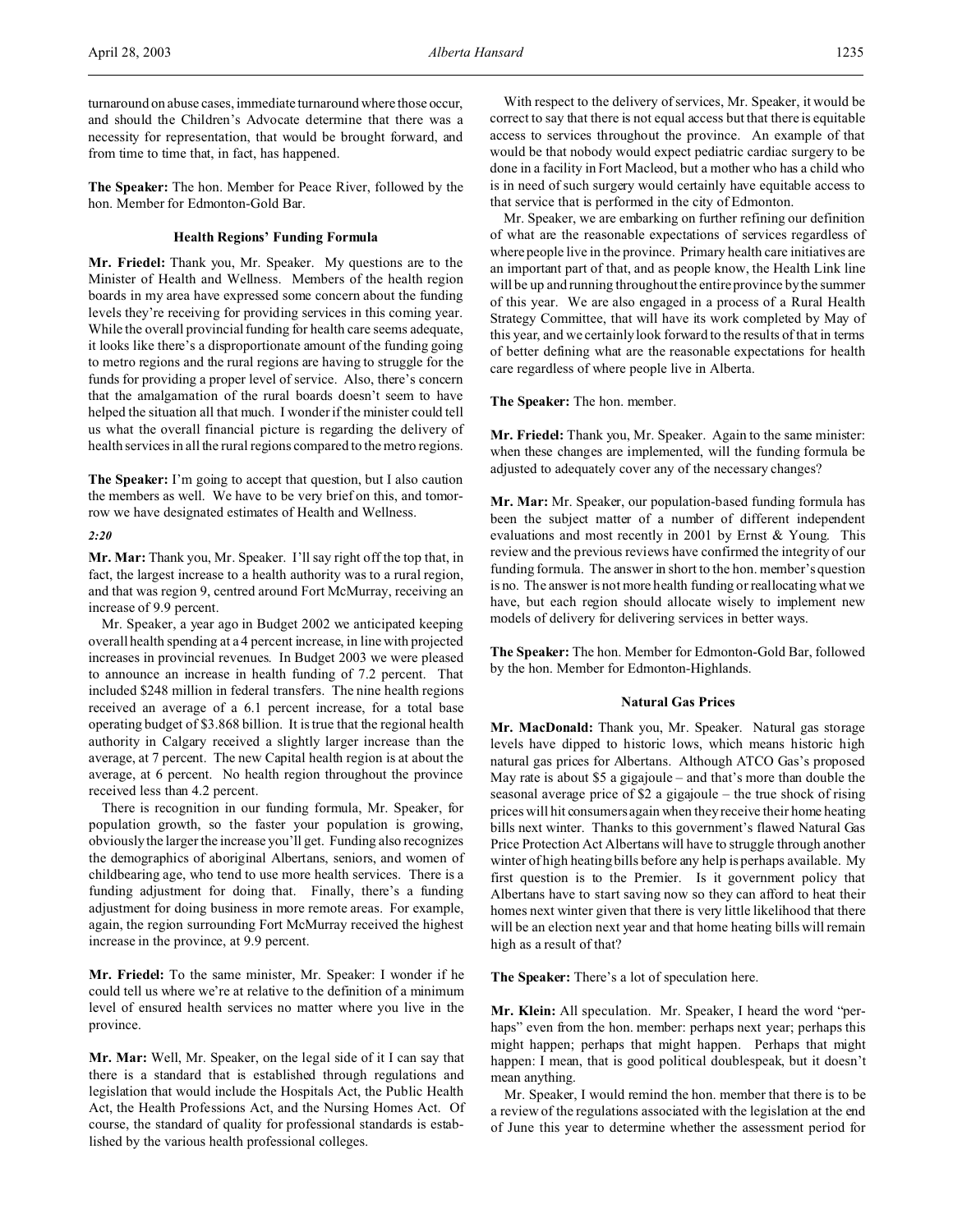setting the rate is the right rate, whether the floor price is the right price, and all of that will be reviewed. I don't know when the hon. minister is planning on bringing in the recommendations, and I'll have him supplement my answer relative to that particular situation.

### **The Speaker:** The hon. minister.

**Mr. Smith:** Well, thank you, Mr. Speaker. Indeed, the regulation will be under review in accordance with this government's timely and orderly regulation review process. It will be a vigorous review. It will be one that outlines previous experience. It will also be one that's mindful that it takes some two months from the time a royalty is assessed on a producing gas well to the time that the government actually collects that royalty on behalf of the province. It will also reflect the fact that royalties per gigajoule average in the 23 to 33 percent range. In fact, you know, if you had a \$12 per gigajoule price, the maximum amount of revenue the Crown would receive out of that would be as low as \$4. So it's one where the review is planned. It's orderly. The hon. member should also remember that last August the price of gas was \$1.84 per gigajoule.

**Mr. MacDonald:** Again, Mr. Speaker, to the Premier: why is this government waiting until June to conduct its review of this flawed trigger in the Natural Gas Price Protection Act given that Alberta consumers need protection now?

**Mr. Klein:** Mr. Speaker, I take very strong exception to the word "flawed." It was well thought out, and for this hon. member to use the word "flawed," what he is doing is he is insulting literally hundreds of professional public service employees who spent hours and hours within the Department of Energy, professional people – economists, lawyers, petroleum engineers – people whose profession depends on their knowledge of the situation. He has insulted them by saying that they have come up with a flawed formula for a process to provide rebates, and I'd ask him to stand up and apologize to those people for suggesting that they came up with a flawed process. It is not flawed, but those same professionals, not Liberals but professionals, will be reviewing the regulations to see if we can finetune it and make it more acceptable to the Alberta public.

**Mr. MacDonald:** I'm glad the Premier doesn't consider me a professional Liberal.

Now, again to the Premier: what plans has this government made to ensure that energy rebates will be available for Albertans next winter given that industry analysts expect the price of natural gas to average over \$6 a gigajoule for the 2003-2004 winter heating season?

**Mr. Klein:** Mr. Speaker, I'll defer to the hon. Minister of Energy.

**Mr. Smith:** Mr. Speaker, I don't know where the member has been the last two months, but let's take him back to Bill 19, that delivers clear choice to the marketplace, that allows Albertans ways of determining how they want to purchase their natural gas, how they want to combine that with the purchase of their electricity. Let's take the hon. member back to when ATCO announced, when the prices started to move in January, that they would put an equalization payment together so that Albertans could pay on a 12-month basis. The budget program had been around long before this member decided to find the green pastures of Alberta from his previous home province of Prince Edward Island.

### *2:30*

Mr. Speaker, it's very clear. Albertans will look at a commodity. They know that this commodity provides tremendous benefits on a North American basis, it provides tremendous benefits to Albertans, and in fact they are well served by the processes that are in place, and we have a protection act that is under review for this summer.

**The Speaker:** The hon. Member for Edmonton-Highlands, followed by the hon. Member for Calgary-Currie.

#### **Calgary Health Region Review**

**Mr. Mason:** Thank you very much, Mr. Speaker. Justice Manfred Delong's inquiry into the death of Vince Motta included a recommendation that the province should hold a judicial inquiry into the state of the Calgary health authority and into Mr. Motta's death. Last week I asked the Minister of Justice if he would use his prerogative to accept that recommendation and hold a judicial inquiry. My question is to the Minister of Justice. Will the Minister of Justice use his prerogative under the legislation that empowers him to call a judicial inquiry and accept the recommendation of the justice in this case and call a judicial inquiry into Vince Motta's death?

**The Speaker:** The hon. Minister of Justice and Attorney General.

**Mr. Hancock:** Well, thank you, Mr. Speaker. Judge Delong in his recommendation in the report on the fatality inquiry actually indicated that a judicial inquiry could be called if it was found that steps had not been taken to improve the situation – I don't have the exact language in front of me right now – but it wasn't a definitive recommendation that there be a judicial inquiry held. It was a recommendation that an inquiry be held if certain things hadn't happened. That's what the hon. minister of health over the last week and a half has been explaining in great detail in this House in answers in question period about what actually has happened, what is happening, and what's going to be happening. So I think it would be premature to take any steps with respect to a judicial inquiry.

I would however want to indicate to the member that it's not the prerogative of the Minister of Justice to call an inquiry under the Public Inquiries Act but rather the prerogative of Executive Council on the recommendation of any minister or the Crown. The act happens to fall within the purview of the Ministry of Justice, but it would be imprudent of the Minister of Justice just to step forward and call public inquiries at any time. The response that the minister of health has given in this House time after time after time in answer to questions on this matter is that we're thoroughly and carefully looking at everything that's happened with respect to emergency services in Calgary relative to that matter and, I think, fulfilling entirely the recommendation that was given by Judge Delong in this case.

**The Speaker:** The hon. member.

**Mr. Mason:** Thank you, Mr. Speaker. Why has the Minister of Justice decided that a corporate lawyer hired by the same Calgary health region that was so severely criticized by Judge Delong will be able to provide findings that address the deep-seated public mistrust of this problem-plagued organization?

**Mr. Hancock:** Well, the fact of the matter is that the Minister of Justice didn't decide that. It's not in his purview to decide that. I don't think anybody decided that, but the minister of health last week gave a perfectly good and lengthy response to what the Calgary health authority is doing and how they're reviewing their situation.

**Mr. Mason:** Mr. Speaker, why is the Minister of Justice failing to act to protect Calgarians and find answers for the Motta family when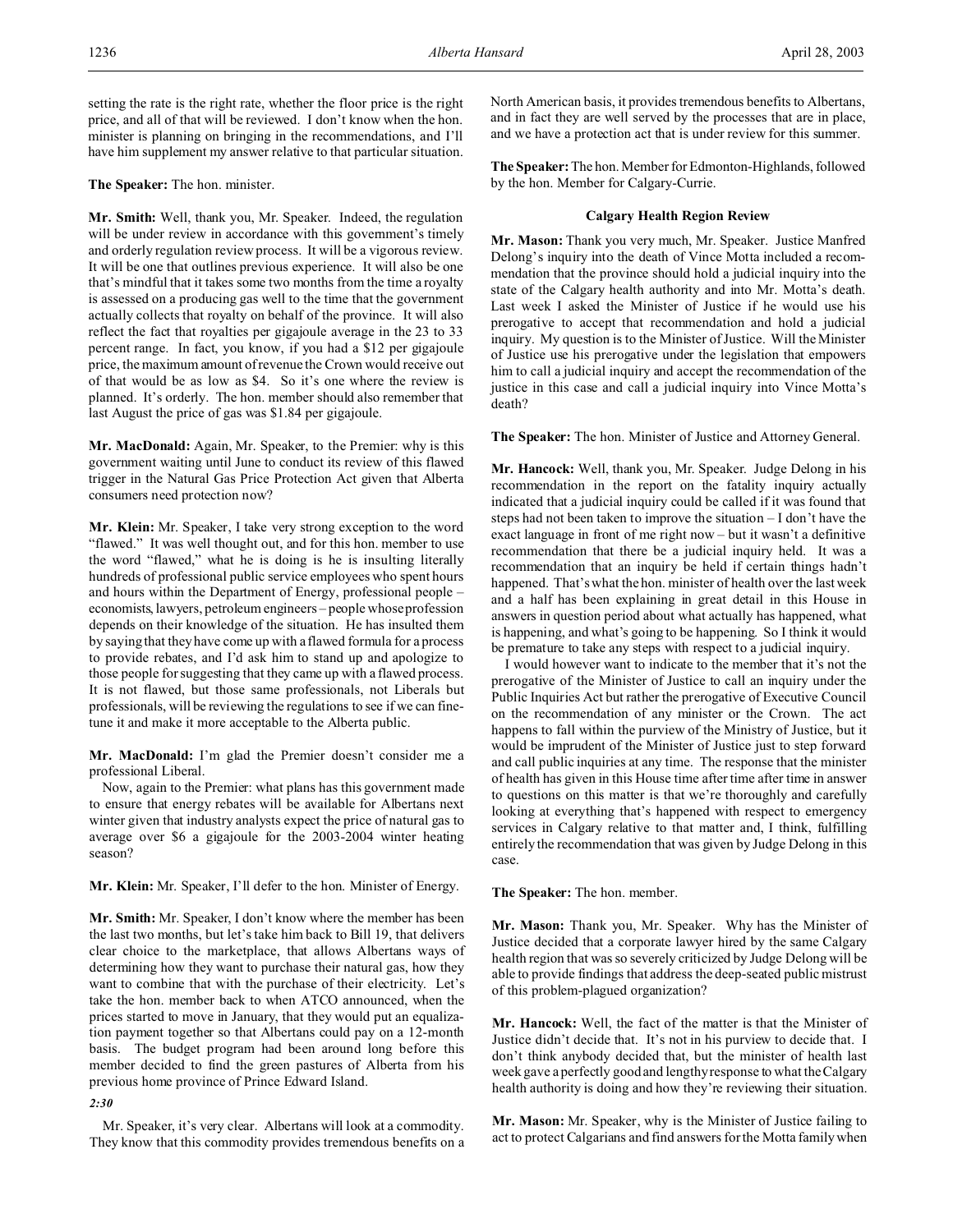he knows that asking the CHR to investigate itself is akin to asking the fox to investigate what happened to all the chickens?

**The Speaker:** The hon. Minister of Justice and Attorney General.

**Mr. Hancock:** Well, thank you, Mr. Speaker. I think that question itself is insulting to the people of Calgary and the people who are operating the Calgary regional health authority as well as to all the individuals involved. The fatality review process is a very substantive process, a very carefully thought out process. It starts with the role of the medical examiner in this province, who looks at any death situation to determine whether further investigation is warranted. If further investigation is warranted, it goes to the Fatality Review Board. The Fatality Review Board then turns and makes a recommendation to the minister as to whether an inquiry should be called. In this case an inquiry was called. The inquiry has gone through all the evidence, has called the witnesses, has dealt with all the issues, and a report has come out. Now, within five days of the report coming out, these people want us to call a public inquiry and redo that whole process. The minister of health has answered at length and completely.

### head: **Recognitions**

### **Order of the Sisters of St. Louis**

**The Speaker:** The hon. Member for Calgary-Currie.

**Mr. Lord:** Thank you, Mr. Speaker. I rise today with some good news and some very sad news. The good news is that next month the Order of the Sisters of St. Louis will be celebrating their 200th anniversary. The order was founded those many years ago in the wake of the French revolution in order to provide charity and assistance to the vulnerable and the needy, particularly young single mothers.

Since then the order has grown around the world where the good nuns these past 200 years have provided their humble, selfless but immeasurably helpful, and badly needed services to tens of thousands of the world's people.

The loss in Calgary a week ago of Sister Norma Basso, Sister Theresa Tetrault, Sister Joan Flaherty, and Sister Rita Proulx has been a very hard experience for all in the order, the diocese, and the larger community across southern Alberta, particularly for those who have been helped over the past many decades by the sisters in their good work at Elizabeth House in Calgary. Our deepest condolences to the order, to their many, many friends and loved ones and our prayers for a speedy recovery to Sister Helen Hengel.

**The Speaker:** The hon. Member for St. Albert.

### **World Irish Dance Championships**

**Mrs. O'Neill:**Thank you, Mr. Speaker. I rise today to recognize the Irish dancers from Alberta who returned recently from Killarney after competing in the world's Irish dancing championships. Rebecca Bell, a 12 year old who dances with Mattierin School of Irish Dancing in Edmonton, won a world medal.

To demonstrate the high quality of the performers and the calibre of the international competition, I would note that there were only two other world medals won in Canada, and they went to Toronto. The Mattierin School of Irish Dancing won a recall medal in the 13 to 16 years age group in the ceilidh competition. These dancers were the only Canadians to achieve this honour, and I would say congratulations to all of the competitors.

**The Speaker:** The hon. Member for Grande Prairie-Wapiti.

### **National Volunteer Week**

**Mr. Graydon:** Thank you, Mr. Speaker. The volunteer sector is extremely important to our society. This week we pay tribute to that sector through National Volunteer Week, and we salute the valuable and significant contribution of our volunteers. On behalf of my colleague the Minister of Community Development, who is responsible for the Wild Rose Foundation and for Alberta's volunteer sector, I ask all Albertans to support April 27 to May 3 as volunteer week in Alberta.

Across our province events and activities will recognize and thank our volunteers. The Wild Rose Foundation in collaboration with Volunteer Alberta helps facilitate volunteer week. This week a record number 148 Alberta communities representing more than 2 million Albertans is participating. Volunteers contribute over \$1 billion annually to Alberta's economy and over \$14 billion nationally. Through the Wild Rose Foundation, which receives support from the Alberta lottery fund, our government proudly assists many volunteer-driven activities.

Please join me in thanking our Alberta volunteers. Thank you.

**The Speaker:** The hon. Member for Edmonton-Rutherford.

# **Alberta's High Schools**

**Mr. McClelland:** Thank you, Mr. Speaker. I rise today to recognize the Fraser Institute's recent report on Alberta's high schools. To no one's surprise Edmonton's Old Scona academic high came out on top again. Congratulations to students, teachers, and the Edmonton public school board, who had the foresight to create the learning opportunity that exists there at Old Strathcona. That that particular school came out on top of a survey of academic achievement is not news. Had it not come out on top, now, that would have been news.

Alberta and Edmonton particularly have many excellent schools and teachers who help create excellent citizens. Today I want to especially recognize those teachers and their schools that achieve excellence who did not start out with the cream of the academic crop, schools and teachers that start out with those of us in the middle of the pack and inspire us to be more than we thought we could be or would be. Is that also not a demonstration of excellence? High schools serve a diverse cultural and academic mainstream as well as small tributaries of special interest and need. Yes, we recognize the excellence of Old Scona and also of Strathcona, of Harry Ainlay, Louis St. Laurent, and Victoria.

**The Speaker:** The hon. Member for Edmonton-Mill Woods.

### *2:40* **School Parent Volunteers**

**Dr. Massey:** Thank you, Mr. Speaker. This National Volunteer Week I wish to recognize the work of a special group of helpers, school parent volunteers. Where do you find them? You'll find them in classrooms listening to children, in hallways helping students put up displays, in workrooms copying materials, and in lunchrooms keeping order. You'll find them sitting on school councils struggling with school budgets, organizing school events from read-ins to spring concerts, and tracking down guest speakers. You'll find the more courageous among them setting up Internet networks to advocate for our public schools, at public forums appealing for more resources, and in all kinds of community meetings advancing the needs of students and youth in our schools. You'll find them at bake sales, bingos, and casinos raising dollars for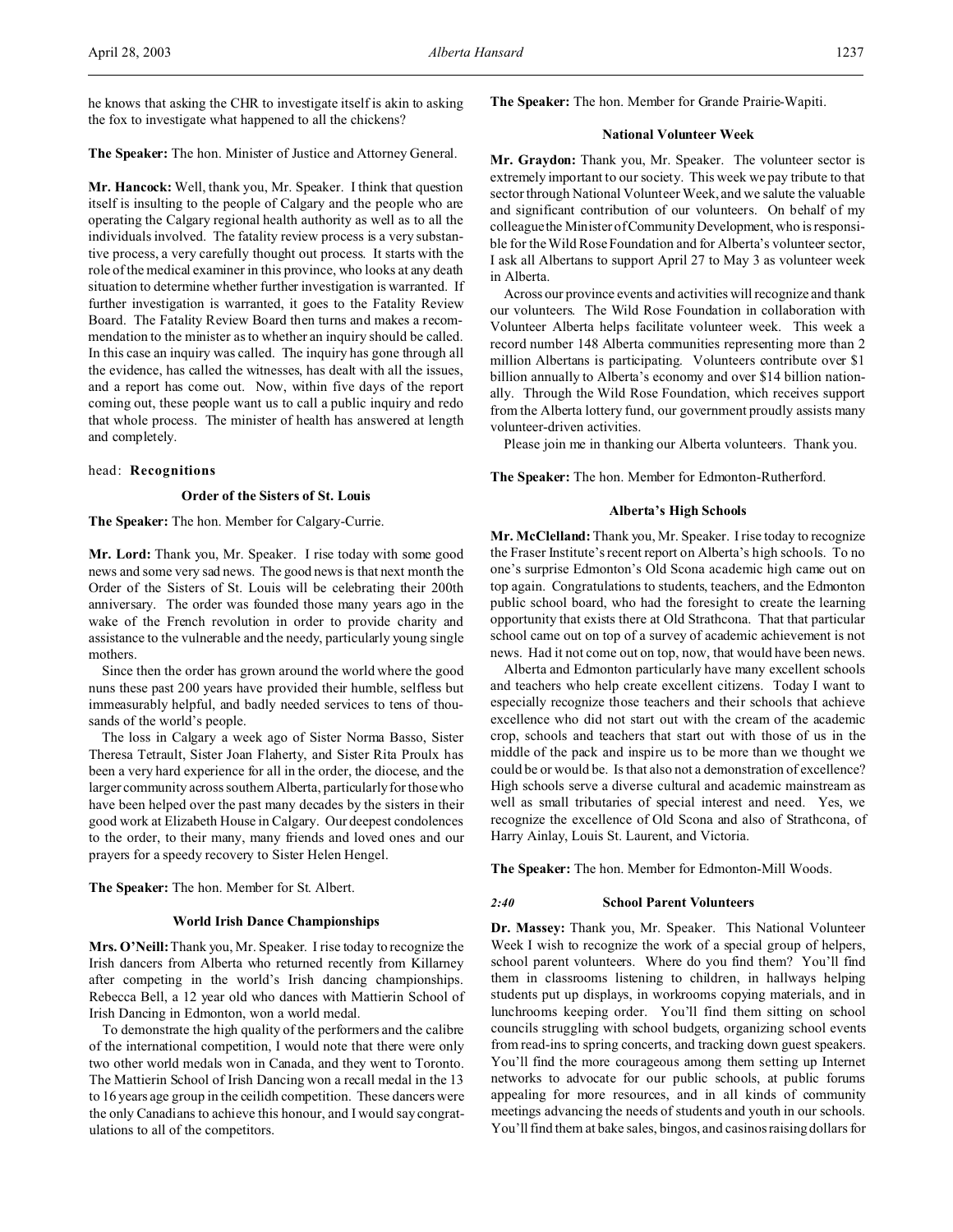library books, computers, and, yes, even for textbooks and copying paper.

These parents deserve our heartfelt thanks and our protection. They must be protected from being pushed into doing tasks for which they are ill prepared, and they must be protected so that we no longer hear them describe themselves as burnt out, volunteer dropouts, or fund-raising fatigued.

Thank you.

**The Speaker:** The hon. Member for Edmonton-Gold Bar.

### **Rosemary Brown**

**Mr. MacDonald:** Thank you, Mr. Speaker. Today I rise to celebrate the life of Rosemary Brown, the first woman from Jamaica to be elected to political office in Canada. Miss Brown passed away in Vancouver of an apparent heart attack at the age of 72.

As a British Columbia MLA from 1972 till 1986 Rosemary Brown fought for human rights and equality as well as social justice. She created a committee to eliminate sexism in textbooks and educational curriculums as well as helping to introduce legislation prohibiting discrimination based on sex or marital status. The mother of three's efforts led to an increase in the number of women represented on boards, commissions, and directorates. Her determination and hard work has inspired many Canadians, and this country is better for having been served by Rosemary Brown.

Thank you.

**The Speaker:** The hon. Member for Wetaskiwin-Camrose.

### **Camrose Kodiaks**

**Mr. Johnson:** Thank you, Mr. Speaker. It's my pleasure to rise today to recognize the Camrose junior A hockey Kodiaks, who won the Alberta/B.C. Doyle Cup on Saturday after a 5 to 4 overtime win over the B.C. champions, the Vernon Vipers. This is the second time in three years that the Kodiaks have won the Doyle Cup, and it will also be the second time in three years that the Kodiaks will be fighting for the Royal Bank Cup, the national championship.

From May 3 to May 11 the Kodiaks will travel to Charlottetown to represent Alberta and B.C., and if the Doyle Cup playoffs are any indication, the Kodiaks should be extremely tough to beat. They won the Canadian championship in their last attempt, in 2001.

I'd like to take this opportunity to congratulate all the players, coaches, managers, and everyone involved in the organization on the success of the Kodiaks. As well, I wish the Kodiaks continued success in their upcoming national championship bid, and I know that all of Alberta will be cheering them on.

Thank you.

# head: **Presenting Petitions**

**The Speaker:** The hon. Member for Edmonton-Strathcona.

**Dr. Pannu:** Thank you, Mr. Speaker. I'm pleased to rise and present a petition signed by 299 Calgarians requesting that the government "withdraw the draft management plan for the Evan-Thomas Provincial Recreation Area and . . . disallow any further commercial or residential development of the Kananaskis Valley."

Thank you, Mr. Speaker.

### head: **Notices of Motions**

**The Speaker:** The hon. Member for Edmonton-Gold Bar.

**Mr. MacDonald:** Yes, Mr. Speaker. Earlier today I corresponded with your office by letter, and this is in regard to a question of privilege I would like to raise later this afternoon.

Thank you.

### head: **Introduction of Bills**

**The Speaker:** The hon. Member for Clover Bar-Fort Saskatchewan.

# **Bill 38 Workers' Compensation Amendment Act, 2003**

**Mr. Lougheed:** Thank you, Mr. Speaker. I request leave to introduce Bill 38, the Workers' Compensation Amendment Act, 2003.

Mr. Speaker, this bill seeks to ensure that dependent children of deceased workers will receive WCB pension benefits. Bill 38 applies specifically to cases where a deceased worker's dependent children do not live with the worker's surviving spouse or adult interdependent partner.

Thank you.

[Motion carried; Bill 38 read a first time]

**The Speaker:** The hon. Government House Leader.

**Mr. Hancock:** Thank you, Mr. Speaker. I'd like to move that Bill 38 be moved onto the Order Paper under Government Bills and Orders.

[Motion carried]

### head: **Tabling Returns and Reports**

**The Speaker:** The hon. Minister of Economic Development.

**Mr. Norris:** Thank you, Mr. Speaker. I rise to table the appropriate number of copies of the TD Bank Financial Group report, Calgary-Edmonton Corridor: Take Action. It's certainly a great news story about Alberta. According to the information, the Calgary/Edmonton corridor has become Canada's western tiger. The report says, and I quote . . .

The Speaker: Just table it. It's not a government document. It's somebody else's paper.

The hon. Member for Calgary-Currie.

**Mr. Lord:** Thank you, Mr. Speaker. I rise to table the requisite number of copies of a report about a new technology called thermal depolymerization, which is proving capable of turning the 600 million tonnes of turkey guts and other waste produced each year into 4 billion barrels of Texas light crude oil at a cost of \$8 to \$12 a barrel. It's called Anything into Oil.

Thank you, Mr. Speaker.

**The Speaker:** The hon. Member for Calgary-Buffalo.

**Mr. Cenaiko:** Thank you, Mr. Speaker. I'd like to table the required number of copies of letters sent from 51 Edmontonians supporting Bill 206, the Traffic Safety (Seizure of Vehicles in Prostitution Related Offences) Amendment Act, 2003.

**The Speaker:** The hon. Minister of Community Development.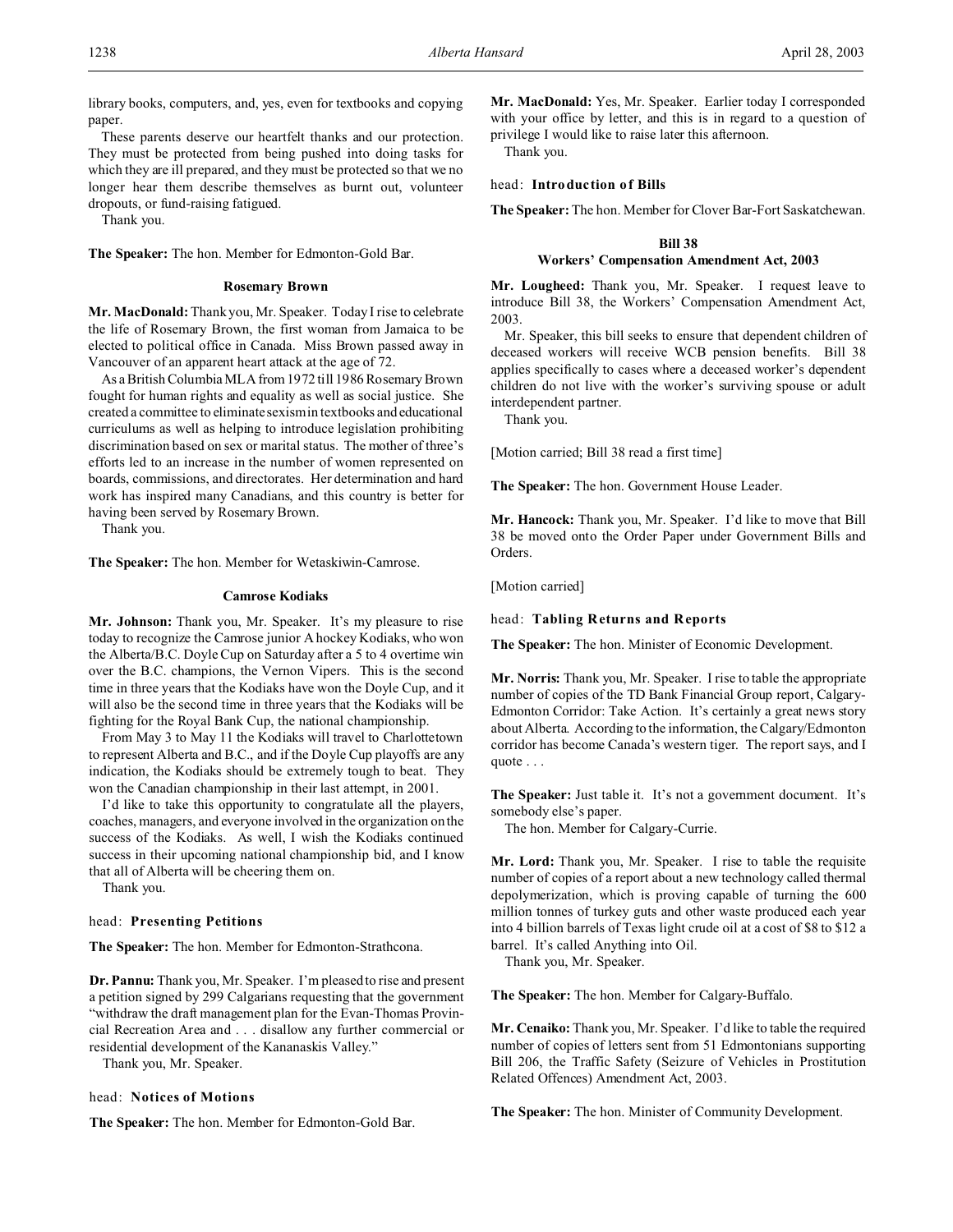**Mr. Zwozdesky:** Thank you, Mr. Speaker. I'd like to table the appropriate number of copies of a news release which I'm releasing today congratulating our many parks volunteers who were honoured at the annual volunteer conference held in William A. Switzer provincial park. There are numerous outstanding individuals and organizations including the Wagner Natural Area Society from Spruce Grove, district conservation officer Glenn Naylor of Kananaskis Country, Riverlot 56 Natural Area Society, the J.J. CollettFoundation of Ponoka/Lacombe, Margot Hervieux of Grande Prairie, Gladys Pennock of Elnora, Casey Bizon of Boyle, Mike and Jean Kliparchuk of Edmonton, and Roy and Edith Middleton of Plamondon along with Scotty and Murri Spence of Innisfail.

Thank you very much to our volunteers.

**The Speaker:** The hon. Member for Edmonton-Highlands.

**Mr. Mason:** Thank you very much, Mr. Speaker. I'm tabling the appropriate number of copies of a brochure, The Edmonton May Week Festival. This multidisciplinary festival brings together labour movement and arts communities to celebrate and affirm their contributions to society. The brochure highlights various . . .

**The Speaker:** Hon. member, again, it's not a government document, so table it.

The hon. Member for Edmonton-Gold Bar.

**Mr. MacDonald:** Thank you, Mr. Speaker. I would like to table correspondence dated between April 16 and April 25 from this hon. member to the office of the Speaker of the Legislative Assembly in regard to the question of privilege that will be dealt with later on this afternoon.

Thank you.

**The Speaker:** The hon. Member for Edmonton-Riverview.

**Dr. Taft:** Thank you, Mr. Speaker. I'm tabling the appropriate number of copies of tests at the Foothills medical centre for toxic molds.

Thank you.

**The Speaker:** The hon. Member for Edmonton-Gold Bar on a Standing Order 15 petition?

**Mr. MacDonald:** I have no petition.

**The Speaker:** You do under Standing Order 15(2). You sent me a letter and basically said that you wanted to make a petition with respect to a point of privilege; correct?

### **Mr. MacDonald:** Yes.

**Speaker's Ruling Imputing Motives Allegations against Members**

**The Speaker:** The chair is going to make just one brief comment before he recognizes the hon. member. Before the hon. member commences with his purported question of privilege, the chair wants to caution the member and all members who wish to participate in this debate about imputing false or unavowed motives to another member or making allegations against another member. This is prohibited under Standing Orders 23(h) and (i), and in short the chair will not tolerate any allegations impugning the reputation or motives of a member. On this subject the chair would refer members

to the section in chapter 3 of Marleau and Montpetit's *House of Commons Procedure and Practice* found on pages 83 to 95 of that work.

*2:50*

Hon. members, it is important to remember that only the Assembly itself can place limits on what is said in here. One of the great freedoms we enjoy as legislators in the British parliamentary system is to be free from lawsuits for what is said in this Assembly. This means that it is the traditional and accepted role of the chair to enforce the rules and practices concerning allegations against other members as there is no other recourse.

The hon. Member for Edmonton-Gold Bar.

**Privilege**

## **Contempt of the Assembly**

**Mr. MacDonald:** Thank you, Mr. Speaker. It is with great disappointment that I rise today at the earliest possible opportunity and after providing you the appropriate written notice in accordance with Standing Order 15 on a question of privilege regarding certain repugnant materials that have been circulating in the parliamentary precincts and which have been in the possession of a certain member of the government caucus while that member was present in the House. I am raising this point of privilege and hope that you will find that there is a prima facie case of privilege.

I will first briefly outline the events that gave rise to this question of privilege. I will then turn to relevant legislation passed by this Assembly. Finally, I will refer to the definition of contempt, followed by recent precedents established by the House of Commons, and conclude with a reference to the Criminal Code of Canada. Members who wish to review the material I'm referring to can review the correspondence between Mr. Speaker and me which I tabled earlier today. I felt shame tabling this document, photocopied at the taxpayers' expense, knowing that it would be circulated further. It was, however, I decided, the right thing to do.

Mr. Speaker, you will recall that I wrote to you on April 16, 2003. In that letter I informed you that I found a photocopied document by the photocopy machine by the west corridor leading to this Chamber. I consider the document, How True Canadians Really Feel, to be hate literature. Hate literature has no place in this Legislative Assembly let alone the province.

In a letter dated the same day you informed me that "this is indeed a very disturbing matter and this document is certainly inappropriate material to be in the Legislature Building, grounds or Annex." You also informed me that the Sergeant-at-Arms was currently conducting an investigation into the matter. I met with the Sergeant-at-Arms on April 17, 2003, to discuss the matter. I looked forward to receiving and I have received the Sergeant-at-Arm's findings.

Mr. Speaker, please let me remind all hon. members that in 1980 this Assembly spoke out forcefully against hate in moving words contained in the Human Rights, Citizenship and Multiculturalism Act, words that still stand true today. The preamble to the act reads as follows:

Whereas recognition of the inherent dignity and the equal and inalienable rights of all persons is the foundation of freedom, justice and peace in the world;

Whereas it is recognized in Alberta as a fundamental principle and as a matter of public policy that all persons are equal in: dignity, rights and responsibilities without regard to race, religious beliefs, colour, gender, physical disability, mental disability, age, ancestry, place of origin, marital status, source of income or family status;

Whereas multiculturalism describes the diverse racial and cultural composition of Alberta society and its importance is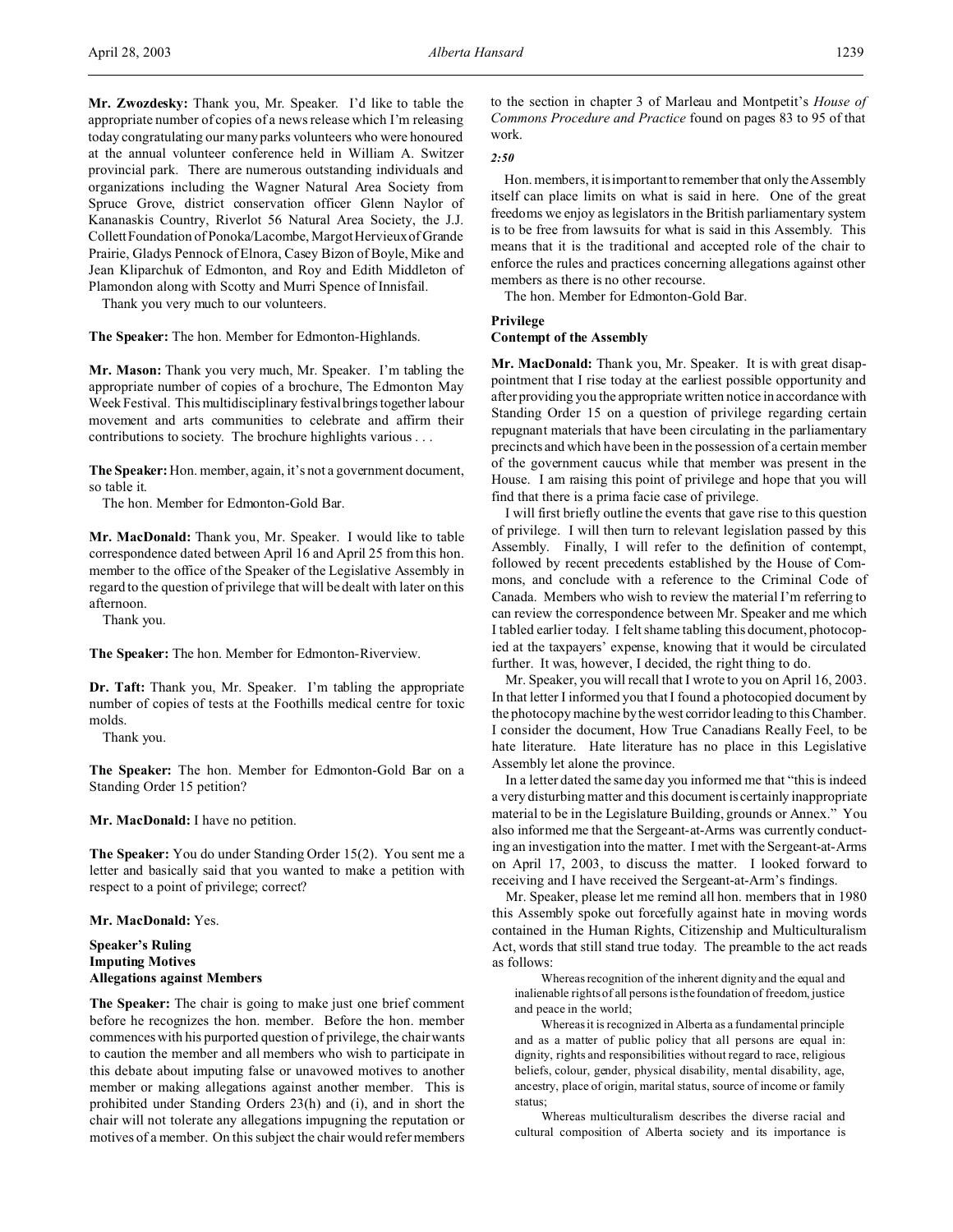recognized in Alberta as a fundamental principle and a matter of public policy;

Whereas it is recognized in Alberta as a fundamental principle and as a matter of public policy that all Albertans should share in an awareness and appreciation of the diverse racial and cultural composition of society and that the richness of life in Alberta is enhanced by sharing that diversity; and

Whereas it is fitting that these principles be affirmed by the Legislature of Alberta in an enactment whereby those equality rights and that diversity may be protected.

Furthermore, Mr. Speaker, we in this Assembly have not been afraid to speak against tyranny. In the preamble to the Holocaust Memorial Day and Genocide Remembrance Act, passed in 2002, this Assembly spoke out against those who persecuted and murdered millions of people "because of their race, religion, level of physical or mental ability or sexual orientation."

Mr. Speaker, the question of privilege that I rise on today is regarding the aforementioned article, How True Canadians Really Feel, being in the possession of a member in this Chamber. As I informed you in the letter dated April 25, 2003, I regret that two of my colleagues, the members for Edmonton-Riverview and Edmonton-Glengarry, and I witnessed this inappropriate material in the possession of the Member for Edmonton-Glenora while in the Chamber at 5:08 p.m. on Thursday, April 24, 2003. In accordance with a request from the Sergeant-at-Arms that I continue to keep him informed about related incidents, I wrote to you about this very incident in a letter dated April 25, 2003.

Mr. Speaker, I believe that this material amounts to a contempt of parliament, which, as you know, is

- any action which, though not a breach of a specific privilege, tends to obstruct or impede the House in the performance of its functions; obstructs or impedes any Member or Officer of the House in the discharge of their duties; or is an offence against the authority or dignity of the House, such as disobedience of its legitimate commands or libels upon itself, its Members, or its Officers.
- Furthermore, *Erskine May* defines contempt as being any act or omission which obstructs or impedes either House of Parliament in the performance of its functions, or which obstructs or impedes any Member or officer of such House in the discharge of his [or her] duty, or which has a tendency, directly or indirectly, to produce such results.

Mr. Speaker, I also note that the House of Commons unequivocally denounced hate propaganda on November 25, 2002, after a question of privilege was raised. Speaker Peter Milliken of the House of Commons placed serious sanctions on Jim Pankiw, the Member for Saskatoon-Humboldt, who had uttered hateful statements. I would also add that the Criminal Code of Canada in sections 318, 319, and 320 clearly outlaws hate propaganda be it spoken or written.

The most fundamental parliamentary privilege we have as Members of the Legislative Assembly is the right of free expression and free speech. However, I think that we must also recognize that even the most fundamental privilege is confined by the limits imposed upon us by reasonableness and decency. It is most inappropriate for hate propaganda to be floating around in this Assembly and in the parliamentary precincts, and it is most inappropriate for a member of this Assembly to have possession of the same. Freedom of expression and speech does not give members the right to be hateful. Mr. Speaker, my point is this: if we abuse our freedom of expression and speech, we risk the erosion of our parliamentary privileges because Albertans will view members of this Assembly with suspicion, and rightly so.

Mr. Speaker, I have spent considerable time this weekend contemplating this question of privilege. After much reflection and

deliberation I cannot imagine any valid justification for the presence of such an extremely racist, sexist, vile document within the guarded confines of this Assembly. I could not legitimately stand here today and call myself a member of this Assembly if I did not raise this question of privilege to deal with the possession of this document by a member of this Assembly in this very Chamber. It is the most difficult thing I have done in the years that I've been here.

I would expect, Mr. Speaker, that you will allow the member that I have named an opportunity to provide justification for his possession of the document. The member has always been, inside and outside this House, a compliment to this Assembly and this province. He has been gracious and has dealt with this member with dignity on occasions that I have had to meet with him. However, at the same time, on the eve of Yom ha-Shoah, the day of the Holocaust, I am certain that you will agree with me that this is a matter of the utmost serious nature and that steps will be taken by the Assembly and each individual member to prevent such hate literature from gaining a foothold in this Assembly ever again.

At this time, the earliest opportunity afforded to me, I have briefly set out the facts as well as the relevant quotes from parliamentary authorities that show that there is a prima facie case with respect to this most serious matter. Page 227 of *Maingot* states that the Speaker asks simply, "Has the Member an arguable point?" If the Speaker feels any doubt on the question, he should leave it to the House by finding that there is indeed such a case.

Mr. Speaker, I am prepared to move the appropriate motion if you find this to be a prima facie question of privilege. Thank you and all hon. members of this Assembly.

#### *3:00*

**The Speaker:** Hon. Member for Edmonton-Gold Bar, just on a point of clarification: the member that you named in your statement was the Member for Edmonton-Glenora?

**Mr. MacDonald:** That is correct.

**The Speaker:** To assist the chair should this matter have to be reviewed further, was any discussion held with the Member for Edmonton-Glenora prior to your statement in the House today?

**Mr. MacDonald:** No. There was no discussion with the hon. Member for Edmonton-Glenora.

**The Speaker:**Okay. So, then, hon. Member for Edmonton-Glenora, this is the first you've heard of this?

# **Mr. Hutton:** Yes.

**Mr. MacDonald:** However, Mr. Speaker, to clarify, please, I did send the hon. member a note in regard to this matter at 25 after 2 today.

**Mr. Hutton:** Mr. Speaker, I did receive a note from the hon. member saying that he had provided you with a written submission. I asked the hon. member what it was about, and he would not provide me with that information. So until he stood up and spoke right now, I did not know what the matter was about.

**The Speaker:**The hon. Minister of Justice and Attorney General on the matter.

**Mr. Hancock:** Well, Mr. Speaker, precisely on the matter you've raised, this member raising the purported point of privilege this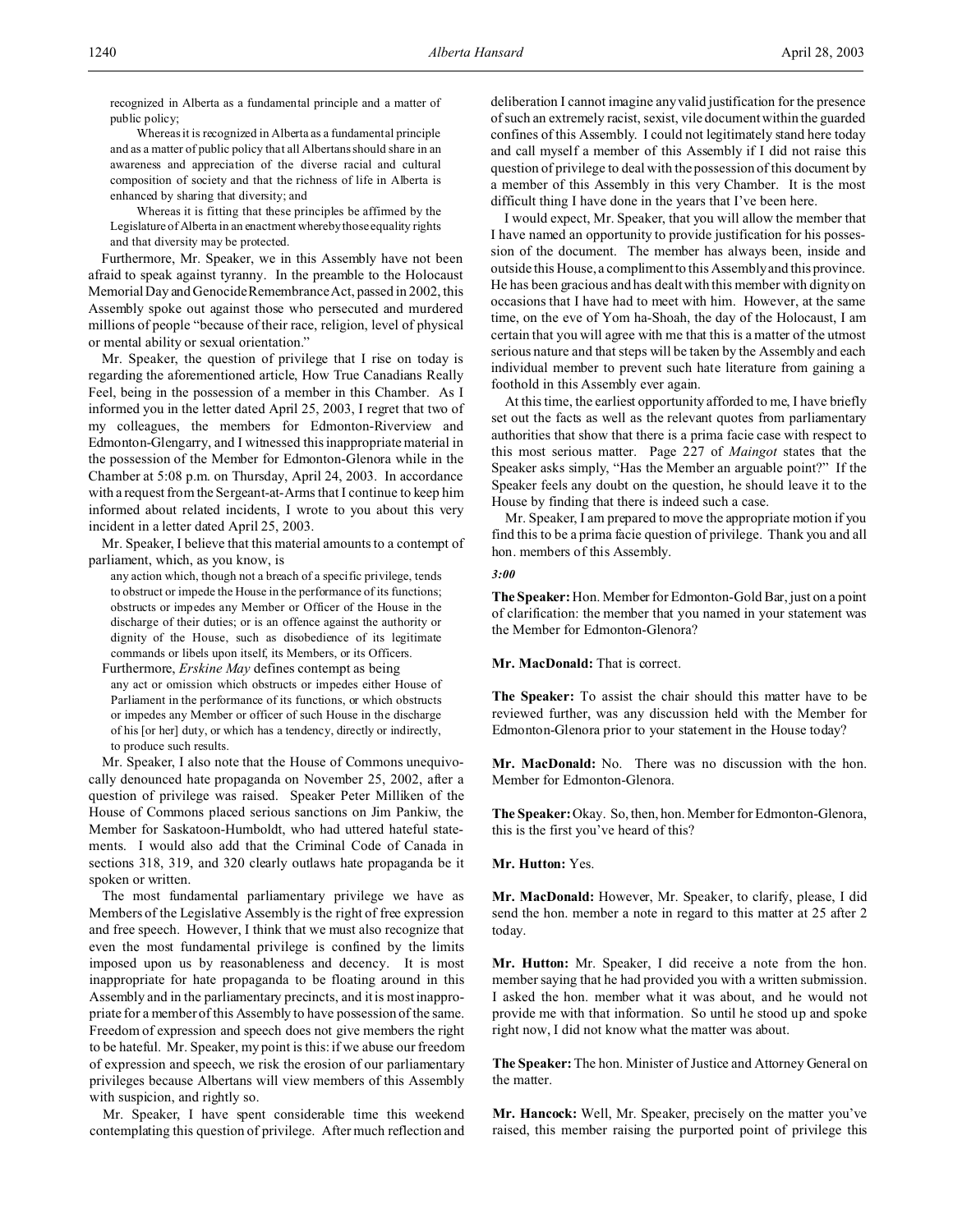afternoon has obviously given a considerable amount of thought to it, including preparing a written text, but hasn't had the courtesy of following rule 15(2), which suggests: "written notice containing a brief statement of the question to the Speaker and, if practicable, to any person whose conduct may be called into question." This is a most grievous assault on the character of a member of the House without any notice.

The purported notice that I see says: I've given written notice for a question of privilege after question period today; this concerns the conduct of the Assembly around 5 p.m. on Thursday, April 24; you are involved in this matter. Absolutely no notice of the allegation that was to be made. It's totally inappropriate to handle the matter in this fashion and to expect any member of this House to be able to respond to that type of an allegation without having any advance notice that the allegation was being brought up, what the content of it was, or what the purported question of privilege was.

The hon. member has tabled now a copy of the very document that he complains about, so it's now on the official record of the Assembly. He had actually provided to me a copy of a letter some time ago raising a concern about finding the document in the photocopy machine, I believe. It is a terrible document, not a document that I would want to have around, but I can say to the hon. member and members of this House that in my mail almost daily I get vile documents. They get sent to us. I bring mail into the House to read. So there can be any one of a number of explanations that a person might give, but one cannot even be expected to appropriately respond to those types of allegations without having had the courtesy of being given advance notice of what was going to be raised and what was going to be complained about.

This note is not advance notice. It does nothing to allow the member to know what action is being complained about. It would be in my view inappropriate to call upon the member to defend himself in these circumstances. In fact, Mr. Speaker, there has been really no allegation at all against the member other than the fact that he had in his possession a piece of paper which has got vile content.

I can assure members of this House that I have had in my possession – and in fact I do now courtesy of the hon. member having tabled it today – a piece of paper with vile material on it. I bring my mail folders into the House without any knowledge of what's in them before I read them, so there's vile stuff sometimes in that. The type of mail that the Minister of Justice gets and, I assume, some other ministers in this House get can have all types of content, so one should not be raising into question the conduct of a member just because they've seen him or her having possession of a document, and if they're going to, they should give the courtesy of advance notice.

**The Speaker:** Hon. Minister of Justice and Attorney General, to interrupt you for just a moment, there's one point here that has to be made very clear on this, and that is that under section 15(2) it says: A member wishing to raise a question of privilege shall give written

notice containing a brief statement of the question to the Speaker . . .

That was done. That was done by 11 o'clock this morning. . . . and, if practicable, to any person whose conduct may be called into question.

What is not contained in the statement, however, is who the individual might be. So when the chair received this letter just a few minutes after 11 o'clock this morning, the chair, the Speaker, had no knowledge of which member might be being talked about. Until the hon. Member for Edmonton-Gold Bar rose a few minutes ago, I was unclear as to who it would be. So in fairness, absolutely and totally in fairness, I would not expect the Member for Edmonton-Glenora to be in a position to be able to respond today.

So the interruption, hon. minister, is that should this matter now be held over till tomorrow, the argument in terms of a response need not be given today, if that's where the Minister of Justice and Attorney General was going. On the other hand, if the hon. Member for Edmonton-Glenora would like to make some comments, that's a choice in consultation between the hon. member and the Government House Leader, if the hon. member chooses to do that. It's the hon. member's choice.

**Mr. Hutton:** Mr. Speaker, with regard to this matter I was in possession of a document, and I, too, found it repugnant and offensive. The fact, as the hon. Government House Leader stated, is that we receive many pieces of material, articles, and papers within this House. What I did with that document was throw it in the trash. A point of privilege against my good name I take very, very seriously, as anyone should in this House, and I would ask that the hon. member retract that. The fact that I'm in possession of a document does not mean that I am doing anything or that my assessment of that document has anything to do with my character in this House. I would ask that the member kindly retract his statement.

Thank you, Mr. Speaker.

**The Speaker:** Hon. members, it probably would be most prudent if one dealt with one of these matters first and, depending on the resolution of the first matter, see if in fact there is a second matter.

The chair again will refer to Standing Order 23: "makes allegations against another member; . . . imputes false or unavowed motives to another member." It may be most prudent to just wait until tomorrow to give the hon. Member for Edmonton-Glenora an opportunity to reflect and the hon. Member for Edmonton-Gold Bar to think as well.

The hon. Member for Airdrie-Rocky View on this point.

**Ms Haley:** On this narrow point, Mr. Speaker.

**The Speaker:** What's the narrow point, member?

**Ms Haley:** Well, you are suggesting that they wait until tomorrow, and I wanted to raise my concern about leaving this out overnight for the media to take exception to and accuse my colleague of having some kind of reprehensible document in his possession. I think this is awful. I'm horrified by what I'm hearing in here. To not conclude this today I think is a miscarriage of justice against my colleague, and I want his name cleared.

**The Speaker:** Hon. member, we're not having a debate with the chair. The chair gave the hon. member the option to do what he wants to do. It is up to the hon. member to make that choice of what he wants to do. Now, if the hon. Member for Edmonton-Glenora would like to proceed today, the chair will hear it. This Assembly will hear it. That is the choice of the hon. member, but we'll deal with the point raised by the hon. Member for Edmonton-Gold Bar.

**Mr. Hutton:** Well, again, Mr. Speaker, I want my named cleared. I did have in my possession said document. I looked at it, and I put it in the trash. I don't see how that is a point of privilege. We receive many, many things in our mail and that are handed to us on a regular basis that we find offensive. In particular, I come from a home where three-quarters of my family are Jewish, and to raise it the day before the Holocaust memorial is totally offensive to me, and that is why I would like my name cleared today.

Thank you, Mr. Speaker.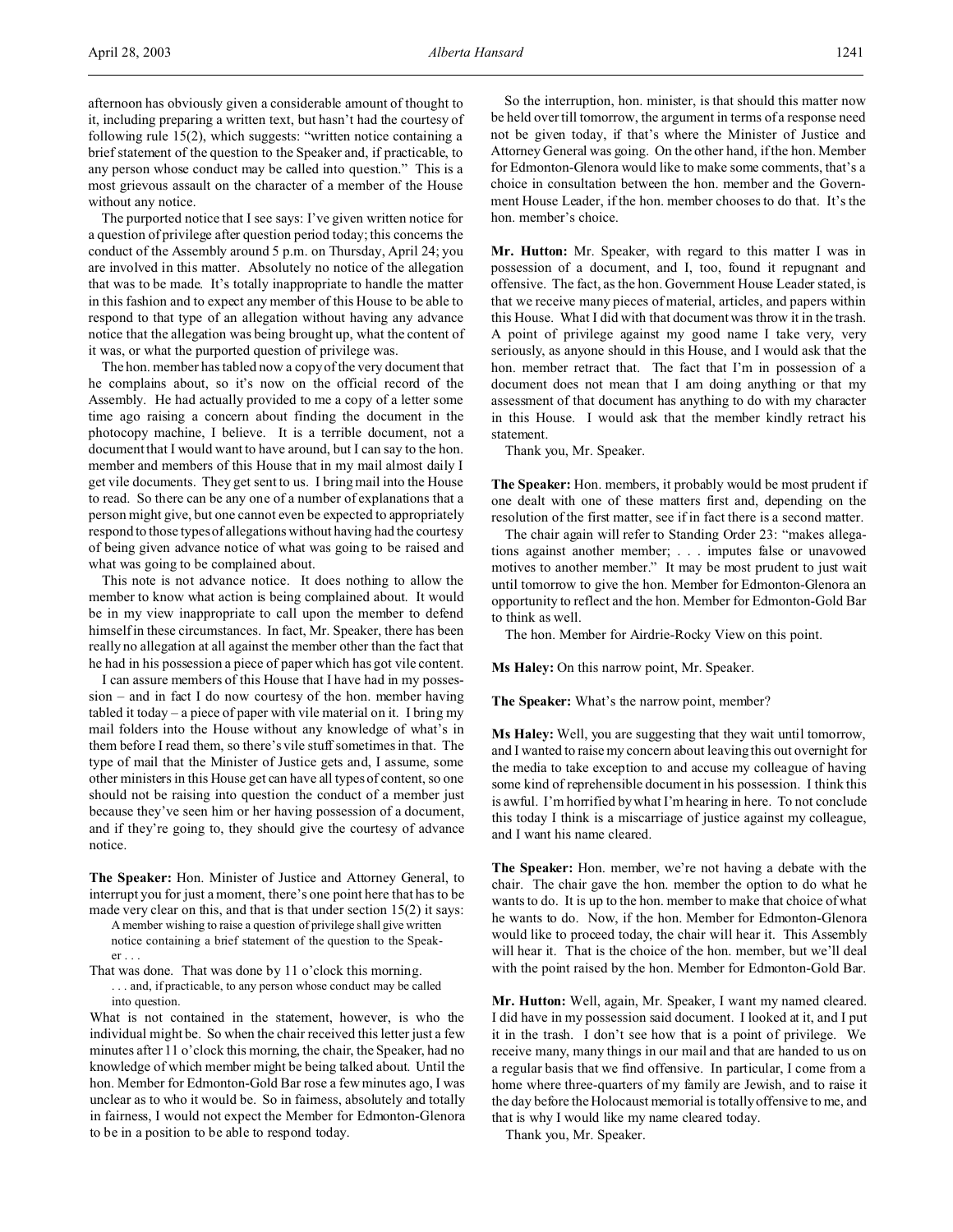# *3:10*

**The Speaker:** I take it, then, hon. Member for Edmonton-Glenora, that it's now we're going to deal with this matter.

# **Mr. Hutton:** Yes.

**The Speaker:** Okay. The chair will recognize other participants. The hon. Member for Calgary-McCall.

**Mr. Shariff:** Thank you, Mr. Speaker. I rarely rise to speak on such matters in the Assembly, but I feel very compelled to stand and speak to this point of privilege. On Thursday at 5:08 the Assembly was in committee, and this member was sitting as the chair of the committee. Therefore, I feel very compelled to rise and speak to this matter.

As you know, Mr. Speaker, in *Beauchesne* 27 it states that "a genuine question of privilege is a most serious matter and should be taken seriously by the House." This is a very serious matter. While I was seated in this Assembly, there was no commotion that I noticed at that point in time. There was no observance reported to me of any inappropriate behaviour or action in that quadrant of this Assembly.

Mr. Speaker, anybody can have in their possession a piece of paper that is offensive. But let me quote once again, from *Beauchesne* 69. This is a ruling made by the Speaker.

The Speaker has reminded the House, "It is very important . . . to indicate that something can be inflammatory, can be disagreeable, can even be offensive, but it may not be a question of privilege unless the comment actually impinges upon the ability of Members of Parliament to do their job properly."

That, in my opinion, didn't happen.

This colleague of mine is an honourable man, and today his reputation is being tarnished by innuendos. I as a member of this Assembly will not tolerate this, and I will join him in saying that the Member for Edmonton-Gold Bar had better withdraw those remarks and deal with this issue today.

**The Speaker:** We are on a point of privilege as raised by the Member for Edmonton-Gold Bar. We will deal with that matter.

Who else wants to participate on this matter with quotations from citations? The hon. Member for Drayton Valley-Calmar.

**Rev. Abbott:** Thank you, Mr. Speaker. Yes, I'm also quoting from our *Standing Orders of the Legislative Assembly of Alberta*, 23(h), (i), and (j). They talk about:

- (h) makes allegations against another member;
- (i) imputes false or unavowed motives to another member; [and]
- (j) uses abusive or insulting language of a nature likely to create disorder.

Mr. Speaker, the hon. Member for Edmonton-Glenora and I happen to be what we call Legislature buddies. We share the same legislative assistant, and I have been working side by side with this hon. member for two years and have never heard a single derogatory comment. I've never seen any ill literature.

**The Speaker:** Hon. member, character testimonials are not required here at this point.

**Rev. Abbott:** This is an attack on his character.

**The Speaker:** No. Character testimonials are not required on this point. Do you have something to add?

The hon. Member for Edmonton-Castle Downs.

**Mr. Lukaszuk:** Thank you, Mr. Speaker. In reference to Standing Order 23(h), "makes allegations against another member," I'm having a bit of a difficulty with the allegation, which basically states that the member has offended either this Chamber or members of this Chamber and has rendered their work impossible or difficult in this Chamber with some of the materials in question. The matter that I would like to bring to you – and I think it's the principal question of this matter – is: has the Member for Edmonton-Glenora been the originator of this particular document in question, or has he been a recipient of this document?

Mr. Speaker, you have given us the privilege in this Chamber of having laptop computers, which we can use in this Chamber at certain times during the proceedings, and I must advise you that because of this technology, which indeed was a positive move – they are very helpful to us as MLAs in serving our constituents – there is an aspect which the Speaker perhaps may not have anticipated and that I'm certain no member of this Assembly wants to partake in, and that pertains to spam e-mail.

Mr. Speaker, I must advise you that daily I receive on my Legislature-issued computer through my Legislature-issued e-mail address materials which I find to be offensive and that probably all members of this House would find offensive. Now, does having those materials in this Chamber before me displayed on a screen put me in a position of being in possession of materials which are discriminatory or perhaps offensive, or does it not? I would suggest to you that by being in receipt of those materials and having no active role in producing or generating those materials, I would not be considered to be a guilty party in any way. One cannot predict what one will receive until one opens it and one then is in possession. So there is the issue of, I would suggest, mens rea. Was there any intent for this individual to produce those materials and pass them on? I have not received any of those materials from this member, and as far as I know, he hasn't circulated those materials throughout the House. Therefore, if he was only a recipient of those materials, no allegations can be made against him in this House.

Thank you.

**The Speaker:** Hon. Member for Edmonton-Glengarry, a citation, please.

**Mr. Bonner:** Thank you, Mr. Speaker. By way of clarification, in the Assembly on Thursday afternoon the hon. Member for Edmonton-Gold Bar had returned to the Assembly, and at that point, when passing by the seat of the Member for Calgary-Bow, where the Member for Edmonton-Glenora at that particular point in committee was sitting, he did notice that the member was in possession of the article How True Canadians Really Feel. Upon returning to his seat here, the Member for Edmonton-Gold Bar had asked me if I would check to make certain that he did see the correct title on this piece of information, particularly as he had brought this point to the attention of yourself at a previous time. At that time I did go. I did notice that indeed that was what was in possession of the Member for Edmonton-Glenora.

When the Member for Edmonton-Gold Bar was done in his part of the debate, he also had asked the Member for Edmonton-Riverview to check to see if in fact the Member for Edmonton-Glenora did have How True Canadians Really Feel in his possession. The Member for Edmonton-Riverview did go and did confirm that, yes, that was in fact what he was reading. So by way of clarification, that is what the three members from the Official Opposition saw at that particular time.

Thank you.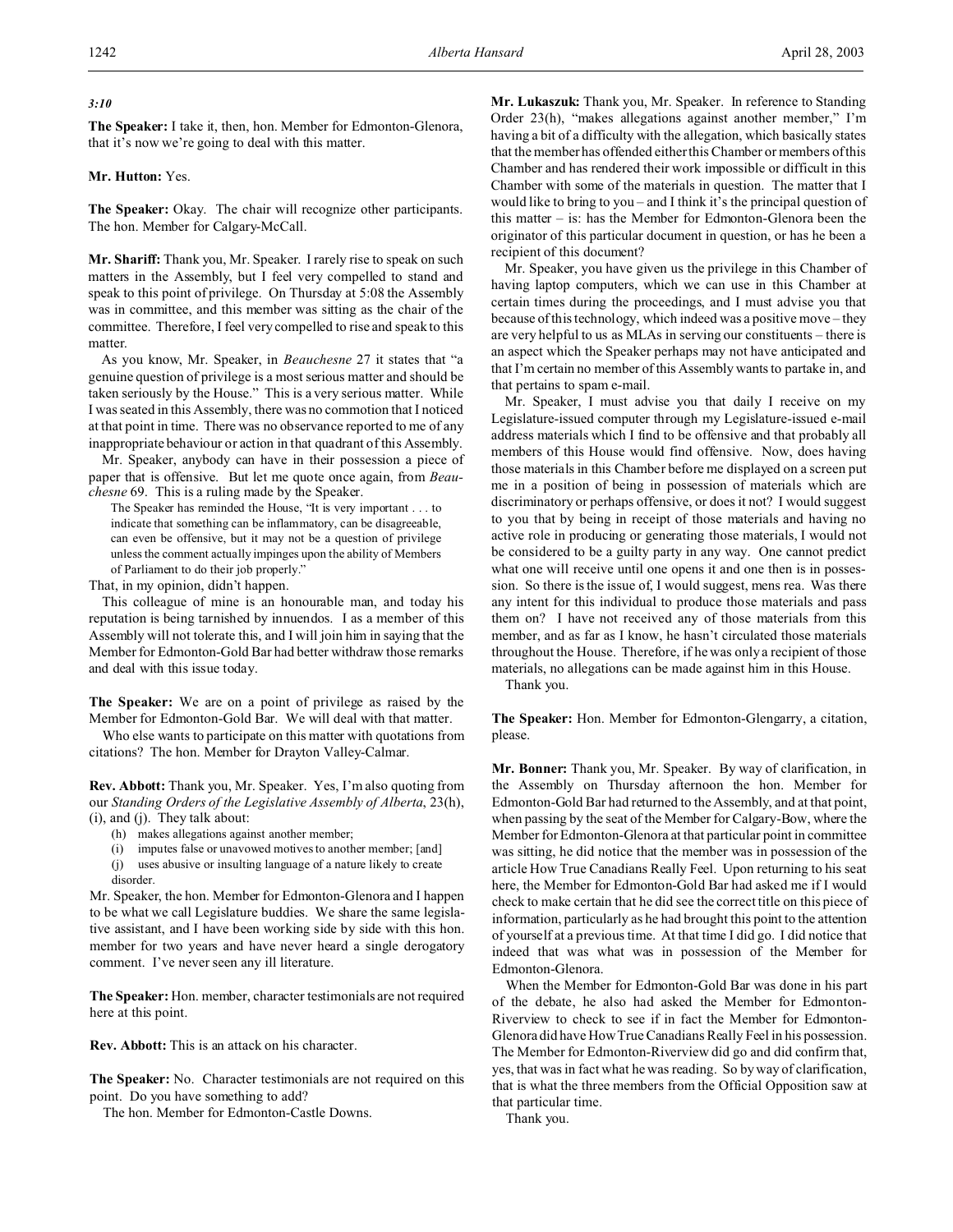**Mr. Hancock:** Thank you, Mr. Speaker. The question before you right now is whether there's been a prima facie case of privilege made out, and with respect there has been no such thing. All that has been suggested by both the members of the opposition and certainly by the member that raised the point of privilege is that a particular document was seen in the possession of the member against whom he's made the allegation. I would suggest that there is no information or evidence before the House as to how the document got in the member's possession, what he was doing with the document, whether he was circulating the document, whether he was doing anything with it, or if in fact simple possession of the document or doing any of those other things abridges the privileges of members of the House.

What does abridge the privileges of the members of the House is in section 64 of *Beauchesne*; that is, Reflections on Members. "The House has occasionally taken notice of attacks on individual Members." I won't go through the detail of it because it's an old citation, but reflection on the character of a member – now, that is a breach of the privileges of this House. The allegation that's been made by the Member for Edmonton-Gold Bar against the Member for Edmonton-Glenora violates all the rules of this House, as far as I'm concerned, but brings absolutely no prima facie case of privilege because it does not deal with the question of how the document came into the House, what was being done with it, what the motives or intentions were. Every member, as the Member for Edmonton-Castle Downs mentioned – and I have to agree with him – received vile and offensive things on their computer virtually every day until at the end of March legislative services put a screen on which cuts down most of it but not all of it. We bring in file folders with mail from constituents and mail from people who want to send us things, sometimes anonymously, and you read it, and you have it in your possession.

#### *3:20*

To make out a prima facie case of breach of privilege, one has to go far beyond what the hon. Member for Edmonton-Gold Bar has done in terms of alleging that somebody brought an offensive piece of paper into the House or had an offensive piece of paper in their hands in the House. All of us can agree that the paper itself is obnoxious, vile, and no right-thinking person would agree with its contents. That is something far different than impugning the character of a member in the manner which has been raised this afternoon without even the courtesy of a notice to the member. Mr. Speaker, I would ask you to rule that there's no prima facie case of privilege such as brought by the Member for Edmonton-Gold Bar and ask us to move on with a question of privilege against the Member for Edmonton-Gold Bar.

**The Speaker:** The hon. Member for Edmonton-Riverview with citation.

**Dr. Taft:** It's a clarification of the facts.

**The Speaker:** No. You're participating now on a very important point of privilege. Do you wish to participate?

**Dr. Taft:** I wish to participate.

**The Speaker:** You have a citation to participate on this point of privilege?

**Dr. Taft:** *Beauchesne* 67. It's a question of: "It is always the responsibility of the House to decide if reflections on Members are sufficiently serious to justify action." So the point becomes then: what action did the member take? I rise with real angst because there are huge issues of all kinds here ranging from freedom of speech to the vileness of the document to the honour of the member. But for point of clarification what the three of us clearly saw was the Member for Edmonton-Glenora sharing this document with the Member for Spruce Grove-Sturgeon-St. Albert, and at that point – and goodness knows, as much as anybody here I hope that there's an innocent explanation  $-$  it appeared to us that there was in fact the circulation of this document among the members of the Assembly, and as a result of that there was a breach of privilege.

Thank you. [interjection]

**The Speaker:** Hon. Member for Edmonton-Rutherford, please.

Now, look; this thing is getting a permutation here. We've heard the hon. Member for Calgary-Bow mentioned, and now we've just heard the hon. Member for Spruce Grove-Sturgeon-St. Albert mentioned. Would either of the two members like to participate on this point?

**Mr. Horner:** Thank you, Mr. Speaker. I'm going to cite 23(h) and (i) because I feel that both the hon. Member for Edmonton-Glenora and now myself have been accused of motives or accused of thoughts or accused of agreement with a document which may or may not have been on our desks as the members walked by and evidently wanted to read the documents that we leave on our desks. It is true that the hon. Member for Edmonton-Glenora and I were involved in a conversation here at the desk, and he was sitting in the Member for Calgary-Bow's chair because it's adjacent to mine. There don't appear to be any listening devices here for the hon. members opposite to understand what we were talking about, which had nothing to do with the document that is at hand in the citation today. I just find it absolutely repugnant that I'm being accused of agreement with a document which I also find abhorrent and that I know the Member for Edmonton-Glenora finds abhorrent. I'm flabbergasted that this is even being brought to this House, and I agree with the House leader in that I believe that a case of privilege should be brought against the Member for Edmonton-Gold Bar.

**The Speaker:** Hon. Member for Calgary-Bow, are you interested?

**Ms DeLong:** I wasn't here.

**The Speaker:** The hon. Member for Edmonton-Rutherford.

**Mr. McClelland:** Thank you, Mr. Speaker. I cite *Beauchesne* 25, and to paraphrase that particular reference, it has to do with the prima facie case of privilege brought by a member. That means that the member who has brought the particular notice of privilege is somehow saying that his or her capacity as a member has been in some way abridged and seeks remedy for that. Therefore, whether this document is offensive or not offensive is not the question. The question is: has a document in the possession of someone else caused the Member for Edmonton-Gold Bar to question his privilege of carrying out his duties as a legislator? It does not. Therefore, under the definitions placed in *Beauchesne* 25, sixth edition, the Member for Edmonton-Gold Bar does not in my opinion have a prima facie case of privilege.

Thank you.

[Two members rose]

**The Speaker:** Well, hon. Member for Edmonton-Gold Bar, I've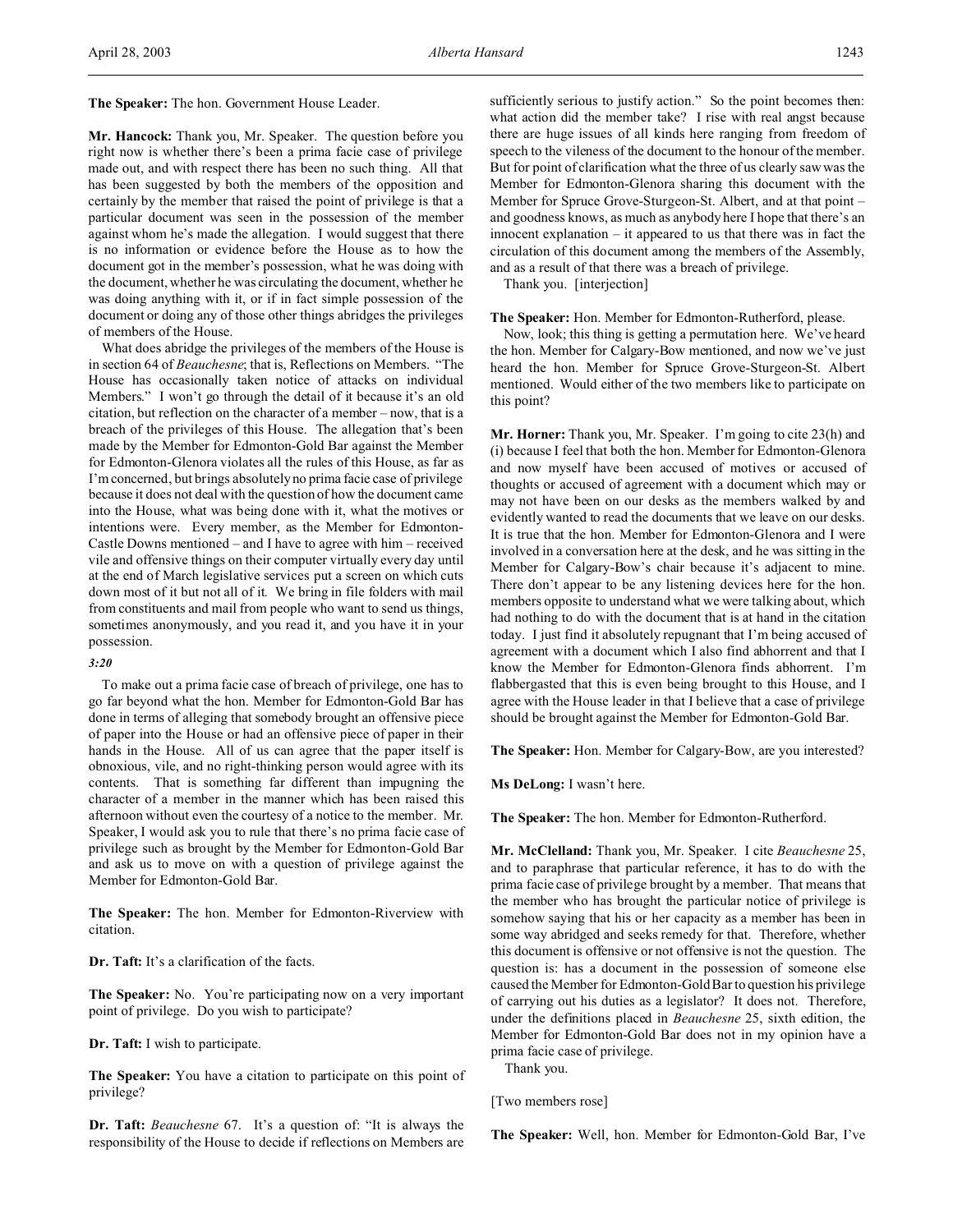already recognized you. Hon. Member for Edmonton-Glengarry, I thought I already recognized you too. That having been said, I think we're going to come to a conclusion with respect to this matter.

Two separate strains seem to have come through here. First of all, there was a tabling in the Assembly of correspondence between the Speaker and a member. That's highly irregular, very irregular. Members convey thoughts to the chair or the Speaker. As the impartial, nonpartisan chair of the Assembly the chair recognizes the privileged information he is receiving, and it is very irregular for members to make public, then, correspondence that the Speaker would give to that particular hon. member. But having done that, we now have these documents to play with, so let's just deal with the involvement of the chair in this matter first.

The Member for Edmonton-Gold Bar sent the chair a memo – and I believe it was April 15 – and basically took exception to finding a photocopied document in the Legislative Assembly that afternoon. The Member for Edmonton-Gold Bar has his own opinions with respect to the piece of paper. I responded back to the hon. member the following day saying the following:

Thank you for your letter of April 16, 2003, and the attached document, regarding the photocopied document which you found in the west corridor leading into the Chamber on April 15, 2003.

This is indeed a very disturbing matter and this document is

certainly inappropriate material to be in the Legislature Building, grounds or Annex.

I appreciate you bringing this matter to my attention. I have put a handwritten note: "I will have the Sergeant-at-Arms investigate." Copies were sent to the Government House Leader, the Official Opposition House Leader, and the third party House leader. The matter was investigated, and a report was provided to the chair.

On April 25, 2003, in a memo from myself to the hon. Member for Edmonton-Gold Bar I write the following:

Further to your letter of April 16, 2003 I can advise that an extensive investigation was conducted by the Sergeant-at-Arms.

While it is not our practise to discuss the operational details of the Sergeant's inquiries, please be assured that the exercise was complete, thorough and consistent with the seriousness of the matter.

Regrettably, we were unable to determine who may have placed the documents within the precincts on April 15th, 2003.

Again, I appreciate you bringing your concerns to my attention.

Copies went to the Government House Leader, the Official Opposition House Leader, the third party House leader, the Clerk, and the Sergeant-at-Arms.

Now, hand-delivered to my office at approximately 11 o'clock this morning was a letter that the hon. Member for Edmonton-Gold Bar alluded to earlier. Then we heard what happened at 2:35, when the hon. Member for Edmonton-Gold Bar got up and identified the member and some aspersions, suspect, that were taking place. Let me make it very, very clear that my involvement in this matter had simply to do with the administrative duties of the chair with respect to the utilization of photocopy machines in and about the precincts. There seems to be general agreement, at least with the chair and for other people who've spoken, on words such as "vile," "inappropriate," "offensive" material and no ascribing to anyone about belief with respect to the validity of the document itself. Most of us appear to have simply discarded it. It's just another piece of paper among the hundreds and thousands that Members of the Legislative Assembly will receive at any given time.

#### *3:30*

Now, what's really important in here is the statement. I think that if there was an allegation made by the hon. Member for Edmonton-Gold Bar and ascribing motives, when identifying the hon. Member for Edmonton-Glenora and in hearing from the hon. Member for Edmonton-Glenora, at least what the chair heard was that the Member for Edmonton-Glenora had basically found no merit in the document whatsoever, discarded it. The chair has heard nothing and knows nothing further beyond that in terms of what anybody would think about it, would feel about, would want to think about it. As far as the chair understands, the Member for Edmonton-Glenora discarded the paper, and even if he had not discarded the paper, what would the point have been? All members receive countless numbers of documents. There's nothing in the document with respect to a certain group that's identified in there, and the Member for Edmonton-Gold Bar raised it, and then the hon. Member for Edmonton-Glenora raised it. It was this Assembly who basically passed very important legislation with the Holocaust memorial day, and this is a very important part of our history that we want to commemorate. That disturbs the chair. That very, very much disturbs the chair with respect to this.

I'm reminded as well that one has to be very, very careful about imputing motives to anyone. That is a very serious matter. I would also like to remind hon. members that there's an old saying – and I forget who it was who said it – that gentlemen do not read other gentlemen's mail. It always strikes me as funny how what an hon. member may have on his or her desk should become the purview of other hon. members. It strikes me that one of the great safeguards we have as legislators is the responsibility, coupled with the need to have availability of whatever documentation or paper we want, to arrive at the best conclusions that we have. I'd hate to think that certain documents, certain books would be burned. We've certainly gone far beyond the McCarthyism times of the early 1950s. I don't like the document, but that's not the point. Simply because it is someplace, how can one ascribe a motive to anyone who may be near it? Heaven knows that in the 23 years that I've been a privileged member of this Assembly, I have received papers from people that I'm 180 degrees away from and 12,500 miles away from. If the circumference of the Earth is 25,000, that puts me at the exact opposite side of the equator, yet we get them.

I heard what the hon. Member for Edmonton-Glenora said. I think he is truly shocked by what has transpired here today. I think he's truly embarrassed by what has transpired here today. This is not a point of privilege, and the chair regrets that he even entertained opening this subject matter as a point of privilege.

head: **Orders of the Day**

head: **Written Questions**

**The Speaker:** The hon. Deputy Government House Leader.

**Mr. Zwozdesky:** Thank you, Mr. Speaker. Proper notice having been given on Thursday, April 24, it is my pleasure to move that written questions appearing on today's Order Paper be dealt with today.

[Motion carried]

# **Sports Lottery Sales**

Q13. Dr. Massey moved on behalf of Ms Blakeman that the following question be accepted. What were the total sales numbers broken down by individual game for the sports lottery products Pro-Line, Over/Under, and Point Spread for the calendar years 2000 through 2002 inclusive?

**The Speaker:** The hon. Minister of Environment.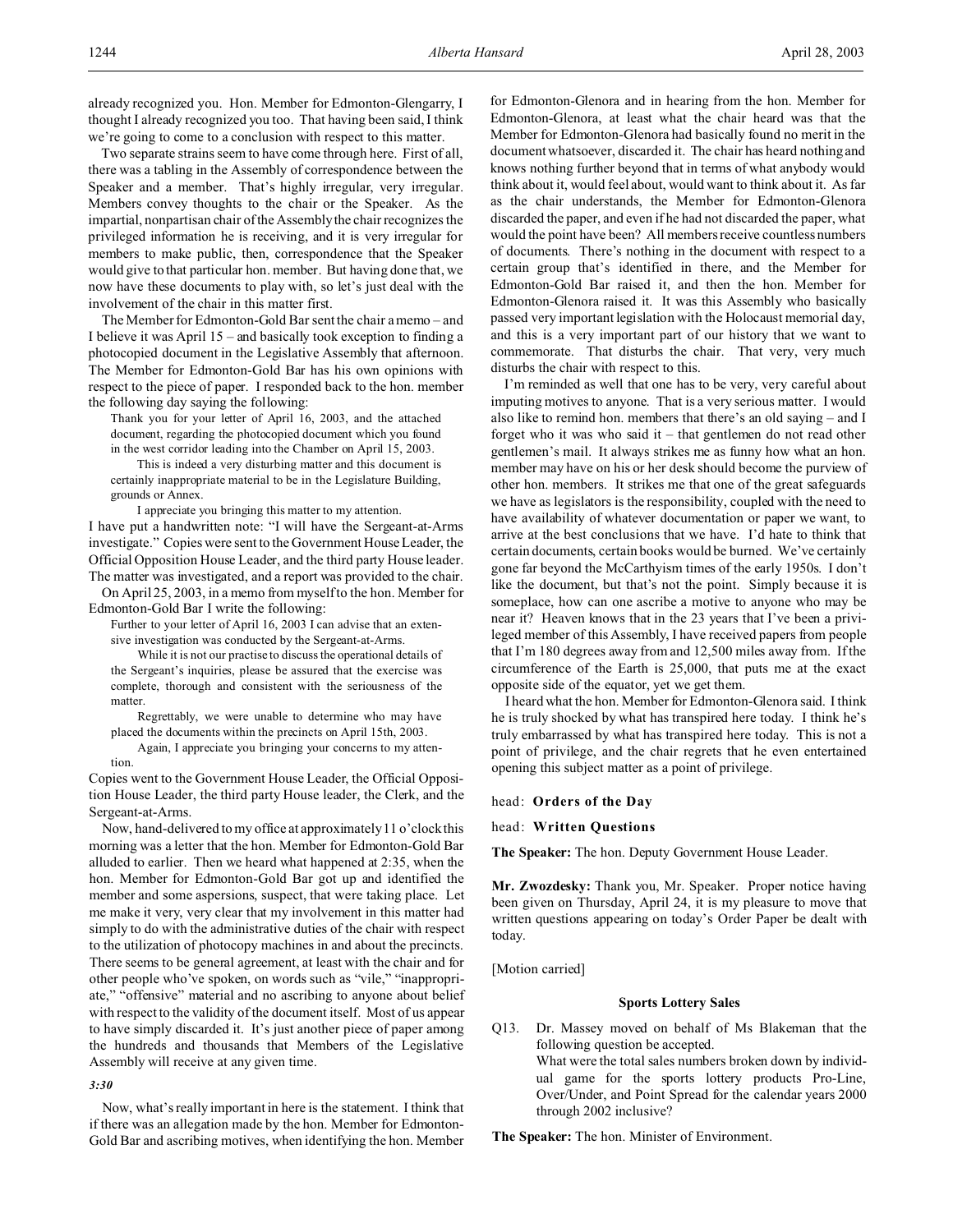**Dr. Taylor:** Yes. Mr. Speaker, on behalf of the hon. Minister of Gaming I'm pleased to respond to this. This ministry is characterized by and the hallmark of his ministry is openness and clarity, so he's very pleased to respond and indicate that the government is prepared to accept the question.

**The Speaker:** The hon. Member for Edmonton-Mill Woods to conclude the debate.

**Dr. Massey:** Yes. Thank you, Mr. Speaker, and thank you to the minister for providing the information that was requested.

[Written Question 13 carried]

## **Sports Lottery Payouts**

Q14. Dr. Massey moved on behalf of Ms Blakeman that the following question be accepted.

> What was the total payout to customers in the form of winnings from tickets purchased, broken down individually by game, from the sports lottery products Pro-Line, Over/Under, and Point Spread for the fiscal years 1999-2000 to 2001-2002 inclusive?

**The Speaker:** The hon. Minister of Environment.

**Dr. Taylor:** Thank you. Once again, Mr. Speaker, a characteristic of the front bench is openness and clarity.

**An Hon. Member:** And monitoring.

**Dr. Taylor:** And monitoring of course. Once again, on behalf of this minister we're pleased to indicate that we will respond to the question.

**The Speaker:** The hon. Member for Edmonton-Mill Woods to conclude the debate.

**Dr. Massey:** Yes. Again we thank the minister for allowing us to do our job of monitoring. Thank you.

[Written Question 14 carried]

head: **Motions for Returns**

**The Speaker:** The hon. Deputy Government House Leader.

**Mr. Zwozdesky:** Thank you, Mr. Speaker. Proper notice having been given on Thursday, April 24, it is my pleasure to move that motions for returns appearing on today's Order Paper also be dealt with today.

[Motion carried]

#### **Alberta Career Computer Center Inc. Audit**

M14. Dr. Pannu moved that an order of the Assembly do issue for a return showing a copy of the financial audit of the Alberta Career Computer Center Inc. prepared in late 2002 or early 2003 for the Ministry of Human Resources and Employment by Doug Courts, chartered accountant.

**The Speaker:** The hon. Member for Edmonton-Strathcona.

**Dr. Pannu:** Thank you, Mr. Speaker. With your permission if I may

provide a bit of background to the motion. This morning my office received a fax from the Minister of Human Resources and Employment with a proposed amendment to this motion. I wish to thank the minister for his courtesy in providing me with a copy of his proposed amendment in advance. With your indulgence, Mr. Speaker, I'd like to take a few moments to give some background to the motion, and if it's also appropriate, I'll seek your advice to make a few comments on the amendment now or later.

**The Speaker:** Hon. member, the chair does not know if an amendment is going to be moved, so speak to the question, just to your question. That's all we're doing here right now.

**Dr. Pannu:** Thank you, Mr. Speaker. I'll speak to the motion then, yes.

Since last fall our office has received numerous complaints from former and current students attending the Alberta Career Computer Center, a provincially licensed private vocational school located in Edmonton. Our involvement with these students has been a real eyeopener, Mr. Speaker. Through our involvement we have discovered that students attending private vocational schools have no rights and few protections compared to, for example, students attending public postsecondary institutions. For example, many private vocational schools either make no provision for or, in the case of Alberta Career Computer Center Inc., outright prohibit the formation of student organizations on their campuses. Students are subject to disciplinary action and even expulsion if they even discuss problems with the school with their fellow students.

*3:40*

Quite frankly, Mr. Speaker, the students have provided us with documentation which, were it to be a public institution, would likely be found to violate the Charter rights of freedom of speech and association. Because schools like ACCC are considered to be private, they are not required to meet standards of transparency and accountability that apply to public institutions. Not only are private vocational schools not audited by Alberta's Auditor General, but many schools don't even make their audited financial statements public. Students cannot take their complaints to the Ombudsman for investigation. Conflicts of interest and ethics rules do not apply to private vocational schools. Neither do freedom of information and protection of personal privacy rules.

Yet private vocational schools indirectly receive most of their funding from the provincial government. Students attending these schools are eligible for Students Finance Board grants and loans. In many cases Students Finance Board funding is forwarded directly to the school by Alberta Learning to cover tuition and book costs. Under a federal/provincial agreement these schools also receive employment insurance training dollars for those students who are EI eligible. Tuition at these schools is often a hundred percent paid for by government, and we are talking about 15,000 or more dollars for a six-month course, so the public dollars involved are very substantial.

Very few, if any, private vocational schools would survive in the absence of government funding, Mr. Speaker. In order to be eligible for government funding, private vocational schools require a licence from the private institutions branch of Alberta Learning, yet from documentation that has been provided to my office, little accountability is demanded by the private institutions branch of private vocational schools in general and ACCC in particular. Students have been making formal complaints to the private institutions branch about ACCC for at least five years. There's no evidence that these complaints were ever acted on. More recently a former ACCC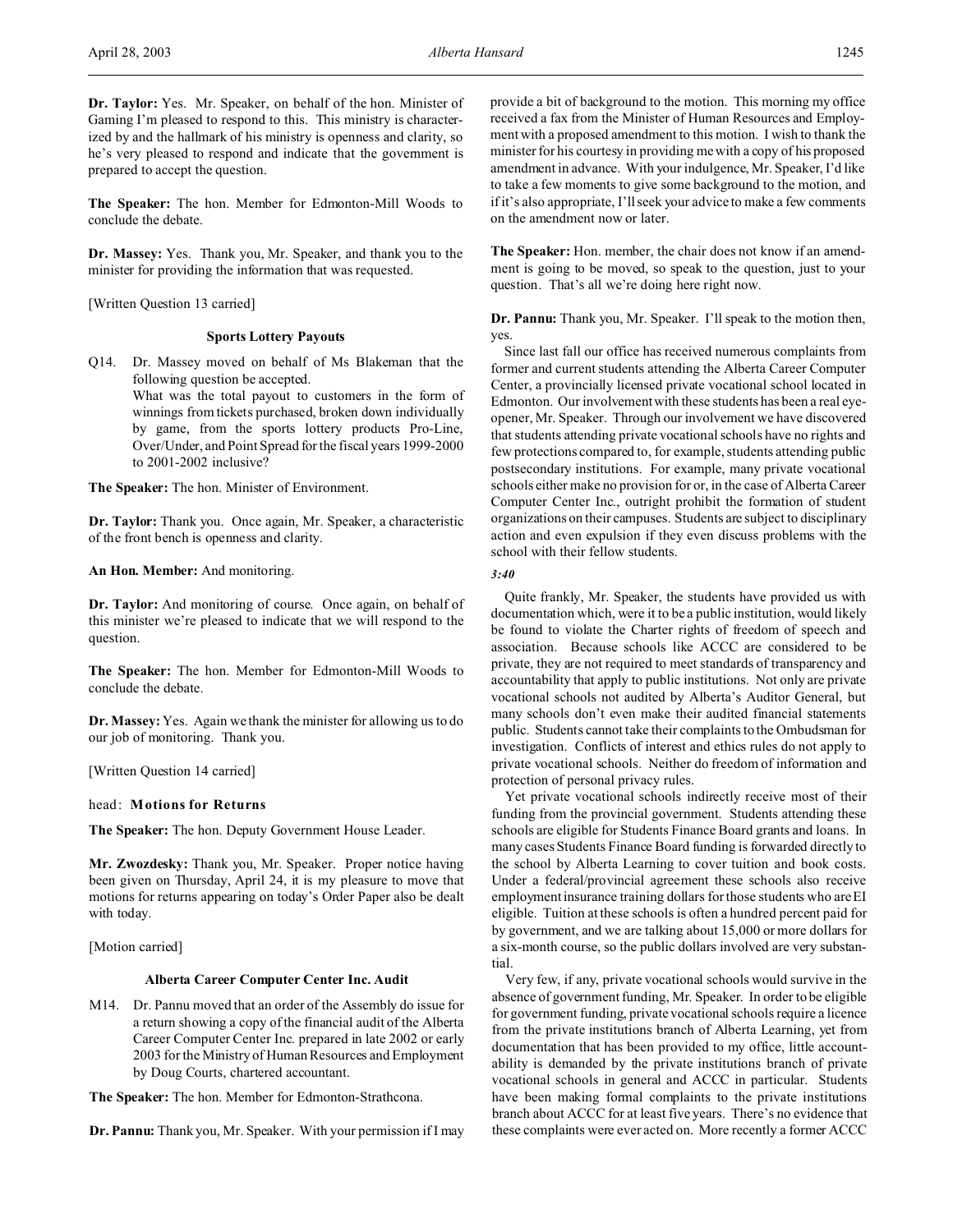student filed a formal written complaint over six months ago. He has yet to receive anything other than a brief acknowledgment letter. To be frank, it appears, at least in this case, that the private institutions branch of Alberta Learning exists to protect the interests of private vocational schools rather than the interests of students attending those schools.

The Ministry of Human Resources and Employment has been more responsive than Alberta Learning to student complaints about ACCC. One of the actions that the HRE ministry took was to ask Doug Courts, an Edmonton chartered accountant, to conduct a financial audit of the school. I'm informed that as a result of the findings of this audit the Minister of Human Resources and Employment has suspended funding to the ACCC from the skills development and labour market development programs. I'm pleased about that. A number of former ACCC students co-operated with Mr. Courts' investigation. However, HRE, the Human Resources and Employment department, has refused to provide a copy of the financial audit report to these students. That is why I'm requesting a copy of the audit report both on behalf of the students and on behalf of all Albertans, who have a right to know whether they received value for money in terms of the public dollars that have flowed to ACCC.

So I conclude my comments here, Mr. Speaker, and the minister may want to speak about his amendment at this moment.

**Mr. Dunford:** Mr. Speaker, I know that our attention this afternoon has been somewhat diverted because of a previous issue, but I just can't believe that after sending over this morning an indication, for which the hon. member has already thanked me, in terms of the amendments that I was bringing up, the hon. member would go ahead and make the comments that he has just done. I could see that if in some way a member of our government was trying to stonewall him on this particular issue or some matter, but we had clearly indicated to him that we would be able to comply with his request by making some amendments. There was no need, in my view, for all of the comments that now form part of the record. I might as well have shown absolutely no co-operation towards you. I might as well have kept this thing entirely to myself, because what is the use? What is the use of trying to co-operate and collaborate with the hon. member when he pulls these kinds of stunts?

I'm in a position now, Mr. Speaker, of moving ahead with something that I thought was warranted, was generous. He's made comments about what HR and E has done. Those issues are currently under dispute with the party that's been mentioned. There might be legal cases that will come out of this – I have no idea – but we still have these comments now on the record by this hon. member. I want to say, then, with the greatest hesitation possible, which a half an hour ago would have been within the greatest feeling of wanting to collaborate and co-operate with people within this House, that I hesitate with the greatest hesitation possible to even move these amendments. I can't tell you how frustrated and angry I am at this particular moment in time.

But I move that MR 14 be amended in two ways: first of all, by substituting "a copy of those portions" for "a copy"; and secondly, by adding "that may be disclosed under [FOIP]." So the amended motion for a return will read:

A copy of those portions of the financial audit of the Alberta Career Computer Center Inc. prepared in late 2002 or early 2003 for the Ministry of Human Resources and Employment by Doug Courts, chartered accountant, that may be disclosed under the Freedom of Information and Protection of Privacy Act.

Now, these amendments, Mr. Speaker, are proposed in the spirit of being open and transparent about our contracting processes while recognizing that we have a commitment to protecting students' privacy through FOIP, and I hope that all members will support these amendments.

**The Speaker:** On the amendment, the hon. Member for Edmonton-Strathcona.

**Dr. Pannu:** Thank you, Mr. Speaker. I will limit my comments to the substance of the amendment. I want to thank the minister for offering his co-operation in the fullest, and I had absolutely no reason to believe that what I was saying in any way was to be treated by the minister as offensive.

As to the amendment I understand that the purpose of the amendment is to remove personal information that would identify former or current students at ACC. Assuming that that's indeed what the intent of part of the motion is, I certainly support this, Mr. Speaker. The possible difficulty with the amendment might be that because the commercial interests of the school are also involved here, some of the information concerning the audit may be held back. That needs to be made public to make sure that we get the ends that we seek to achieve by way of my request in the form of my motion and the minister's amendment to that motion.

In conclusion, Mr. Speaker, I look forward to receiving a copy of the audit report as soon as possible. I hope that the audit report will have as little information deleted from it as possible to make sure that the privacy rights of students are fully protected. So it's with some delight and a feeling of thanks that I accept the minister's amendment and look forward to receiving the information that his department will be offering.

Thank you.

[Motion on amendment carried]

**The Speaker:** On the motion?

The hon. Member for Edmonton-Strathcona to conclude the debate.

**Dr. Pannu:** Mr. Speaker, I have nothing more to add. Thank you for the opportunity.

[Motion for a Return 14 as amended carried]

### *3:50*head: **Public Bills and Orders Other than**

Government Bills and Orders

head: Second Reading

# **Bill 205**

#### **Citizens' Empowerment Act**

[Adjourned debate April 14: Mr. Broda]

**The Speaker:** The hon. Member for St. Albert.

**Mrs. O'Neill:** Thank you very much, Mr. Speaker. This afternoon I am pleased to have the opportunity to speak to the merits of Bill 205, the Citizens' Empowerment Act. To begin with, I would like to extend my gratitude to the Leader of the Official Opposition for introducing the bill. It is, as ever, important to remember that as members of the Alberta Legislature we were elected to represent our constituents and to give their concerns a voice in a forum where they can be heard. This is all part and parcel of a democracy: letting the public's view and concerns be heard, thereby giving everyone in society a stake in our common progress as a society. For this reason more than any other, I am very grateful that the hon. Member for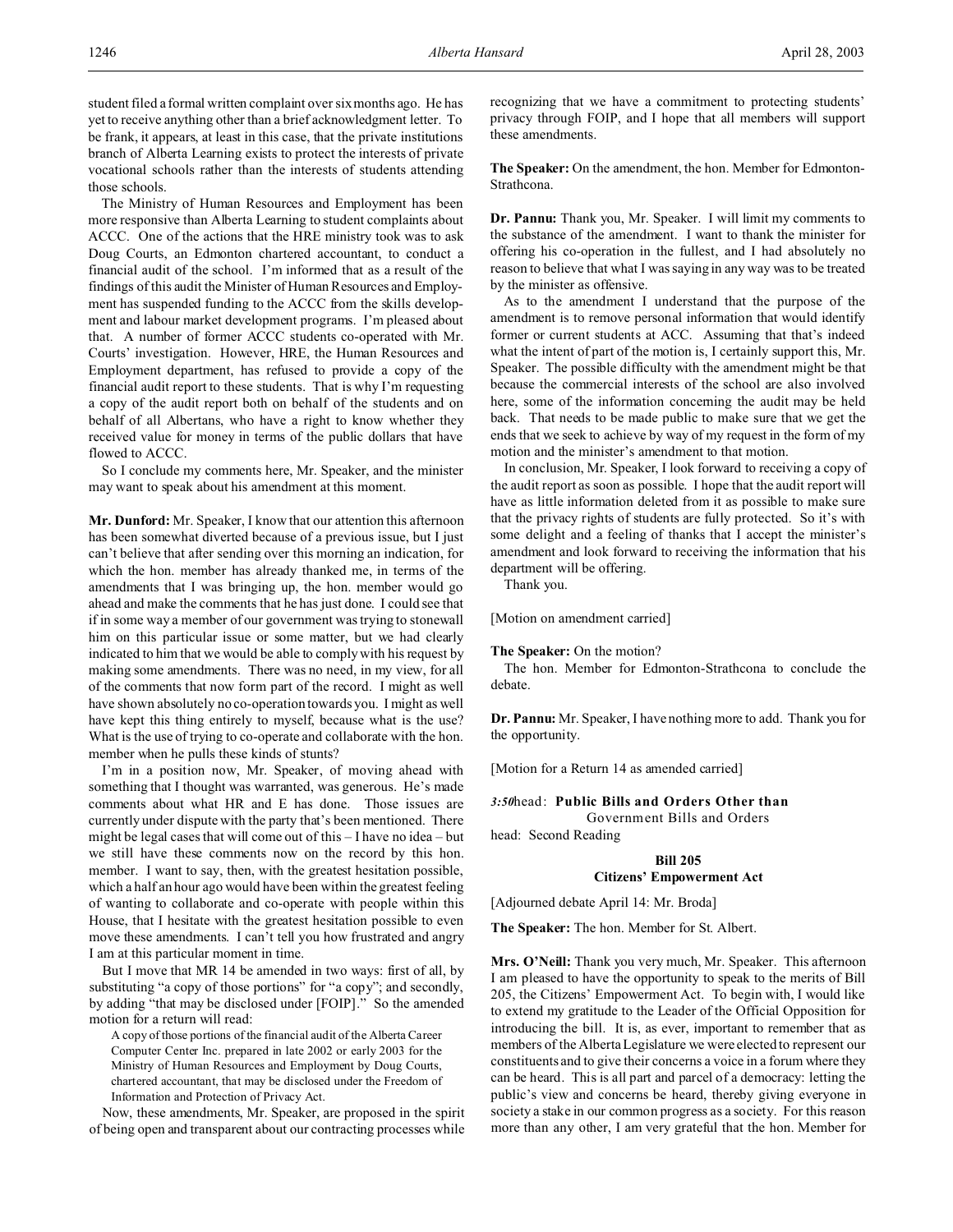Lethbridge-East has sponsored Bill 205. What he is doing by introducing this measure is democracy in action.

### [Mr. Shariff in the chair]

Having said that, Mr. Speaker, I am unable to support Bill 205. While I can appreciate the spirit with which the bill is imbued, Bill 205 is just not practical. If we look at the etymological origins of the word "democracy," we see that it comes from two Greek words: on the one hand, the word "demos," meaning people, so that would account for the first half; and "kratos," on the other hand, meaning strength or authority. Combining the two, then, we see that democracy means strength of the people or rule of the people, the very essence of our society.

Not to trivialize anything, but we probably would not think of what was practised in the old city-states of ancient Greece as democracy. For instance, as a woman I would never have been able to stand here and speak to you let alone be able to represent anyone in the ancient Greek state. The Greeks, however, were clearly onto something when they chose to let society be governed by the people rather than by a dictator, an emperor, or some other supreme rule.

Now, Mr. Speaker, I don't want this to seem like a history lesson; however, it is instructive to take a look back to see how far we've come as well as to see how the concept of democracy has evolved. For starters let's recall that it wasn't really until sometime during the latter half of the 20th century that we could say that democracy had gained widespread recognition as the most efficient, fair, and egalitarian way of running a society. To this very day we all know that around the world there are many people, far too many people, for whom the concept of democracy and the rights we normally associate with democracy remain elusive.

So, Mr. Speaker, the fact that we can sit in this House today and discuss how or whether to engage in a particular activity that may or may not further the ends of democracy is really quite remarkable and shows us and, I might add, others too how fortunate we are. As our societies have grown larger and increasingly complex, adjustments have been made to the manner in which we practise democracy. Some of these are, shall we say, convenience oriented. For instance, whenever an election rolls around, we allow people to vote in advance of election day if they prefer or by absentee ballot if they will be unable to vote in their respective precinct on the day the election is held.

As time has passed, democratic rights have also been extended to encompass more and more citizens, and this is clearly the case here in Canada. For instance, in 1916 Alberta was the third province to enfranchise women. On the other hand, it wasn't until 1960 that aboriginal people were allowed to vote in federal elections. Of course, casting ballots in support of nominees isn't the only way we can express our wishes. To be sure, this was not necessary the way things were done in the past. Quite the contrary.

In its early stages common expressions of the democratic process were Quaker meetings and the legendary town hall meetings. Suffice it to say that at these gatherings all those assembled had the opportunity to express their views and opinions, particularly so at the Quaker's meetings, as no restrictions were placed on who could express his or her views regardless of race, gender, or status in society. Once everyone had a chance to speak, and only then, a vote was taken and a decision made. In a sense, Mr. Speaker, this was perhaps a truer or purer form of democracy than what we have now in that it afforded anyone who cared to do so an opportunity to express an opinion.

However, that it worked as well as it did had, I believe, a lot to do with the number of participants. There is or was a limit to the

number of people who could be reasonably squeezed into a meeting hall. Cities, to the extent that they existed, were smaller, and the landscape tended to be dotted with towns, villages, and hamlets. As societies have grown, therefore, the form of democracy practised these days is representative democracy. Ours is obviously one.

As I said at the outset of these remarks, all of us in this House were elected to represent the residents of our districts. They chose us to speak for them and give voice to their concerns in the Legislature. Ideally, it would be of course preferable if everyone's concerns could be heard on every issue, but it is easy to see that today such a system would collapse on the basis of its unwieldiness and its lack of manageability.

A representative form of democracy, therefore, seems to offer the best opportunity for citizens to freely vote for those whom they want to represent them. Furthermore, if those who are elected do not live up to the expectations, the public can be assured that they will have the opportunity to vote them out of office within a finite period of time. By selecting representatives, Mr. Speaker, those who are elected are given the mandate to act on behalf of their constituents. The assumption that all of us make is that those who are elected will act in the best interests of their constituents.

The ability of elected officials vis-à-vis Bill 205 to fulfill their mandate may be undermined by citizen initiatives, and this could in turn make politicians reluctant to make difficult and controversial decisions. Moreover, I believe that those who run for office, certainly those whom I have met in our provincial jurisdiction, tend to be driven by a deeply held belief in the importance of public service and have a wish to be of assistance to others.

This, Mr. Speaker, leads me to another point. Not all members of society are interested in participating in the democratic process, and while this is very disturbing, it is only realistic to acknowledge this. Voter participation rates have dropped considerably and for the most part consistently in the last 25 years. In the most recent federal election in 2000 only 60.2 percent of Albertans chose to participate, whereas in the provincial election two years ago fewer than 53 percent of Albertans voted at all. While these numbers may not be low enough to speak of, quote, voter apathy, unquote, it is nonetheless unfortunate that less than two-thirds of Albertans consider it important enough to participate in elections. If, however, the term voter apathy is too severe, it might still be appropriate to speak of voter fatigue. In the last three years there has been a federal election, a provincial election, and civic elections. It may not seem like much of a commitment to go and cast a ballot three times in the course of a three-year period, and the casting of the ballot doesn't take much time or a whole lot of effort. On the other side of that, though, there is the consideration that we want voters to be able to make informed choices. Indeed, it is desirable that all of us always make informed decisions regardless of the situation.

Having said that, we all know that staying informed takes time and effort, and aside from the fact that not everyone considers it a worthwhile endeavor to make such an investment, if we are unable to secure more than a 60 percent participation level with one election a year, how can we expect any higher levels of participation for what will most likely be special-interest issues?

So I would say, Mr. Speaker, that I urge everybody here not to vote in favour of Bill 205 as it is an intrusion in what we are about here in the Legislature.

#### *4:00*

**The Acting Speaker:** The hon. Member for Edmonton-Gold Bar.

**Mr. MacDonald:** Thank you very much, Mr. Speaker. It's a pleasure to rise and speak this afternoon to Bill 205, the Citizens'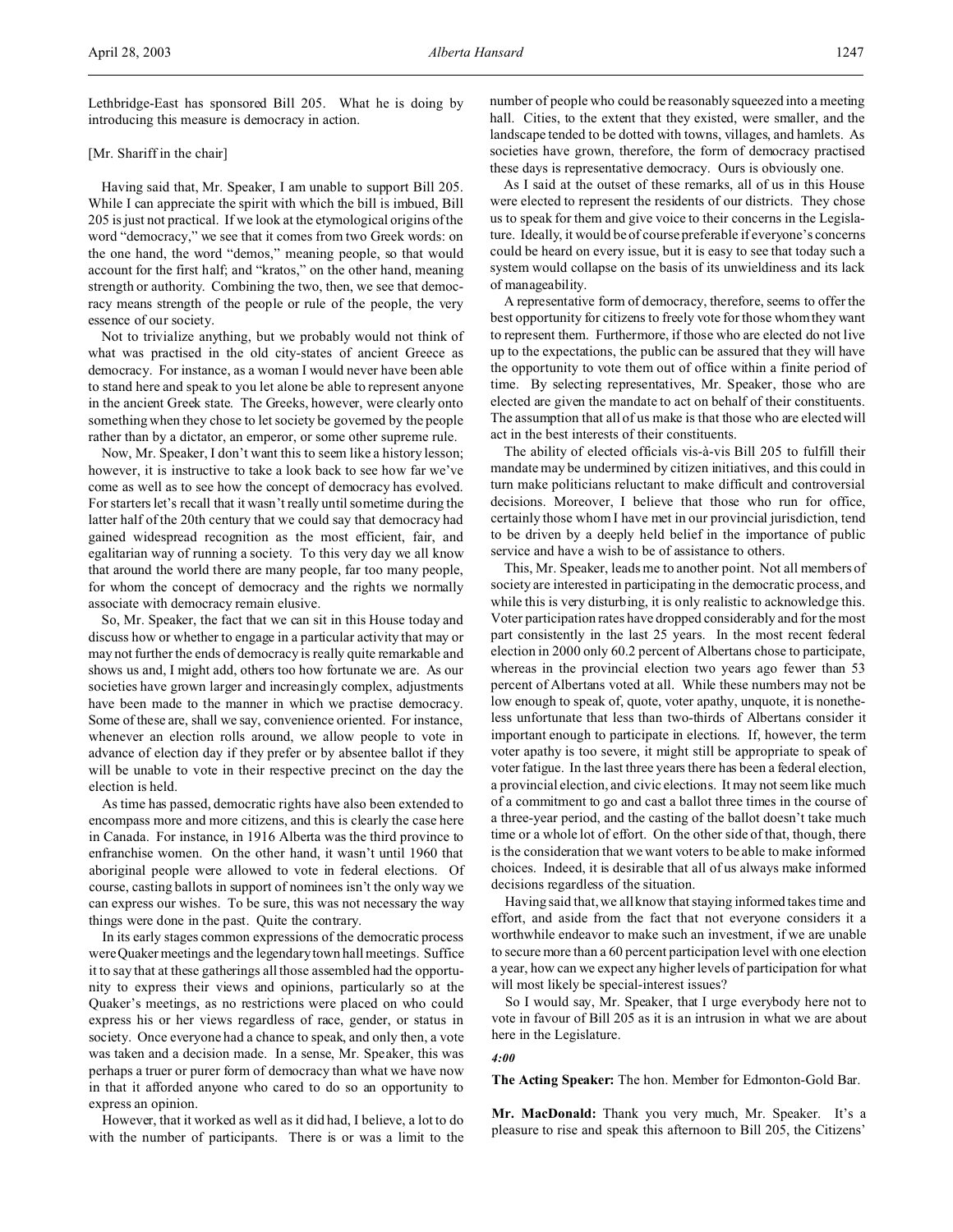Empowerment Act. Certainly, the hon. Member for Lethbridge-East is to be congratulated for bringing this legislation forward. It's thoughtful and timely in this province, and I believe it would further reduce what has been known as the democratic deficit. Regardless of what area of the province they live in, people are concerned about democracy and how they can play a role in it, and I think it is a step in the right direction for people to have a more direct role in influencing the laws that govern their lives. Alberta has always had a long tradition of grassroots democracy, and in fact at one time the recall of Assembly members was part of the political process here. When we look at legislators and ourselves and that we should be more receptive to initiatives for direct democracy, well, I would encourage all hon. members of this Assembly to consider Bill 205 and pass it because I think we would certainly have a better province as a result.

If we look at Bill 205, it's divided into two parts: the democratic guarantee petitions and initiative petitions. The first is the establishment of the provision where Albertans can start a petition to trigger a referendum to allow the citizens to improve or express their disapproval of the legislation that has been passed by the Legislature.

Well, some would say that the current petition that's going around on the lack of natural gas rebates by this government could be an example of this, Mr. Speaker. Thousands and thousands of Albertans have certainly accessed www.altaliberals.ab.ca to download a copy of a petition and have signed it and organized various campaigns throughout the province to express in this case their disapproval of legislation that has been passed by this Assembly, and that's the Natural Gas Price Protection Act.

So in one way or another perhaps if we had Bill 205, citizens would have a direct voice or a say in what's going to go on. When we're talking about petitions, certainly they are an expression in any democratic society, but whenever you have a set number of names on a petition or a size of a petition, then that is a mark, or a bar so to speak, for democracy.

The second part of this bill is the establishment of a provision where Albertans can start a petition to have a piece of legislation introduced in the Alberta Legislature. There's probably not a member here that doesn't at one time or another get the idea that it's perhaps suitable that some research be done on a specific topic and that there be thought put into the idea of bringing forward a bill. Time permitting, every hon. member can have a voice in the merits or the negative aspects of a certain legislative idea. To incorporate this so that citizens can start a petition to have a piece of legislation introduced into the Alberta Legislature would certainly strengthen the democratic process in this province.

Now, the hon. member is to be again congratulated when you think that this could be the first part of a whole series of initiatives to enhance democratic renewal in this province. The main focus of initiative processes and the whole idea of referendums – the first place people think of is B.C., and this legislation is different from the B.C. legislation in several ways. The legislation as proposed here, Bill 205, does not allow an initiative petition to deal with money at all whereas in the province of B.C. there are provisions and remedies so that they can do that. In British Columbia any citizen initiative must go to a standing committee of MLAs and then either to an election process or to the House, and certainly the bill here, Bill 205, cuts out that middle person, Mr. Speaker.

B.C.'s legislation has a unique formula for determining if a petition passes a referendum. It states that more than 50 percent of the votes and two-thirds of the electoral districts must be in the affirmative for the legislation to pass. Here ours is going to be simply, Mr. Speaker, 50 percent plus one vote of those who voted in the affirmative means that the entire initiative is successful. In the

B.C. legislation if the initiative is successful, then the bill is introduced in the Legislature. That's it. Whether it's passed or defeated is unimportant. That is the end of the process. In our legislation as proposed by the hon. Member for Lethbridge-East, the bill is introduced, and if the bill isn't passed by the Legislature, then it goes to a referendum. If the referendum is successful, then the bill is reintroduced in the Legislature, and the cycle goes on and on.

Mr. Speaker, when we're talking about the referendum and legislation, this portion of the bill essentially attaches the condition onto every bill that comes to the Legislature. It establishes that no act can come into force until 90 days have passed from the date of royal assent. The exceptions to this provision are, again, money bills, bills which impose a tax, private acts, or acts which are meant to deal with an emergency situation. Within the 90-day period a citizen can apply to the Chief Electoral Officer to start a petition, the purpose of which is to call a referendum with the question being whether or not the bill in question should come into law. As part of the conditions the petition must be completed within 90 days after royal assent is given. Further, the petition must have a number of signatures equal to 5 percent of the total number of electors eligible to vote in the most recent general election. This would amount to approximately 95,000 signatures. I understand that South Dakota, as one example, uses this 5 percent formula.

### *4:10*

Now, if the petition is in order, the process states that "the Lieutenant Governor in Council must set a date for a democratic guarantee election," or, as we all know, a referendum. The date must be no later than 6 months from the date the Chief Electoral Officer reports that the petition is in order. This part is similar to the South Dakota example where legislation except that which is urgently needed by the state can be the subject of a referendum when a proper petition is presented.

An Albertan can apply to the Chief Electoral Officer to start a petition, and these are the initiative petitions under part 2, Mr. Speaker. If one has an interest in proposing that a piece of legislation be introduced in the Legislature, they can go ahead and do this. Now, again, no proposed petition for legislation to deal with money can ask for the cutting of public funds, impose a tax, or be contrary to the Charter of human rights legislation.

Thank you.

**The Acting Speaker:** The hon. Member for Drayton Valley-Calmar.

**Rev. Abbott:** Thank you, Mr. Speaker. It is with great pleasure that I rise today to join debate in second reading on Bill 205, the Citizens' Empowerment Act, sponsored by the hon. Member for Lethbridge-East.

Mr. Speaker, I strongly support the spirit behind the Citizens' Empowerment Act. If passed, Bill 205 would certainly enhance our government's commitment to openness and accountability, and it would back our promise to listen to Albertans by giving them an avenue to affect legislation in a much more direct manner. I believe in grassroots democracy. I've seen it work in the past, and it's surely one of the cornerstones of this government's philosophy. I believe that citizens have good ideas and that they want an opportunity from time to time to have a more active voice in government.

The citizens' initiative aspect of Bill 205 will enhance our present system of democracy by allowing citizens a different level of participation and a more direct role in our democratic system. It is a measure that allows citizens to bring forward and vote on a legislative proposal in a very grassroots, bottom-to-top way. In fact, Mr. Speaker, it looks an awful lot like my Bill 211 from the First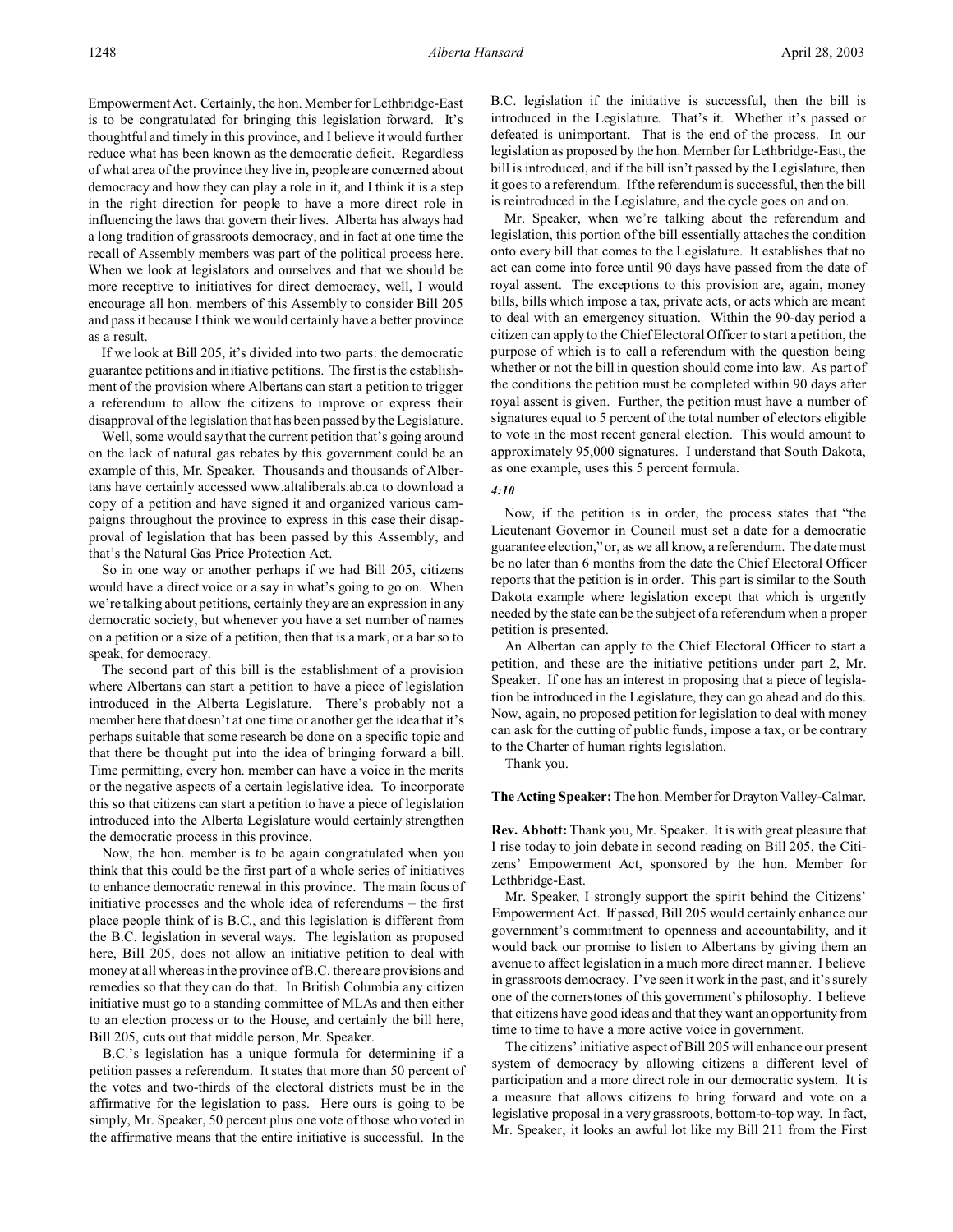Session of the 25th Legislature, the Citizens' Initiative Act, 2001, which I admittedly borrowed from the hon. Member for Bonnyville-Cold Lake. So here we go again.

Mr. Speaker, Bill 205 gives Albertans a new avenue by which issues of great importance can be brought to this Legislature. Currently citizens have the right to vote in favour of the political party or candidate whom they feel has the most policies, ideas, and philosophies that are closest to their own, but we all know that not every Albertan likes every party's entire platform come election time. Thus, Bill 205 will allow citizens the opportunity to add to or possibly even omit an item or two on the government agenda.

Citizens' initiatives are not a new or radical idea. Some of our friends in the U.S.A. have enjoyed citizens' initiative opportunities for over 100 years. We can learn lessons both good and not so good from our neighbours to the south. Since 1898 Americans in 24 different states have voted on issues including giving women the right to vote, reducing property taxes, physician-assisted suicide, defining marriage, racial preference in hiring, Sunday shopping, legalizing the medicinal use of marijuana, outlawing steel traps in hunting, campaign finance reform, the minimum wage, the eighthour workday, limiting government spending increases to inflation and population growth, controlling pollution, funding for private schools, banning cockfighting, and raising tobacco taxes.

On average only 40 percent of citizens' initiatives in the United States are approved by the voters. In fact, since 1904 citizens in those 24 states that have the initiative process have been able to get approximately 1,900 statewide referendum questions on the ballot. Of those 1,900 questions put to the voters, about 850 were actually adopted by the citizens. So in about 100 years' time citizens have enacted about 850 laws. The high water mark came in 1996 when there were 102 referendum questions on the ballot spread over 24 different states, and of course of those 102 questions citizens adopted only 42. Now, to put this into perspective, Mr. Speaker, during that same year the state legislators in those same 24 states enacted approximately 17,000 laws. That's 17,000 compared to 42. So you can see that the fear of representative democracy being stifled or undermined is just not true.

Now, Albertans also enjoy an interesting history on citizensinitiated referendums. In 1913 our province enacted the Direct Legislation Act, which provided the means for submitting legislation to electors for their approval as well as initiation of legislation by electors. An initiative under this act could come about by a petition of voters but could not expend public funds or go beyond the legislative jurisdiction of the province. Albertans never used the Direct Legislation Act, and Premier Manning repealed it in 1958 due to a court challenge in another province upon similar legislation that may – not would but may – have implicated Alberta's bill if so challenged.

Mr. Speaker, I believe that the core theme of Bill 205 will help enhance democracy in Alberta and complement the work we do as elected members of the provincial Legislature. The citizens' initiative in theory will not threaten the powers of the Legislature or impinge upon the authority of the Lieutenant Governor. In no way does it seek to replace or interfere with the fine work done by this Legislative Assembly and especially the hon. Member for Airdrie-Rocky View. However, it has been said that the very presence of the citizens' initiative process in a given jurisdiction helps to prevent the misuse of power. It helps with public opinion and encourages public involvement in legislative issues. With the citizens' initiative Alberta voters will have a voice all the time, not just one day every four years. Citizens will no longer have to beg politicians to address concerns because voters will be able to initiate legislation themselves if their concerns are ignored.

As with any piece of government-initiated legislation, the input of average Albertans has an influence. Public consultation has become a very important part of developing legislation here in Alberta under this government. Most of our bills have been through extensive consultation with either the general public or the stakeholder groups. This is, Mr. Speaker, due to our government's commitment to openness and accountability as well as recognition of the valuable input that Albertans can provide on important issues. Bill 205 carries the philosophy behind public consultation one step further. It is a bottom-to-top process which gives Albertans the power to initiate legislation.

Mr. Speaker, the citizens' initiative will make politicians more responsive to voters' concerns rather than to special-interest groups. By empowering voters, the citizens' initiative will reduce the power of lobby groups to make specific demands on government. The electorate will have an avenue to voice their displeasure to legislation more quickly and efficiently. At the same time, the citizens' initiative will give voters more choice by allowing them to accept or reject laws in a referendum in addition to voting for candidates for the Legislature.

Average Albertans will have a tool for directly promoting good policies. Voters will be able to force debate on issues that some politicians may want to avoid, like changes to our health care system or issues on the economy or the environment. Voters will also have a real say on new issues that were not discussed in the election. In a participant democracy all citizens are involved in deciding important issues. I believe that this bill will restore faith in democracy and get people more involved with what's going on under the dome. It is also likely to increase the ever declining voter turnout ratios during election time, as we've heard from the member opposite.

Some people say that we don't need citizens-initiated referendums because we already have government-initiated referendums through our plebiscite provisions in the Election Act, but this is not addressing the real grassroots movement of the people. Alberta was founded and built by ordinary, grassroots people. We must not ever let that slip away. It was the grass roots that made us what we are, and this bill will help us stay close to the people as a province and as a government.

Others may criticize that referendums stop government from doing its job or that it's an all-out assault on representative government. The truth is that referendums enhance democracy by enabling voters to have a real and direct say on issues that affect them. Referendums are not a substitute for the day-to-day running of our province, which is left to the hon. Premier, the hon. cabinet ministers and their departments, as well as private members. With the citizens' initiative MLAs will continue to vote for or against different laws in the Legislature. Albertans would not run the ministries of Health and Wellness, no, Learning, or Infrastructure, nor would they manage the details of putting together the province's annual budget. I believe that Albertans appreciate elected government officials setting policy and budgets and proposing and voting on legislation. They simply see the initiative process as a check and a balance if the government does not respond to voters' concerns.

Now, another criticism may be that referendums oversimplify issues. In fact, referendums enable real debate on specific issues. This debate involves all citizens, not just politicians and media elites. In contrast, elections themselves may oversimplify issues by forcing voters to consider a myriad of candidates, parties, personalities, policies, and issues and limiting the voter to place one X beside one candidate. By voting for that one candidate, the voter cannot express any disagreement with particular policies of that candidate or their party.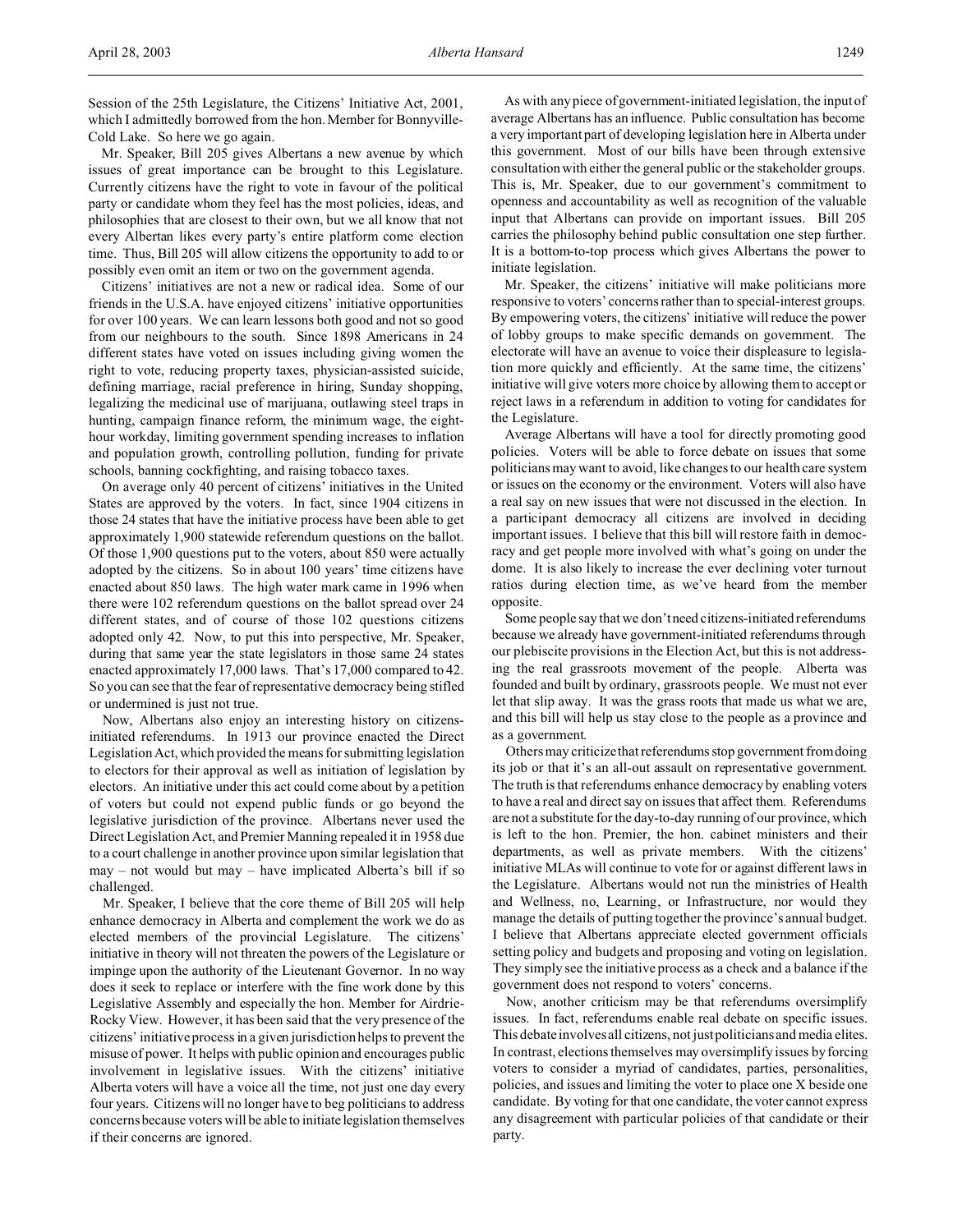Some people say that referendums will erode the social fabric. That's another charge, but the truth is that referendums will actually strengthen the social fabric by getting citizens to communicate with each other rather than just lobbying their politicians.

#### *4:20*

The final criticism that I will address, Mr. Speaker, talks about the money spent. Well, the truth is that in Canada's 1992 referendum on the Charlottetown accord, the yes side outspent the no side by a large margin and still lost.

In conclusion, Mr. Speaker, I do support the spirit of Bill 205. I see nothing wrong with more political participation. However, I have concerns with the level of participation proposed in Bill 205. To me 5 percent seems to be too low a figure, and I wonder if the hon. member would consider increasing the participation rate to 10 percent of eligible voters. I also believe that the hon. member may want to reconsider the provision that allows a citizens' initiative to block legislation. If these changes were made, then I could support Bill 205 because then it would encourage more political participation.

Thank you, Mr. Speaker.

**The Acting Speaker:** The hon. Member for Vermilion-Lloydminster.

**Mr. Snelgrove:** Thank you, Mr. Speaker. This Bill 205 – or we probably lovingly refer to it as the came-in-second-again bill – is the process that people that can't relate to voters on the voting stage have to relate to the things they can: confusion, bureaucracy, things that can stifle the legislative process or stop it. So this happens quite often with parties that haven't had success with the voters.

There is a process to bring private bills into the system, and we've dealt this year with two private bills that were introduced. One only has to watch what a referendum process that doesn't include money would accomplish. It would become a never-endum process or, as this should probably be referred to, the dum-dum process. Having 95 percent of 5 percent be able to turn over 50 percent plus one of 100 percent only makes sense to the opposition. That you could stop bills by a democratically elected House is astounding. If you're going to create legislation that isn't connected to money, you have to really think what you're doing here. Morality isn't the issue in this House; it's how we spend people's tax dollars, and that's where it should end. It's when we get off that rail that we start to get ourselves in trouble.

The idea that we couldn't do an expenditure of public funds  $-1'm$ wondering: what would you accomplish? We can't stop at taxes, what most people would want to do, and it's all contrary to the Canadian Bill of Rights. Probably most people would take issue with some of those, and they would like to have the discussion about it, which they can't do under this act.

This bill isn't what it's being left to the voters to be, somehow empowering democracy. This is an attempt to attract support for something that is unworkable, irresponsible, very costly, and probably unmanageable, and I think this good House will in due course give it its appropriate position in the garbage, where it belongs.

Thanks, Mr. Speaker.

**The Acting Speaker:** The hon. Member for Edmonton-Glengarry.

**Mr. Bonner:** Thank you very much, Mr. Speaker. It is indeed a pleasure to speak this afternoon on Bill 205, the Citizens' Empowerment Act. Certainly, I would like to thank the hon. Member for Lethbridge-East for bringing this particular bill forward.

We did hear a little bit earlier about the history of this type of legislation, and this piece of legislation is certainly a modernized version of the Direct Legislation Act. This piece of legislation, by way of history, was brought in under the Liberal government of Art Sifton in 1913. This act remained on the *Statutes of Alberta* for over four decades and was repealed by the Social Credit government in 1958. Now, the Direct Legislation Act was never used to the fullest extent. So certainly the fears that people will have about this type of legislation slowing down the process of this House or being overused or whatever are fears that are unfounded. The original process was started, Mr. Speaker, when the debates over liquor came up in the 1920s. However, the government did capitulate by bringing in the Liquor Act.

Now, then, as well, when we look at legislation that we pass in this House, we had an example earlier this year, particularly . . . [Mr. Bonner's speaking time expired]

**The Acting Speaker:** The hon. Member for Lethbridge-East to close debate.

[Motion lost]

# **Bill 206 Traffic Safety (Seizure of Vehicles in Prostitution Related Offences) Amendment Act, 2003**

#### **The Acting Speaker:** The hon. Member for Calgary-Buffalo.

**Mr. Cenaiko:** Thank you very much, Mr. Speaker. I'd like to as well recognize individuals that are here in the gallery this afternoon to take part in listening to our debate on Bill 206. In the gallery today, Mr. Speaker, we have three detectives from Calgary and Edmonton. Detective Len Dafoe is from the Calgary Police Service in the vice unit. Detective Jim Morrissey and Detective Randy Wikens are both here as well from the Edmonton Police Service. Last but not least, Ed Campbell is here, and Ed is with the Prostitution Awareness and Action Foundation of Edmonton. So I want to welcome and ask the members of the Assembly to provide them with the warm welcome of this Assembly.

Thank you very much, Mr. Speaker. I'm honoured to begin debate in second reading of Bill 206, the Traffic Safety (Seizure of Vehicles in Prostitution Related Offences) Amendment Act, 2003. I would like to talk about the importance of this bill to Alberta's inner-city neighbourhoods and how Bill 206 could make living and raising families easier for these people living in Alberta's major urban centres. Bill 206 would allow police officers the discretion to seize vehicles from sex trade offenders when prostitution charges are laid. If they were found guilty, their vehicle would be sold.

The question most people ask is if I really think that taking away vehicles from johns will have an impact on eliminating prostitution. Based on my 25 years of experience as a police officer, I can say that on its own Bill 206 will not end prostitution. The goal of this bill isn't to provide a surefire solution to the problems associated with street prostitution. The intent of this bill is to target sex trade offenders as the main contributors of street prostitution and provide police services with another tool to fight street prostitution.

After living and working in downtown Calgary for nearly 20 years, I have watched communities literally crumble due to the criminal activity that follows street prostitution. I know that children who play in inner-city neighbourhoods and communities are vulnerable to the debris of this trade, including dirty needles and used condoms, as well as sexual predators lurking in the playgrounds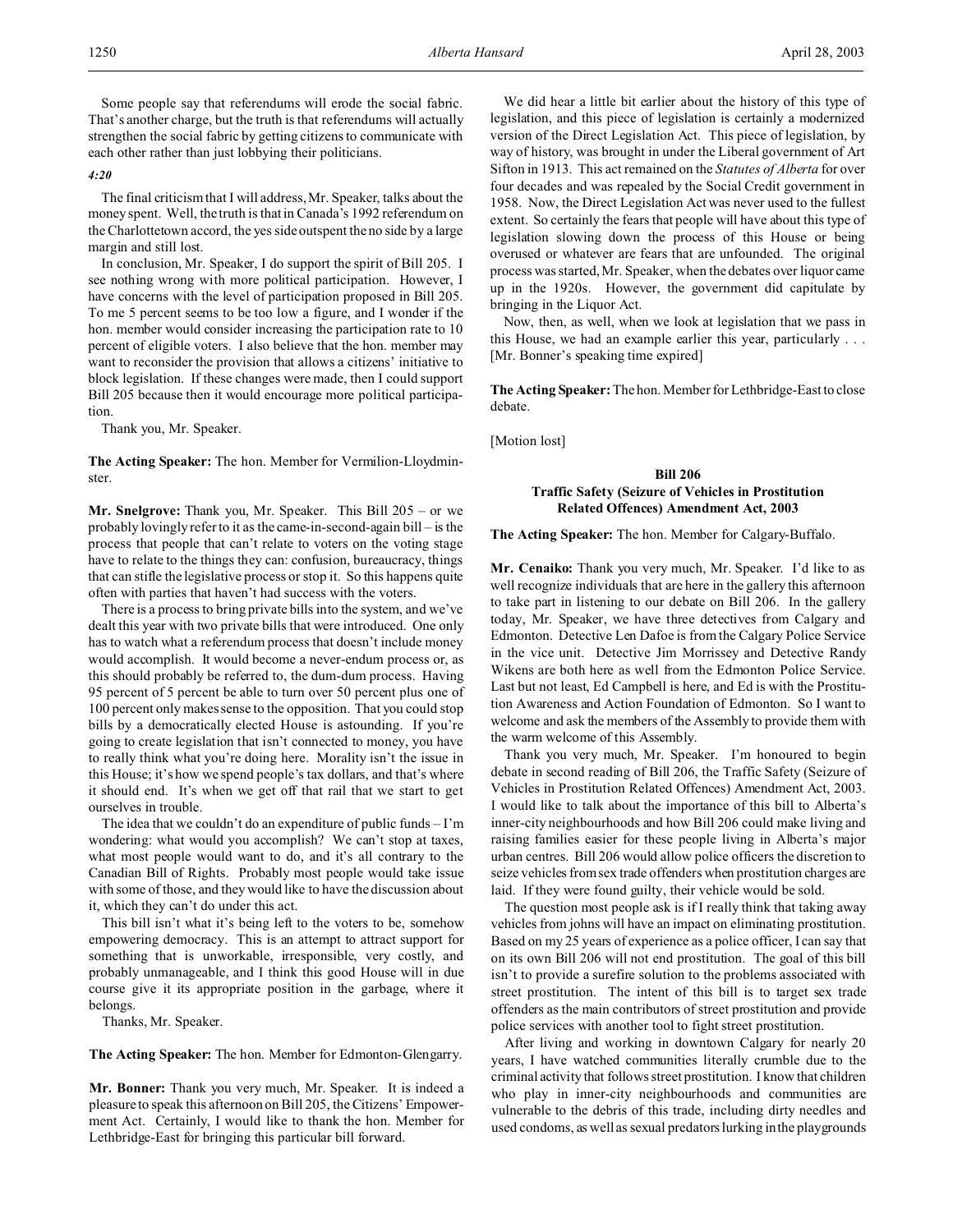and streets. I also know of the dramatic increase in drug activity in communities with street prostitution problems.

There are two objectives I hope to achieve by moving ahead with Bill 206. First of all, by singling out the sex trade offender, I hope to convince people that prostitutes are not the problem. Sex trade offenders are. There has always been some form of prostitution, be it in a bawdy house, from an escort agency, or on the street. The daunting task of eliminating street prostitution would be made easier by removing the main tool from offenders.

The second objective I hope to achieve is to take the issue of street prostitution from the municipal to the provincial level. Municipal governments should be congratulated for the creation of successful programs that have reduced the number of prostitutes walking the streets, but the reduced number of prostitutes has not necessarily reduced the number of johns cruising inner-city neighbourhoods.

#### *4:30*

I also believe that we must get away from this notion that prostitutes are part of a sex trade. Based on my experience and the experience of hundreds of citizens, 99.9 percent of prostitutes are addicted to some form of substance. What other trade has those sorts of statistics? Whether it's liquor, drugs, or other narcotics, these men, women, and children are selling their bodies on the street to feed their addictions. They are not part of a trade. They are tragic victims of violence. There's only one loose similarity between trades and street prostitution: once you remove the customer, the business will fail.

Mr. Speaker, Bill 206 has two major highlights for law enforcement: removing the main tool for prostitution from offenders and giving offenders strong incentive to rehabilitate. There is a growing demand for a stronger deterrence for people involved in prostitutionrelated activities, especially in inner-city communities. Here's how Bill 206 works. Vehicles would be seized when prostitution-related charges are laid and the offender refuses to participate in an alternative measures program. The vehicle is stored in a municipal hold lot and would become the property of the Crown after a guilty plea or a conviction. However, vehicles would be returned if a firsttime offender participates in an alternative measures program or a diversion program. This is an extremely important part of Bill 206.

An alternative measures program developed by the communityand the Police Service and the Crown prosecutor's office has proven its effectiveness both as a deterrent and as a rehabilitation tool here in Edmonton. John school is one example of an alternative measures program. According to statistics between 1996 and 2000 1,026 men have attended john school here in Edmonton, and only nine have reoffended. Nine have reoffended out of 1,026 men who entered the program willingly.

There are three additional highlights to Bill 206 based on comments from members in this caucus, government departments, police services, and community groups. First, police officers will have the ability to seize and release the vehicle. The intent of this bill is to reduce the instances of street prostitution and ensure that offenders are punished for the criminal activity, not entire families. It is not my intention to infringe on the jurisdiction and effectiveness of police services in Alberta. Police officers are in a much better position to decide if a vehicle should be seized or if a family has been harmed by the actions of the offender.

The second change states that a peace officer may release the vehicle to the registered owner or someone authorized by the registered owner if the officer is satisfied that seizure of the vehicle is causing or will cause undue financial hardship. Again, Mr. Speaker, the intent of this bill is not to penalize the mom or the wife, the son or the daughter. The intent is to build safer and healthier

communities for families and children, Mr. Speaker, by providing community service work, possibly in the same community the offence has occurred in. I firmly believe as well that education is required to provide sex trade offenders with the reality of the criminal act they were or are going to be involved in.

Bill 206 would be an effective tool against street prostitution only when added to the existing infrastructure of law enforcement and prostitution control programs. A lot of work has been done to reduce the number of prostitutes walking the streets. This bill, combined with other programs that the policing community in Alberta has been working with, will make further progress to remove sex trade offenders and allow communities to rebuild into safe places for children and families.

I'm confident that seizing vehicles as proposed in Bill 206 would be a very effective deterrent for first, second, and repeat offenders. In fact, combining vehicle seizure with an alternative measures program has been successfully implemented before. Bill 206 is based on legislation passed in Manitoba in 1998. The government of Manitoba went through extensive debate and consultation to ensure the bill's effectiveness. The idea of seizing vehicles related to prostitution-related offences was one of the government's campaign promises. The bill, now an act, continues to be a strong deterrent for prostitution offenders. Recently Saskatchewan passed similar legislation. I realize that street prostitution problems in Manitoba and Saskatchewan differ in comparison to Alberta's; however, a precedent has been set, and people opposed to this bill cannot say that this sort of legislation is too strong and infringes on the rights of citizens.

It's also important to note that very few vehicles that have been seized are actually sold. Saskatchewan and Manitoba governments have learned that taking someone's vehicle away encourages them to rehabilitate. Therefore, the worst case scenario is that second offenders or repeat offenders will have their vehicle seized if they don't learn the first time. Police services in Alberta may use this as they wish. Some vice units may want to use this tool as an alternative measure to deter johns, while others may want to use the tool to its fullest intent, subjecting johns to media embarrassment and penalty.

Mr. Speaker, I think it's important to remind Albertans that street prostitution is illegal and destructive. I think we need to introduce a strong deterrent to reduce street prostitution in Alberta's major centres. I have found that prostitution evokes strong and wideranging reactions and opinions. Some people strongly oppose the exploitation and violence associated with prostitution while others resent the damage inflicted on their neighbourhoods. A number of these people want stronger laws enacted and fewer leniencies shown by the courts. Prostitution is openly carried out in residential neighbourhoods near schools, playgrounds, and in my riding of Calgary-Buffalo. For families living in these neighbourhoods, raising children gets that much tougher when the world of prostitution meets school-age children who see prostitution near their homes, outside their schools. Dealing with these concerns requires special initiatives, particularly when it comes to their effect on children.

Thank you, Mr. Speaker.

**The Acting Speaker:** The hon. Member for Edmonton-Gold Bar.

**Mr. MacDonald:** Thank you very much, Mr. Speaker. It's a pleasure to speak to Bill 206, the Traffic Safety (Seizure of Vehicles in Prostitution Related Offences) Amendment Act, 2003. Now, I listened with interest to the hon. Member for Calgary-Buffalo, who has brought forward this bill, and his background before he entered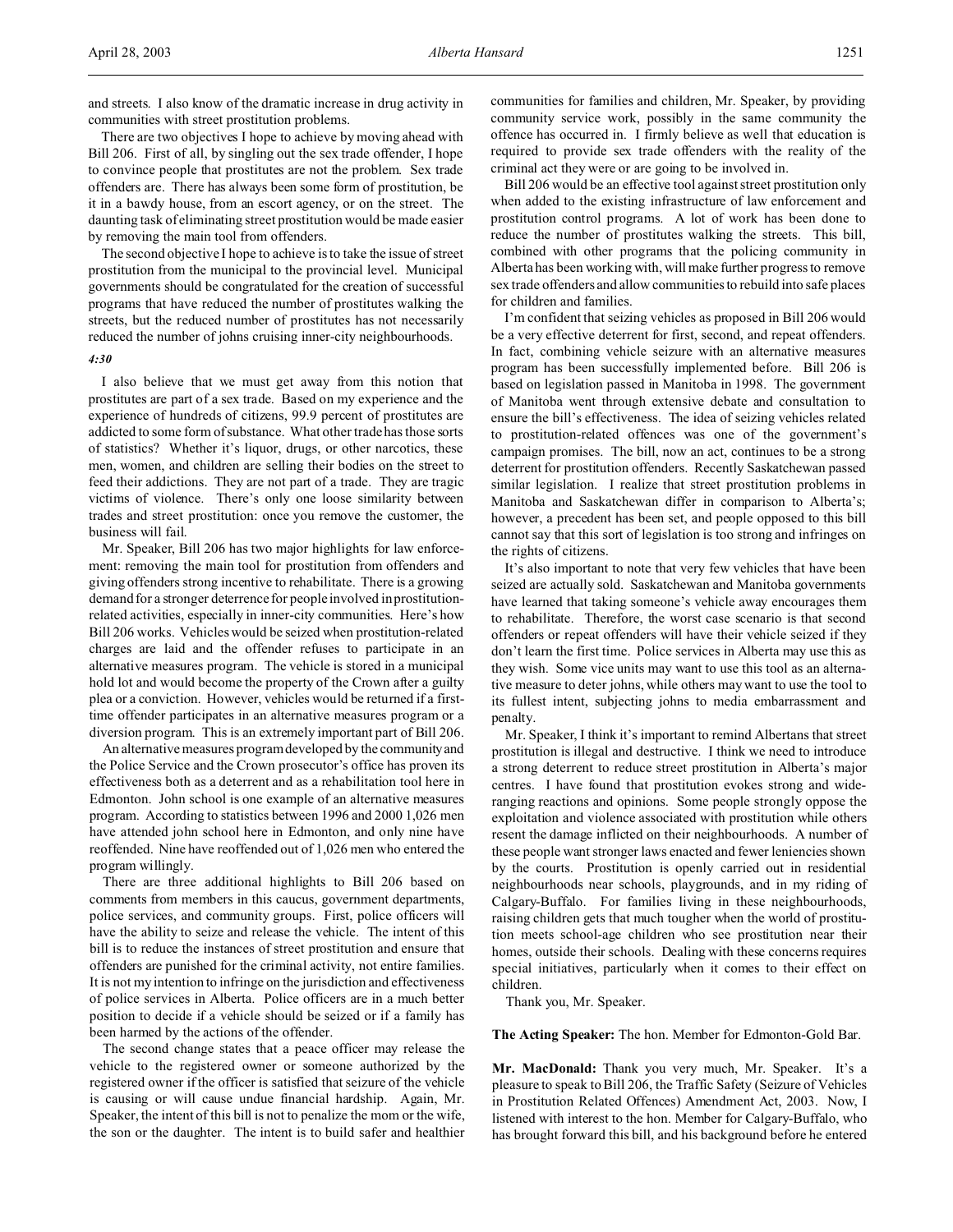this Assembly would certainly give him considerable authority and background on this issue. When one considers the merits of this bill, certainly they are noteworthy and worth while, but in the course of debate – and I certainly hope this will proceed through the Legislative Assembly – perhaps the hon. member could explain the fact – and their concerns are valid – that Bill 206 undermines one of the main principles of our Canadian judicial system, and that is that one is innocent until proven guilty. The fact that these cars are going to be taken right away certainly flies in the face of that.

This bill has received wide support. I myself certainly saw the hon. member consulting with the local neighbourhoods, with community groups, with residents in regard to this, and I appreciate that effort. It is legislation that certainly has its merits, but it also has its drawbacks. I think the best thing to do, Mr. Speaker, would be to proceed with this legislation and see if we can improve not only the neighbourhoods but see if there are any ideas that could be brought forward that would satisfy the ideas of one of the tenets of our justice system, which is that one is innocent until proven guilty.

Now, I understand that if someone is caught soliciting for prostitution, there are many conditions, which the hon. member indicated, that would prohibit the vehicle from being seized: certainly, if the owner can demonstrate that they didn't know that they were involved in solicitation – I at this time, as well as others, would be interested, hon. Member for Calgary-Buffalo, if there is an example in regard to this that we could have – if the vehicle being used was stolen, or if it's a person's first time being charged with prostitution or related offences.

#### *4:40*

I'm of the impression that this seizure is going to be instantaneous – and in the course of debate I'm sure we will find out – but the vehicle, as I understand it, may be released by a police officer if the offender might be eligible for or consents to being punished by alternate measures. The hon. member I think discussed this earlier, but I think the whole idea, including taking a course for johns, is a step in the right direction. Certainly, there are considerations being attempted here if the seizure of the vehicle is going to put undue financial hardship on the person that got caught. The vehicle may be released. But how quick are these decisions going to be made? Is there a hearing process involved in this? How does all this work? I would appreciate an explanation of this from the hon. member for the benefit of myself and other members.

When you consider that targeting johns is basically the whole idea behind this bill, I would have to say that it is about time. It amazes me. I think Manitoba and Saskatchewan have already tried similar ideas, and they have been met with a little bit of success at least, if not considerable success, but at some point I think that the name of anyone caught with solicitation offences should be published. They should be printed in a newspaper, or I don't know where you'd print this, but I think that would also be a significant deterrent to this sort of behaviour.

Certainly, with those questions, I at this time will cede the floor to another colleague, Mr. Speaker. In conclusion, I think all hon. members of this Assembly should have a good look at Bill 206 in considering making this bill law. Thank you.

**The Acting Speaker:** The hon. Member for Edmonton-Manning.

**Mr. Vandermeer:** Thank you, Mr. Speaker. It is my pleasure today to rise and join debate on Bill 206, the Traffic Safety (Seizure of Vehicles in Prostitution Related Offences) Amendment Act, 2003. I believe that this bill must be passed. It is imperative that all members realize the importance and the implications of this bill. After all our debate I hope that all of us vote favourably for it.

Mr. Speaker, when I first started studying this bill, I did not support it. In fact, I did not think it was a proper area for this government to be delving into. I thought that it might infringe on too many rights and was too vulnerable to constitutional challenges because it seemed to step into federal jurisdiction, but then I learned a little bit more about some of the issues that this bill is trying to solve, and I realized how important Bill 206 could be in this province.

The goal of this bill is to amend the Traffic Safety Act so that police officers will be able to seize the vehicle of a person who attempts to become involved in a prostitute-related offence. At first glance that seems heavy handed. When I first learned of this bill, I was not in favour until I learned of the startling statistic which was that the average age of a street prostitute is 15 years old.

#### **An Hon. Member:** How old?

#### **Mr. Vandermeer:** Fifteen years old.

Mr. Speaker, when the standing policy committee met with a number of detectives from Edmonton and Calgary and I questioned them on some of the issues, I asked: what is your main purpose behind pushing ahead this kind of legislation? They explained to me that their main purpose is to get kids off the street, and that was when I changed my mind and decided I would support this bill.

I don't know if members of this Legislature realize what that means. I will repeat it: the average age of a streetwalking prostitute is 15 years of age. A 15 year old is a child, a child who has no business being on the street for any reason, but the worst bit is that if 15 is the average age, that means there are children on the street selling themselves who are younger than 15. That is why I support this bill. It is a good way of going after the men who pursue children for sex. I have heard disturbing reports of men prowling the streets for young girls for sex. To me that is child abuse of the worst kind. There is no excuse for a person who pays a child to have sex with him.

I agree wholeheartedly with this bill, and I agree that this is another great step in trying to curb prostitution on Alberta streets. We must continue to battle the problem. It is not going away on its own, so we must come up with solutions such as this one, which goes after not the prostitute but those seeking the prostitute.

Mr. Speaker, there are many programs in Alberta which are designed to help prostitutes leave the curbside, to help the young streetwalkers leave a dangerous life and return to a safe environment. These programs target the prostitute. What this bill does is target the john, the reason for street prostitution, because without the john it is tough for pimps and prostitutes to make any money. The impact of johns harassing innocent women and children in neighbourhoods is an ongoing problem here in the city of Edmonton itself. What happens is that johns go through communities, propositioning anybody they find. The reason for it is because they have had success obtaining sex for cash in those communities. After we pass the bill, if a john happens to proposition an undercover police officer, the police will be able to take their car away.

This government has championed many programs to curb prostitution. We have especially tried our very best to get the young streetwalking children off the corner with the creation of the Protection of Children Involved in Prostitution Act. All the efforts we have made to curb prostitution have been small but important steps in fighting a large problem. Bill 206 is another step in fighting a significant problem, a step which could have a significant impact on the problem. By forcing johns away from the prostitutes, many will have to find new areas to work. They will clean up many of our streets and make many communities safer. As well, it may keep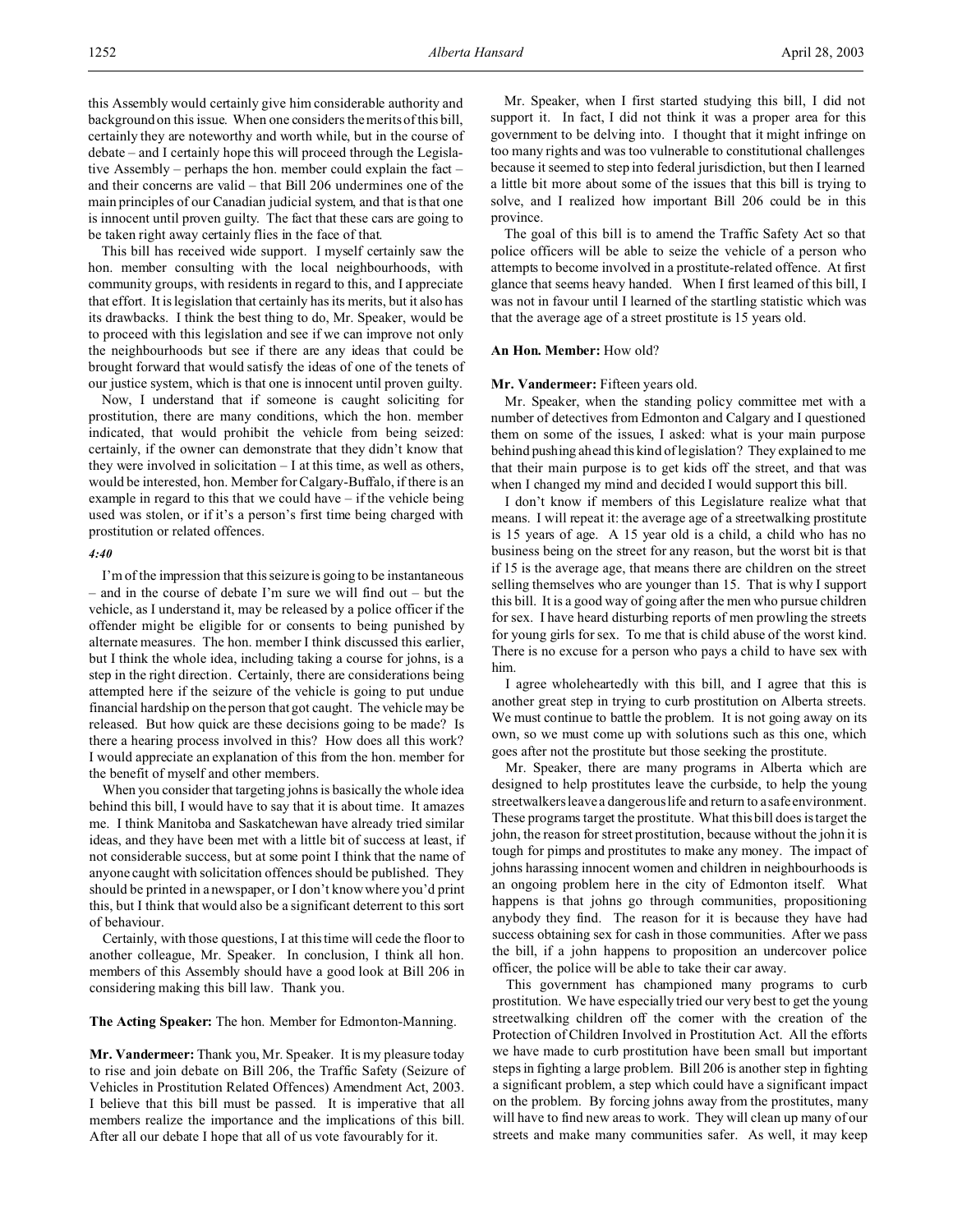johns from searching out sexual activity in our cities and towns.

Our Protection of Children Involved in Prostitution Act is a great example of a working program this government has championed to help children. Since the act has been brought in, over 894 referrals have been made and over 426 children from across Alberta have been given protection under the act. Mr. Speaker, that number is phenomenal: 426 children have been taken off the streets for selling their bodies. That is an extremely sad situation in this province. Children should not be on the street and being subjected to that kind of abuse. Under the act the youngest child that was taken off the street was 12 years of age, which is so terribly sad. I can't imagine the pain it must cause the family of a child involved in the sex trade, because with prostitution comes other dangers including drug use, physical abuse, and the likelihood that death is not too far away.

The Protection of Children Involved in Prostitution Act has had a remarkable impact on street prostitution in urban communities. In the first year of implementation of the act police and social workers utilized the apprehension authority under the act 273 times in Alberta. In this past year it was reduced to 81. This shows that our effects are working, but more still needs to be done. There are still children out on the street selling themselves to make money for their pimps. One of the biggest impacts of the act was a shift in understanding that the legislation created in the public. This was a large success as it became clear to all Albertans that children involved in prostitution are victims of sexual abuse, which is completely unacceptable. No child deserves that.

### *4:50*

We have programs to help prostitutes, and now it's time for us to begin a program that will stop prostitution at the root of the problem: the buyer. Without the buyer there will be no seller, and if we have no seller, that means we will have less children in a very distasteful and dangerous environment.

Albertans know that there is a problem in our province with child prostitution, and they have asked and expect us to do something about it. We have done plenty in the past, and we will continue to do more, and I applaud the Member for Calgary-Buffalo for his dedication to this issue. I know that he has seen many of the horrors of the business of prostitution by being a former police officer. I believe that we as legislators in this House should recognize that this bill is an attempt to deal with the problem of getting rid of the buyers, and this is a problem that we should be confronting in our positions. I implore all members to vote in favour of Bill 206.

Thank you.

**The Acting Speaker:** The hon. Member for Edmonton-Mill Woods.

**Dr. Massey:** Thank you, Mr. Speaker. I appreciate an opportunity to make some comments about Bill 206, the Traffic Safety (Seizure of Vehicles in Prostitution Related Offences) Amendment Act, 2003. We've already heard some of the issues that the bill raises. I think the two main principles that come into conflict with the proposed legislation are the fact that the bill denies the assumption of innocence by denying due process and allowing any police officer to act as judge, jury, and bailiff. That very important principle that we all honour and protect in our country is put up against the principle that the communities and neighbours in communities must be safe and secure and live in as healthy an environment as possible in which to raise their families. So we have two really conflicting principles, and it's trying to mediate our way between those and come up with a solution to a problem that others I think have characterized in many ways as being a horrendous problem for those that are involved in the trade and that those such as the communities where the trade is plied must put up with. So it's a bit of a balancing act.

We've been down this road before in the Legislature. A few years ago there was a bill that allowed the police to take action against intoxicated drivers, that has given them powers similar to the ones that we see in Bill 206, and again the same issues were raised. In the case of the intoxicated drivers I think the decision that came down on the side of allowing the officer the latitude to make decisions that are usually reserved for juries and courts was that there was a human safety issue, that to allow an intoxicated driver to continue would endanger the lives of others and, in fact, could endanger the very life of the driver himself or herself. So, in that case, I think the danger was rather clear.

I think that on this bill you might get – and I think we've already heard that – some similar arguments, that by allowing johns into the neighbourhood, by allowing them to cruise the streets, we are in fact endangering the lives of the people that are involved in the trade and in many cases I think, as already has been pointed out, of children who by force of circumstance find themselves forced to do some rather reprehensible things. So it's a difficult problem, and I think, again, the community would argue that there is a safety issue just for them as some of the characters that are involved in this trade are, to say the least, unsavoury and do present a real physical menace to innocent citizens who are trying to go about their normal daily business. So I guess that if you're going to come down on any side, you have to come down on the side of trying to make communities safer for individuals and to take our risks in terms of the freedoms that we enjoy.

I think we've been provided with some data from other provinces that have gone down a similar road and have enacted similar laws, and to this point there hasn't been a challenge to the legislation based on an individual's rights being abrogated. So the fact that it hasn't been challenged maybe speaks to the care with which it has been applied and that officers are careful not to abuse the right that the legislation gives them. So I think that that is some assurance that the legislation won't be abused. I guess the question as it becomes more widespread and is no longer under the microscope – this law will be certainly here initially and I'm sure was in other provinces is that after that initial period it won't be looked at as carefully, and are there opportunities for it to be abused.

There are provisions here that allow the owner of the vehicle to make his or her case if the vehicle was being used without their permission or was being used to take part in the prostitution without their knowledge. It allows them some ways out via attending john school, and I think that if nothing else it can be looked at as a measure that can be taken in the interim while we try to seek some other solutions to a really, really difficult problem. It is a piece of legislation that can be revisited should we end up finding that there are difficulties with it. It's not written in stone. We are constantly amending laws in this Legislature.

So I think that on balance, although it makes me uneasy in some areas, Mr. Speaker, I'm going to support the bill and hope that the kinds of reservations that others have raised - I think there was a rather strong editorial in one of the local newspapers that raised some serious reservations about the bill. Even with those reservations in place, some immediate solution to the problem is needed, and until we can think of other measures and put those in place, then I think this bill deserves support.

Thanks, Mr. Speaker.

**The Acting Speaker:** The hon. Member for Olds-Didsbury-Three Hills.

*5:00*

**Mr. Marz:** Thank you, Mr. Speaker. I'm pleased to join in the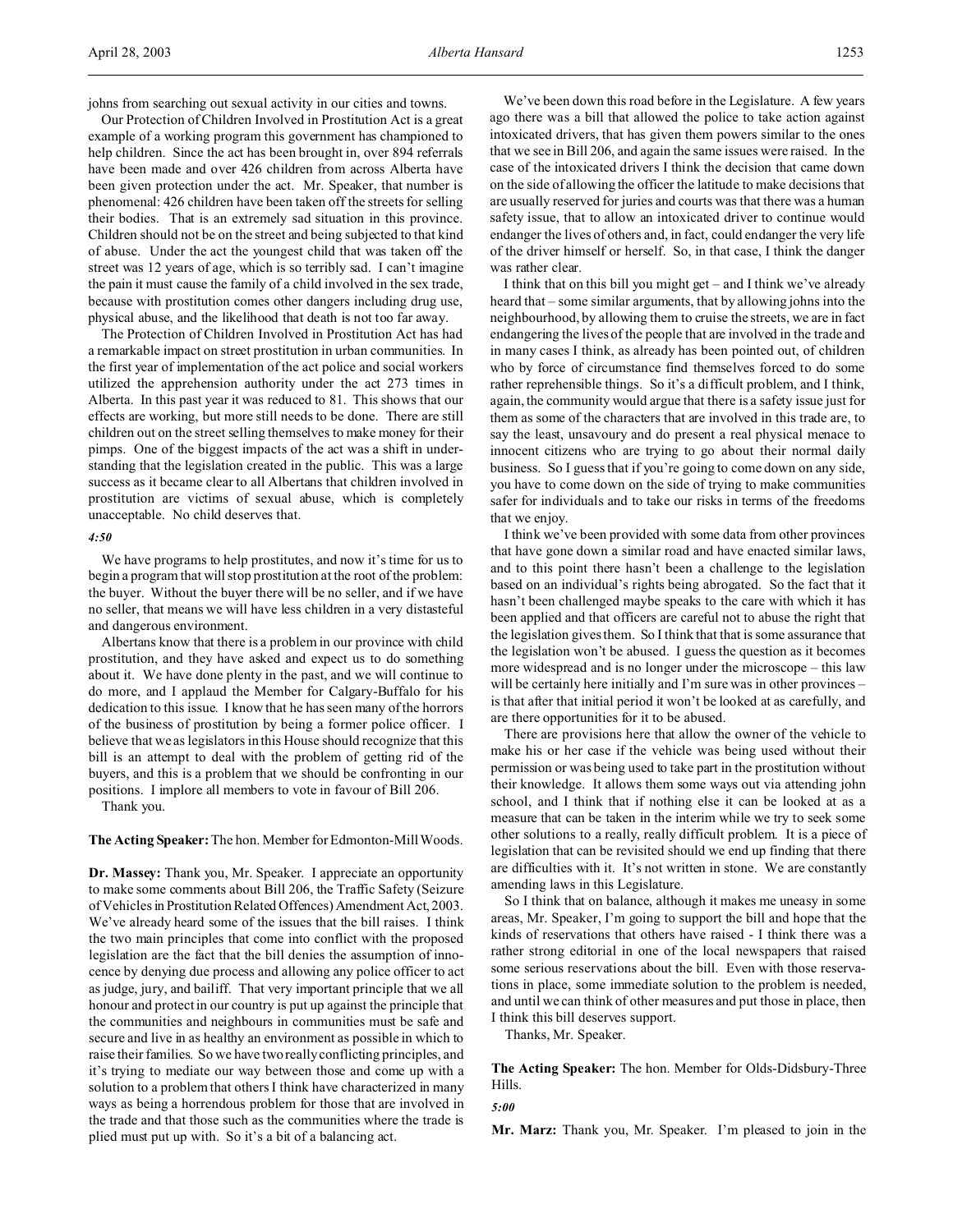debate today on Bill 206, sponsored by the hon. Member for Calgary-Buffalo.

Mr. Speaker, our communities are the backbone that holds this province intact. Without the support and backing of the various communitygroups and police services across this province Albertans would not enjoy the current standard of living that they do. An example of community support is occurring in the city of Calgary. The Calgary Police Service vice unit in conjunction with an organization called Communities for Awareness & Action on Prostitution Issues have joined forces to educate the public in the areas of crime and street prostitution. This committee, CAAPI, was formed in September of 1997 under the direction of the Calgary Police Service, community volunteers, representatives from various social agencies in the city of Calgary, the city of Calgary Department of Community and Neighbourhood Services, as well as city council members.

CAAPI's main goal is to educate the public on how street prostitution affects all citizens of Calgary, and it's their goal to work towards a safer city. The organization is working toward protecting the rights of women, children, and families, not just the rights of sextrade offenders such as sexual exploiters and pimps. I think it's essential that communities are aware of the harmful effects prostitution has on Alberta's cities. Community groups such as CAAPI desperately want to work together with governments and police services to make their inner-city communities safer places to live, work, and play.

Mr. Speaker, there are many angles that a community can implement to prevent and eliminate street prostitution. The effective multilevel approach is one in which the police work closely with the local residents in the community and the local authorities to develop a response that involves new styles of intense policing and a combined traffic management scheme that is designed to remove or at least significantly reduce the incidence of cruising and soliciting in a particular area. Low-level strategies of intervention may be enough to deter clients, but intensive strategies on the part of both law enforcement and affected residents may be necessary to deter the committed street prostitute.

To produce maximum benefits, the interventions have to be implemented in a particular sequence with a great deal of thought, care, and commitment. If the police's effectiveness is to be noticeably improved, relationships with the community organizations and with a range of relevant agencies need to be developed. This is paramount to a successful campaign. A multilevel approach involves two things. First of all, there must be a shift from the position of reactive to proactive, and the second element for successfully reducing street prostitution is the sharing of responsibility for crime prevention and control with other agencies and communities.

It's important that the community as a whole address a couple of different points as it pertains to defining a successful strategy, the first being an improved flow of information between the police and the public. The level of commitment on both sides must be undeterred in order to mount a proper defence.

The second involves a traffic management plan. Mr. Speaker, Bill 206 speaks to this very notion. The purpose of Bill 206 is exactly what might be considered a traffic plan. By allowing peace officers to seize vehicles involved in prostitution-related offences, this will give communities an increased sense of security, a reduction in the volume of prostitution-related traffic, and a reduction in the level of crimes reported as well as ultimately an improved relationship amongst the public, the police, and local authorities.

Many communities across this country and across North America have taken these initiatives on themselves to improve their area of living. Having a regular neighbourhood meeting is an excellent method to accomplish many things, the most important of which is keeping a community safe. By individuals getting involved in creative strategies with other members of the community, it creates an atmosphere of proactivity, not reactivity, in the community. It's been suggested by members of the Calgary police vice unit to use incident reports by community individuals in order to keep notes on any action or actions that they may have witnessed in their area. These reports can then be turned in to your community liaison officer for their review. This is an excellent way to promote involvement in the community and have written hard copy proof of any witnessed improprieties in the neighbourhood.

Another creative strategy is to identify sex-trade offenders via a web site. One particular group of individuals in the Victoria Park area of Calgary did just this. They identified individuals who were causing problems in the neighbourhood and publicly raised their profiles by publishing their names and photographs for everyone to see. This type of program focuses the attention on the real offenders behind a community's concerns.

CAAPI has made it abundantly clear that these are some of the primary means to rid the streets in their community of these problems. The organization also strongly suggests that members of the community compose letters to municipal, provincial, and federal politicians to support changes to current legislation that will help police to curtail prostitution in the area.

Mr. Speaker, Bill 206 should be commended for this initiative. Many inner-city communities in Edmonton and in Calgary as well as both Edmonton's mayor and city council as well as the mayor of Calgary have expressed strong support for the idea of seizing and selling vehicles involved in this type of prostitution-related crime. The vehicle seizure proposed in this bill would be a very effective deterrent for first, second, and longer repeat offenders.

The Calgary Police Service for one has gone to great lengths to be proactive in this fight against prostitution-related offences. In October of 1998 they launched a strategic plan to develop short- and long-term solutions to the issue of prostitution and its collateral safety issues. Additionally, the Calgary Police Service continues to focus on a holistic strategy that combines efforts with committed agencies to assist in mobilizing citizens from the community to address the issue and to make the city of Calgary a safe place to live. As mentioned earlier, with the involvement of the community this problem can be overcome.

As a longtime rural constituent I understand the meaning of community. The meaning of the word is somewhat exemplified in its definition: "a unified body of individuals." It's knowing that your neighbour is looking out for you and your well-being as much as you're looking out for them and theirs. It's about trust, friendship, and common values and goals. Many rural Albertans know exactly what I'm referring to as this has been the hallmark of the rural setting for many generations. Urban constituents, thanks to programs like these offered through the Calgary Police Service, are also finding true value in the word "community," looking out for neighbours and their children, knowing that the favour will be returned one day.

Mr. Speaker, Bill 206 is a move in the right direction of reducing prostitution-related offences, reducing the crime that always follows, and in the same token strengthening the communities that so many of us here in Alberta pride ourselves on. In closing, I'd urge this Assembly to support this bill. Thank you.

**The Acting Speaker:** The hon. Member for Edmonton-Glengarry.

**Mr. Bonner:** Thank you very much, Mr. Speaker. It is indeed a pleasure to rise this afternoon to speak to Bill 206, the Traffic Safety (Seizure of Vehicles in Prostitution Related Offences) Amendment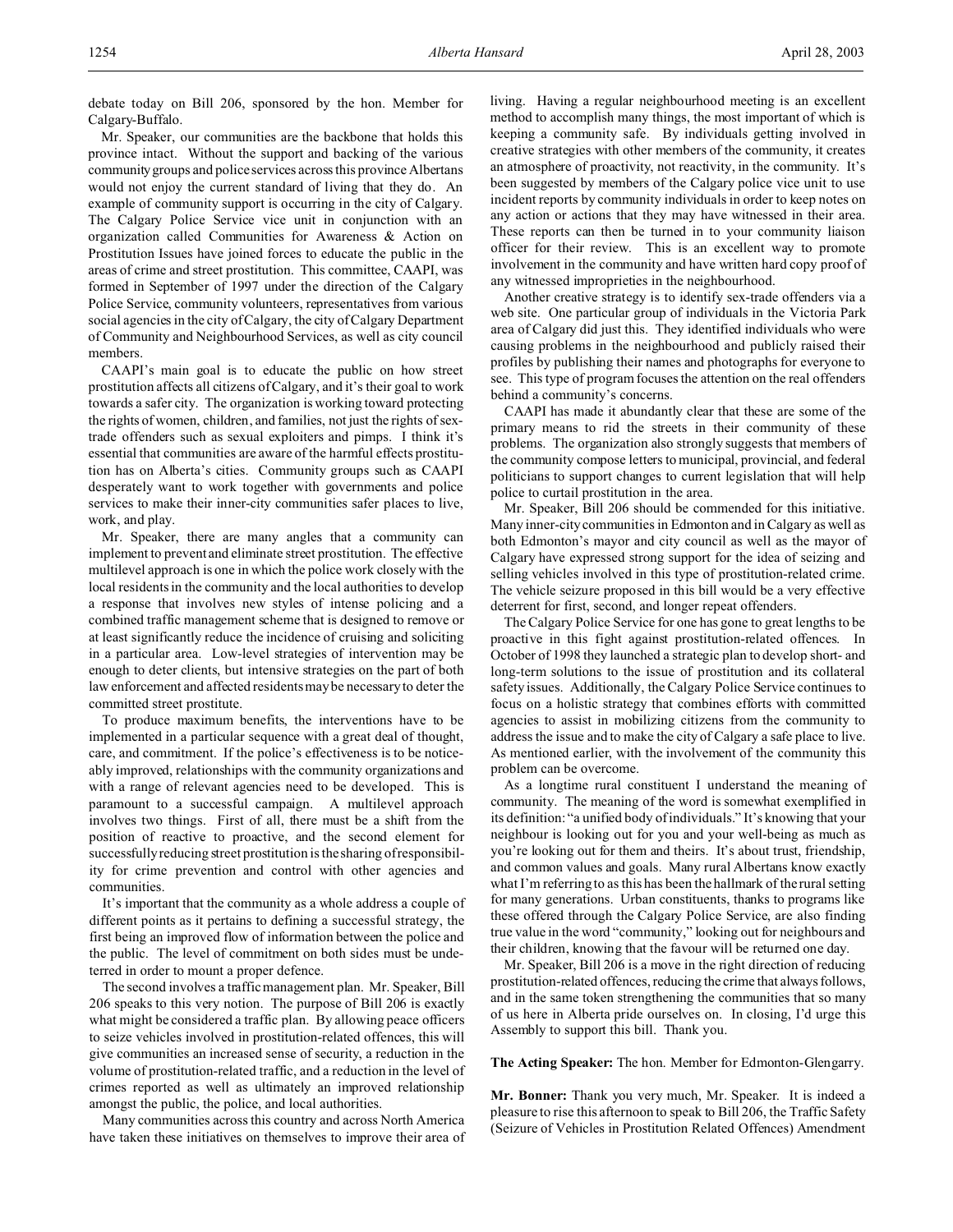Particularly when you're looking at prostitution, as the Member for Edmonton-Manning had indicated, the majority of our prostitutes on the street are minors, average age of 15 years. So this type of behaviour of prostitution certainly does have a huge impact not only on our communities but on families that are involved. In looking at the piece of legislation that we are debating here this afternoon, I think we also have to consider all families and the impact that they do have on communities.

# *5:10*

Early in my first term, after being elected in 1997, the Department of Justice had put together a trip where we got to tour numerous facilities under their jurisdiction. We started at the Edmonton Police Service jail. We went to the Law Courts, back to the Remand Centre, and finally we went out to the youth detention centre. As events unfolded that day, we followed a 14-year-old girl who had been picked up soliciting officers for prostitution. She was soliciting two undercover officers, and this occurred at 4 a.m. Now, we saw her in the police holding cells awaiting her time in court, and at that particular time she was certainly not very concerned about the charges in front of her.

When we went to court, we were quite surprised to see that this same individual was appearing in front of the judge as we were there. Again, her attitude was certainly not one that you would think was a good attitude at that particular point. When the judge had put what he thought would be a good sentence on her, he asked the mother to reply. The mother did, and she said: really, even with these conditions you've placed upon her, I have a great fear that she'll be back on the streets again tonight. So, at that time, what the judge did was recommend that she spend three weeks in the youth detention centre until they could move forward with this particular thing.

As we left the courts and went over to the Remand Centre, we saw this same girl, and she was distraught, quite upset. Obviously, an impact had finally been made upon her. Later in the day when we were touring the youth detention centre, we saw her again, and I think that the impact on her was extremely strong.

This particular bill is a bill that would focus on the crime, and the crime is certainly against this youth, and the crime is certainly being committed by the johns who take advantage of this young person and put her in a position where it has a huge impact on her family.

Now, Bill 206 certainly does target the johns, but I do have some problems with the discretionary power that this particular bill does give to police officers. I certainly have absolutely no trouble if the cars of johns are seized under this particular bill. I do have some questions, though, if the car belongs to the mother of a family and she has no indication that the car is being used for the purpose it is.

I think that, as well, we have to look at the situation as to whether the same vehicle is being used in both situations – when the offence is committed, is it the same car that is used in both occasions? – and whether in fact the owner did have an understanding that the car was going to be used for these purposes or that the owner of the car certainly gave the individual permission to use this vehicle for whatever reasons. I think that if we are truly looking at a law that is going to cut down on the impact of prostitution on our communities and on families, we also have to look at the huge impact that this will have on families whose car was used, particularly if the car was registered to the mother or, in the case of common-law relationships, where the car of the mother of the family is being used by her common-law.

So those are my major concerns with this bill. I think that overall it is a very good bill. I also think that even if this issue cannot be cleared up, I will be supporting this bill because I think that for too long we have allowed johns to travel freely in our communities, and there is no doubt about the serious nature of prostitution and how it does affect our communities.

With those comments, Mr. Speaker, I will take my seat and certainly listen to the arguments of others on this bill and once again thank the hon. Member for Calgary-Buffalo for bringing this piece of legislation forward. Thank you.

#### **The Acting Speaker:** The hon. Member for Whitecourt-Ste. Anne.

**Mr. VanderBurg:** Thank you. I wish to speak in support of Bill 206, the Traffic Safety (Seizure of Vehicles in Prostitution Related Offences) Amendment Act, 2003. When my devoted colleague for Calgary-Buffalo first introduced this bill, I thought of how lucky my constituents in Whitecourt-Ste. Anne are that we don't have to deal with these types of issues as do my colleagues from the urban ridings. In fact, I thought I'd just sit and listen to the debate and just keep out of the proceedings because it really didn't impact Whitecourt-Ste. Anne.

I changed my mind when I read an article in the *Calgary Herald* on March 7. The article really caught my attention, and I want to share the story that was in the article. The heading of the article that caught my attention was: "Daddy, can you blow up this balloon?" In the article it states that a young girl was playing in the backyard last fall when she picked up what she thought was a balloon. Her dad was inside the house when his four-year-old daughter walked in. She said: Daddy, can you blow up this balloon? Well, she had a condom in her mouth that was filled with sperm. The rest is history from there. I don't have to get into the details. It's believed that the used condom was thrown over the high backyard fence in a neighbourhood in southwest Calgary, and this area was working to get rid of the prostitution problem in Calgary. Well, six months later this little girl is still getting needles to test for HIV, hepatitis B, and other diseases. This little girl has gone through five sets of testing, but it may take up to six or nine months before anything shows up. You can only imagine what this family is dealing with and feels like.

Colleagues, this could be your child or, for some of you, your grandchild. Bill 206 is another tool in the toolbox needed to assist our larger communities get rid of street prostitution and discourage johns from soliciting prostitutes in any neighbourhood.

I encourage all of you to support Bill 206. Thank you.

#### **The Acting Speaker:** The hon. Member for Airdrie-Rocky View.

**Ms Haley:** Thank you very much, Mr. Speaker. I appreciate very much the opportunity to rise in the House today and speak to Bill 206, the Traffic Safety (Seizure of Vehicles in Prostitution Related Offences) Amendment Act, 2003. I'd like to thank my colleague the Member for Calgary-Buffalo for bringing this initiative forward as it is clear that his intentions are very genuine. However, I have to respectfully register my disagreement with the proposed legislation as I see a number of problems with the bill if it is passed.

We always try to provide police officers with any additional tools that can help them deal with criminal activity. In particular, the ability to seize vehicles used in prostitution-related offences would seem to give law enforcement officers yet another option when dealing with such cases. What I find difficult to support about Bill 206 is not the idea behind it but rather the fact that the bill encroaches into the jurisdiction of the Criminal Code of Canada, which falls under the judicial umbrella of the federal government.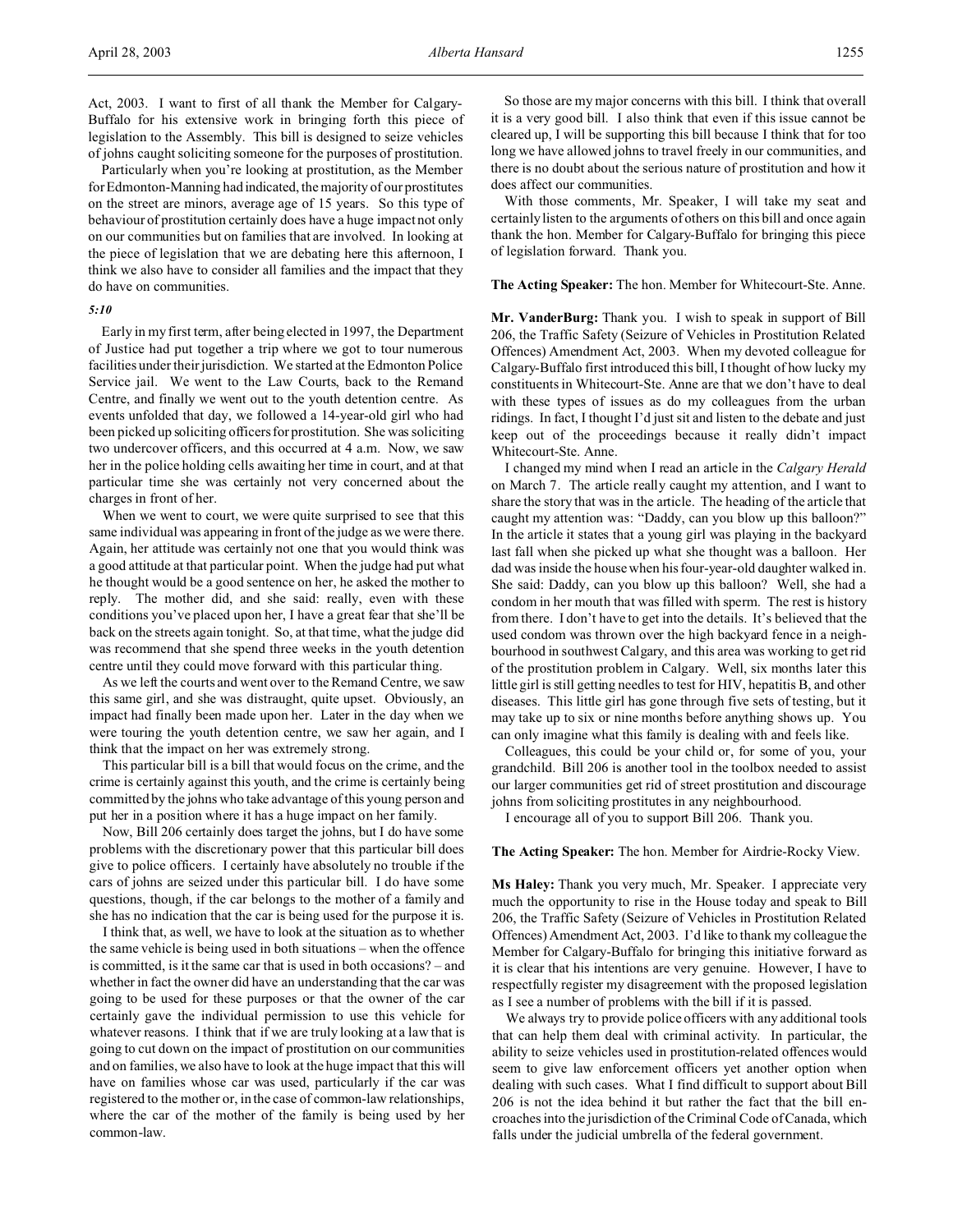Bill 206 calls for an expansion of provincial powers under the Traffic Safety Act. Presently the act limits provincial powers to prescribing things like the maximum allowable speed of vehicles, traffic control devices, or signs at railway crossings. It remains to be seen whether there would be a constitutional challenge if this bill should be passed.

### *5:20*

Secondly, Mr. Speaker, the seizure of vehicles as punishment for a crime presents a number of problems as well; namely, that the punishment can be unequal for an identical offence. To illustrate my point a little better, imagine that two vehicles are seized from individuals that are found guilty of the exact same offence. Each vehicle is valued at \$15,000. For the first individual the vehicle is the only means of transportation for an entire family and cannot easily be replaced due to financial constraints. In the case of the second individual the second car is used sparingly. The impact on the two families involved is extremely different. Similarly, if we were to seize a \$110,000 Mercedes Benz, is that a reasonable penalty for picking up a street prostitute? This becomes especially questionable since we are doing it on the presumption of guilt rather than on the premise of innocent until proven guilty.

As many of us already know, Manitoba and Saskatchewan have passed similar legislation in the recent past, and although this would seem to support Bill 206, I must disagree. As I already mentioned, 206 is vulnerable to constitutional challenges, and should such a challenge be successful in either Manitoba or Saskatchewan, it would likely mean that our Alberta law would also be subject to the outcomes of that court decision. But here's where I am most concerned. If these constitutional concerns are not addressed and such a challenge comes at some point in time, would the government then be responsible for reimbursing all of those who had their vehicles auctioned off? Would we also be liable for punitive damages?

Mr. Speaker, as I mentioned at the outset of my speech, I understand and sympathize with this bill, which is why I supported the Solicitor General on the child prostitution act. It is why I support the john school and why I support the youth project ranch in my constituency. However, I am unable to support a piece of legislation that presents real concerns with the equality of punishment and is so open to constitutional challenge. These questions must be addressed before we can proceed with legislation in this area.

Further, this particular piece of legislation seems to have considerably weakened as it has progressed through our process. While I oppose this bill, I also oppose prostitution, but I don't believe that this bill addresses that emotional issue. Despite my opposition to the proposed legislation, I'd still like to thank my colleague for Calgary-Buffalo for bringing it forward, generating more awareness about the seriousness of an issue relating to street prostitution.

I would also like to say that every time we do something like this, we drive prostitution to a different level, and this bill does nothing to address real issues like diseases, drug use, the blatant use of the term "escort services" that everybody gets to hide behind now. They're so commonplace that they get freely advertised in every mainstream newspaper in this province.

Creating legislation that only raises questions about jurisdiction and equality of punishment is not an effective way of dealing with the problem. We sit in here and we talk about children; I totally concur. You know, people that abuse children this way should be dealt with harshly, but I don't believe that taking somebody's car addresses that issue.

Once again, Mr. Speaker, I'm sorry that I can't support this bill. I know that it was brought forward with nothing but the best intentions, but I think it's flawed legislation. I hope everyone will carefully consider not just hyperbole, not just emotional gut reaction to a child being abused – nobody appreciates that; nobody in here condones that – but don't pass laws that aren't going to hold up or achieve what it was that you were trying to accomplish in the first place.

Thank you.

**The Acting Speaker:** The hon. Member for Calgary-Montrose.

**Mr. Pham:** Thank you, Mr. Speaker. I know that Bill 206 enjoys a fair degree of support among members, and I know that its aims are laudable. However, with respect to the sponsor of Bill 206 I must vote against the bill and encourage other members to do so as well.

Nobody denies that prostitution is harmful to society, johns, and prostitutes as well as to the communities in which it takes place. It is even more true when we look at cases of child prostitution. There's nothing more sickening than forcing or inducing a child to become a prostitute. No kids should have to go through that, and anyone that forces a child to go through that should be punished to the full extent of the law. I don't want this john to go into john school; I want him to go to jail.

Also, we all agree that it would be a good thing if we were able to clean up neighbourhoods where prostitution takes place, especially if young children live in that neighbourhood. However, we need to consider whether or not Bill 206 is the best way to handle this problem. In Canada we are rightly blessed with the presumption of innocence until being proved of guilt. Bill 206 rearranges this presumption. Under Bill 206 a driver is considered guilty until he can prove his innocence. This is unfair to the driver, who has a right to a fair trial. It is also an affront to our legal system, which works only if the presumption of innocence is granted.

The sponsor of the bill and many of those members who have supported it today suggest that it will simply be another tool in the box of law enforcement officials which can be used to rid our street of prostitution, and they might be right. However, I'm going to argue that the method by which this bill is used, when truly considered, should prevent us from passing Bill 206 into law.

In short, I believe that the method is an infringement on the sanctity of due process. We have heard the member talk about the likely method through which a vehicle would be seized. Many members may argue that if someone gets caught red-handed, it would be okay to take away his vehicle. I disagree. The suspect – and until he's proven guilty, he is still a suspect – hasn't spent one second with his lawyer. He has not spent one second learning about how this may proceed through the legal system. It is why this bill makes me afraid. We have courts to determine guilt, not police officers.

A police officer's job is to ensure peace and safety and to charge offenders with a crime. At that point, it is a judge or jury's role to determine guilt and assign a penalty. If we alter this arrangement and allow police officers to take the role of judge and jury, then we seriously jeopardize the integrity of our legal system. It could be compared to asking what other powers we're prepared to hand over to police officers and in what other ways we are willing to compromise the impartiality of the law. That is what we would be doing by passing this law. We would be making the assumption that the police officer's description of events is the definitive description of events and that this description would be good enough to seize a vehicle. However, I would argue that a simple hearing of the police officer's description does not provide enough evidence to seize a vehicle from a suspected john. What about the story provided by the suspect? Is this to be given any weight?

We know from past experience that more than one police officer